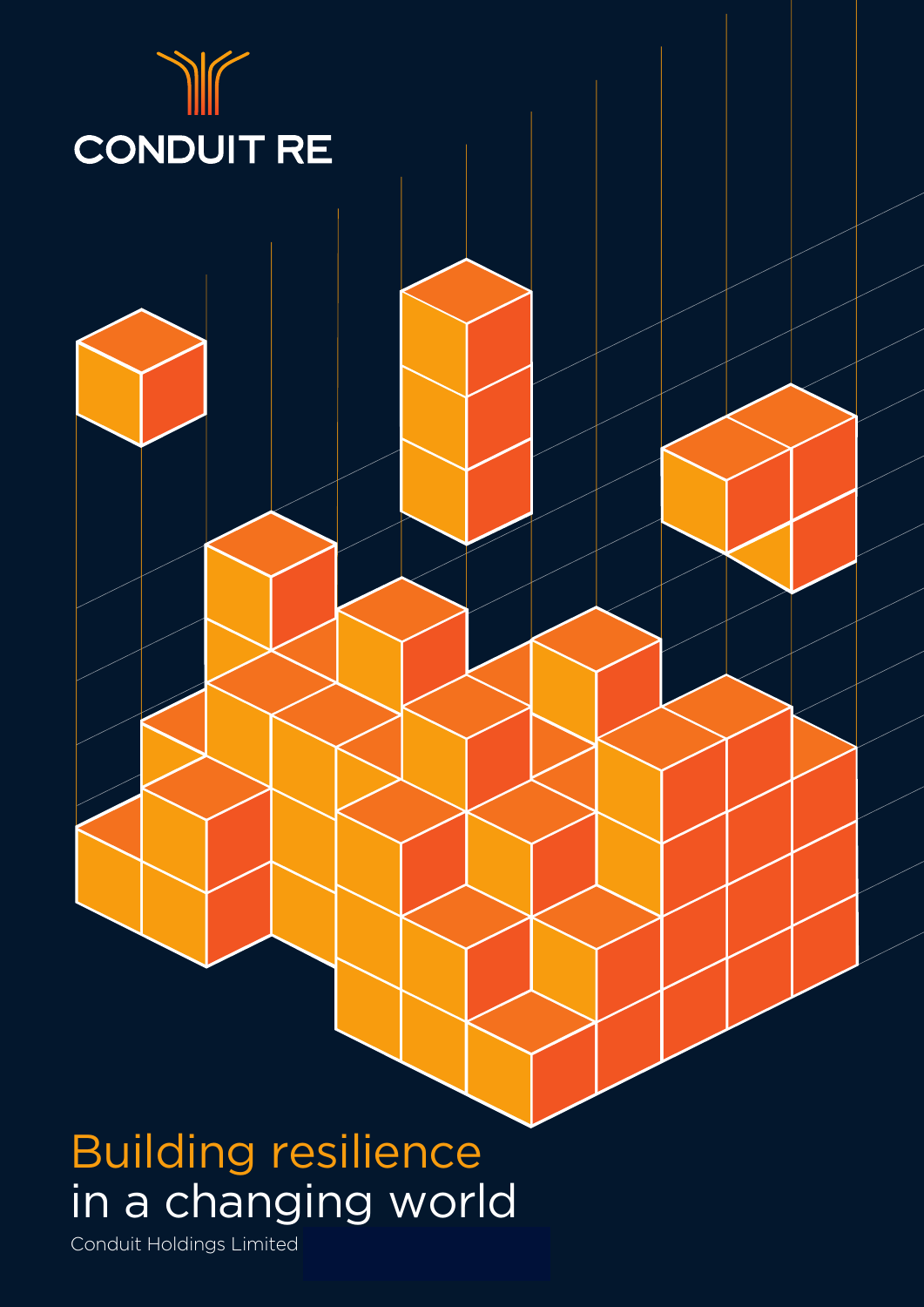### Business review

4 Financial performance

### Financial statements

- Consolidated statement of comprehensive loss
- Consolidated balance sheet
- Consolidated statement of changes in shareholders' equity
- Statement of consolidated cash flows
- Notes to the consolidated financial statements

### Appendix

- Additional performance measures
- **Glossary**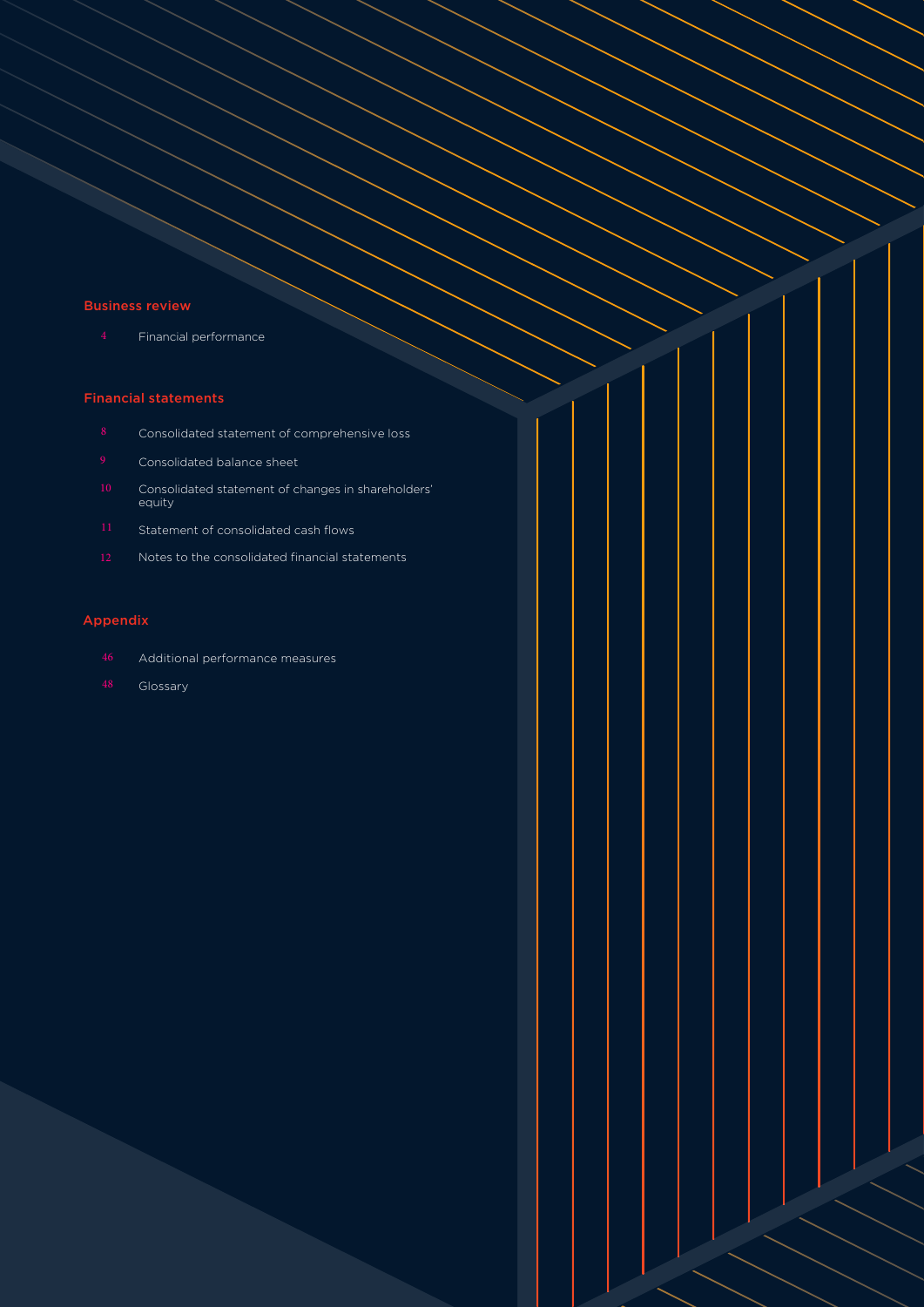Conduit Re is a pure play global reinsurance business.

 $\leq$  strategic reports the  $\leq$ 

We have proven experience across our business empowered to make dynamic decisions throughout the market cycle.

We have a disciplined and collaborative culture underwriting in a single location on a legacy-free balance sheet.

We use differentiated technology to provide insight and bespoke solutions to support our clients.

Social responsibility and inclusiveness is at the core of how we operate.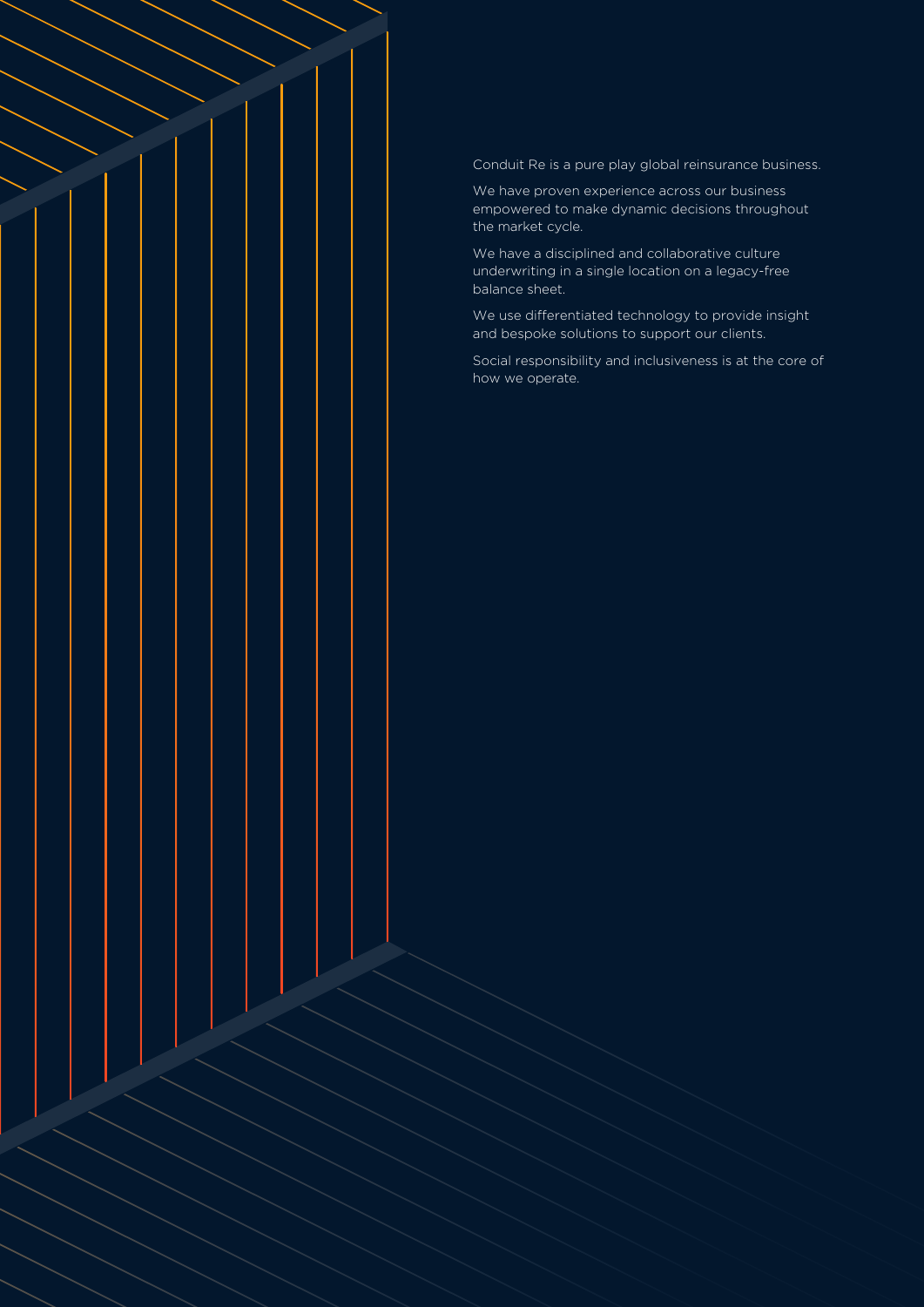Neil Eckert, Group Executive Chairman, commented:

"Market conditions are attractive and we are anticipating further rate hardening during 2022. Our CEO Trevor Carvey and his team have achieved a huge amount in our first year of operations and built a wellbalanced underwriting portfolio. As we enter our second year, our January 2022 premiums were ahead of management expectations. I am confident that Conduit Re will deliver on its long term objectives."

### Key Highlights:

- From a standing start, approximately \$460 million of estimated ultimate premiums written, in line with our first year plan
- Strategic focus on quota share business to access best pricing and terms and conditions resulted in optimal diversification, lower volatility within the portfolio and an embedded pipeline into 2022
- 2021 indicative renewal rate increase of +13.7%
- Combined ratio of 119.4% (of which 27.7% resulted from natural catastrophes)
- Final dividend of \$0.18 (approximately 13 pence) per common share (in respect of H2 2021). This takes the full 2021 dividend to \$0.36 (approximately 26 pence) per common share in line with our stated dividend policy
- Strong momentum in 1 January 2022 renewals:
	- 1 January 2022 renewals estimated ultimate premiums written of \$268.2 million; up 74% on 2021
	- a high-quality submission flow and highly selective underwriting approach, leading to a c.20% selection rate
	- +5% net rate change, adjusted for claims inflation, changes in exposure and other relevant terms and conditions

| Financial highlights (\$m)          | 12 months ended 31 December 2021 |
|-------------------------------------|----------------------------------|
| Estimated ultimate premiums written | 458.5                            |
| Gross premiums written              | 378.8                            |
| Net premiums written                | 346.2                            |
| Net premiums earned                 | 194.2                            |
| Underwriting loss                   | (7.0)                            |
| Comprehensive loss                  | (42.0)                           |
|                                     |                                  |

| <b>Financial ratios (%)</b>   | 12 months ended 31 December 2021 |
|-------------------------------|----------------------------------|
| Return on equity              | (4.0)                            |
| Net loss ratio                | 73.2                             |
| Net acquisition cost ratio    | 30.4                             |
| Other operating expense ratio | 15.8                             |
| Combined ratio                | 119.4                            |
| Total investment return       | (0.3)                            |

Trevor Carvey, Group Chief Executive Officer, commented:

"To have accomplished the goals we set ourselves for our first year has been an outstanding achievement for Conduit Re. For me, the highlight has been the development of our non-cat account which represents 69% of our premium income. Our selective and technical approach to underwriting the business, together with ongoing favourable market conditions, have allowed us to construct a high-quality and diversified core portfolio in what has been a year of significant losses for the industry. We have been able to minimise our exposure to the volatility of the year's external events and our hard work and discipline should reap rewards in the coming years."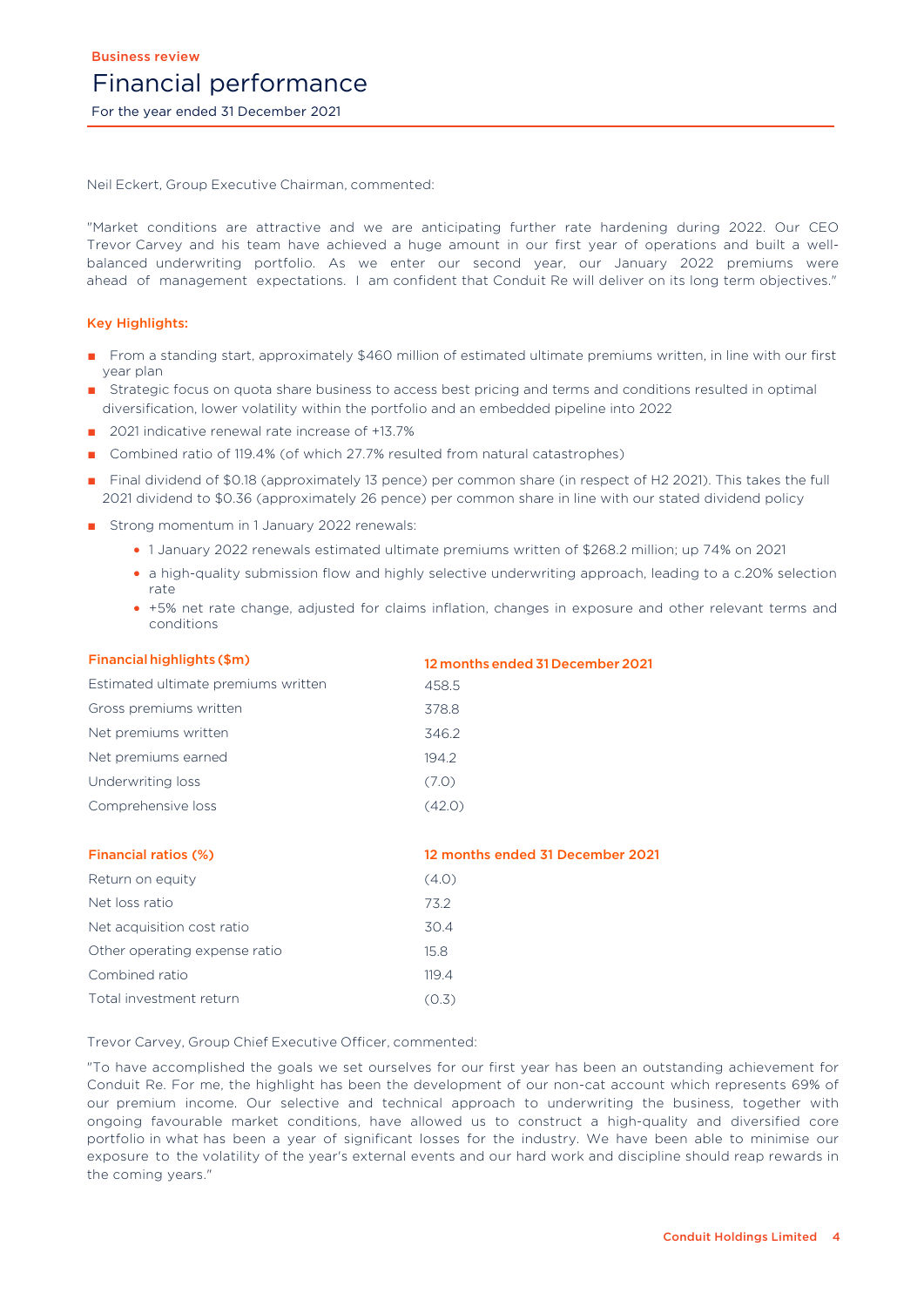## Business review Financial performance

For the year ended 31 December 2021

### **Overview**

After a successful IPO on 7 December 2020, Conduit Re began its first year of underwriting on 1 January 2021. Consequently, financial comparatives are only provided where available and applicable.

Generally, pricing and terms and conditions have continued to improve across all our core classes of business, with the greatest impact being felt in the underlying primary markets. We consider quota share business to have provided the optimum balance between price and risk as we build our underwriting portfolio and we expect to continue to have an increased weighting towards quota share contracts versus excess of loss business in the near term. While quota share contracts typically have higher acquisition costs associated with them, there tends to be less volatility in the underlying loss ratio.

Our current book has been priced to estimated ultimate loss ratios that are broadly in line with management expectations. As a start-up we reserve our portfolio based on prudent loss estimates, reflecting the early stage of our portfolio's development.

Our combined ratio is further impacted by the full recognition of our ceded reinsurance and other operating expenses, while our gross earned premium is only 49.3% of ultimate premiums written. We expect these factors to normalise over time as the business matures.

The breakdown of our overall ultimate premiums written during 2021 was as follows:

| Ultimate premiums written (\$m) | Property | Casualty | <b>Specialty</b> | Total |
|---------------------------------|----------|----------|------------------|-------|
| Quota share                     | 104.8    | 174.1    | 57.9             | 336.8 |
| Quota share of XL               | 68.6     |          | 4.3              | 72.9  |
| XL                              | 31.6     | 8.3      | 8.9              | 48.8  |
| Total                           | 205.0    | 182.4    | 71.1             | 458.5 |

### Property

Estimated ultimate premiums bound were \$205.0 million with gross written premiums in the 2021 financial year of \$183.4 million. Quota share policies accounted for \$85.4 million (46.6%), while excess of loss and quota share excess of loss accounted for \$31.6 million (17.2%) and \$66.4 million (36.2%) respectively.

The indicative renewal price index for Property in 2021 was 12.2%.

#### **Casualty**

Estimated ultimate premiums bound were \$182.4 million with gross written premiums in the 2021 financial year of \$129.0 million. Quota share policies accounted for \$120.7 million (93.6%) with excess of loss at \$8.3 million  $(6.4\%)$ 

The indicative renewal price index for Casualty in 2021 was 16.0%.

#### **Specialty**

Estimated ultimate premiums bound were \$71.1 million with gross written premiums in the 2021 financial year of \$66.4 million. Quota share policies accounted for \$53.1 million (80.0%), while excess of loss and quota share excess of loss accounted for \$8.9 million (13.4%) and \$4.4 million (6.6%) respectively.

The indicative renewal price index for Specialty in 2021 was 12.0%.

#### Ceded

Ceded reinsurance premiums written were \$32.6 million for 2021. The majority of the cost represents our cover purchased on an excess of loss basis, with the remaining cost relating to reinstatement premiums stemming from the catastrophe loss events which occurred during the year.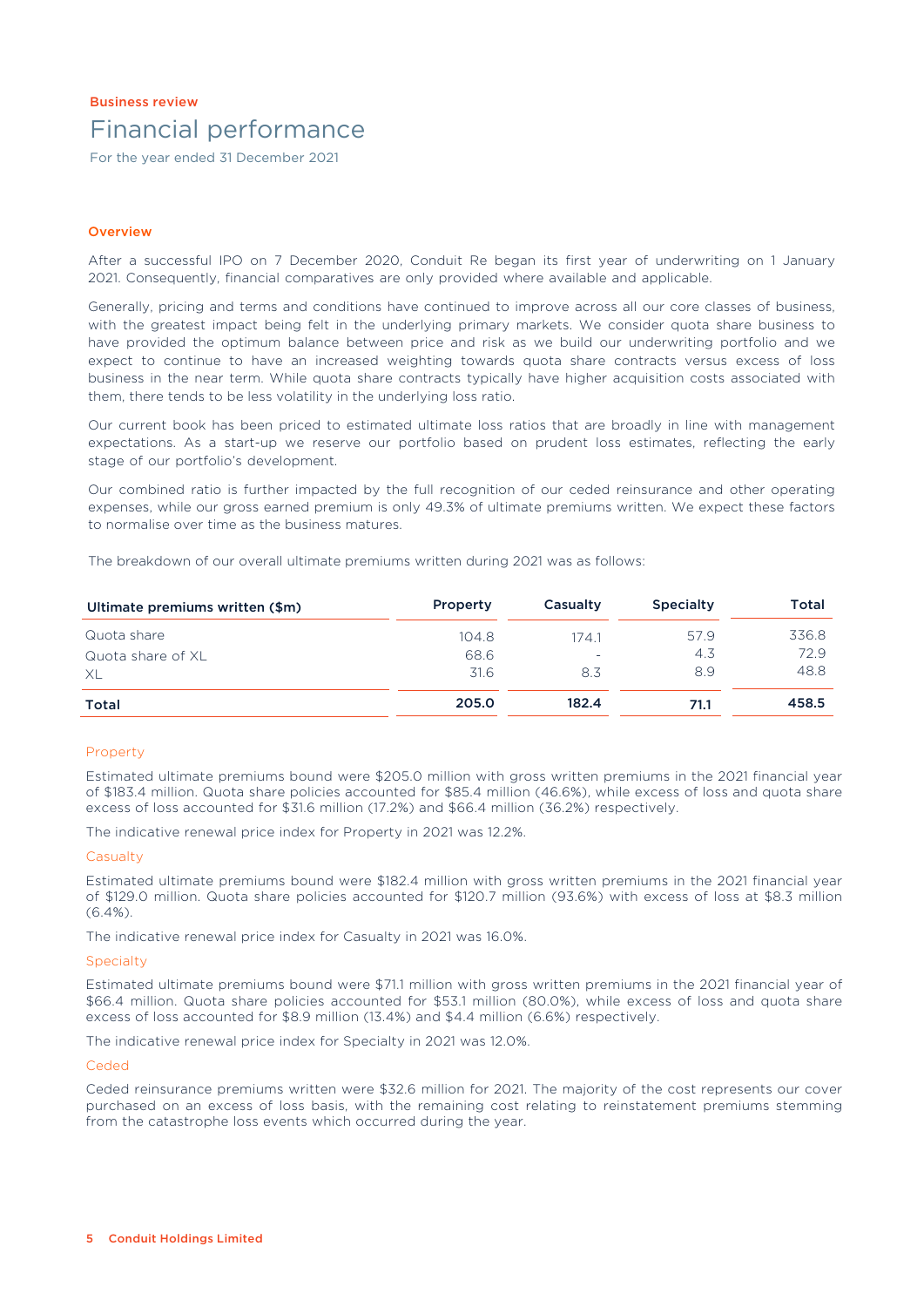## Business review Financial performance

For the year ended 31 December 2021

#### Losses

2021 was characterised by another year of higher than average natural catastrophe losses for the industry. The Group's net loss ratio for 2021 was 73.2%.

In what has been widely reported as the fourth costliest catastrophe loss year on record, our net natural catastrophe related losses in 2021 were \$53.8 million, which contributed 27.7% of our reported loss ratio and combined ratio.

The largest impact on our net loss ratio from 2021 events were from Hurricane Ida and the European floods, which both occurred in the third quarter of the year. Our ultimate loss estimate, net of reinsurance and reinstatement premiums, for these two events is \$27.1 million, of which \$15.0 million is in respect of Hurricane Ida and \$12.1 million is in respect of the European floods.

While reserves have been recorded for these events, our reserve estimates have been derived from a combination of market data and assumptions, modelled loss projections and reports from brokers and cedants. We will continue to keep these estimates under review as more detailed information becomes available.

As this is the first year of underwriting, there are no prior year developments to report on. The ratio of net reserves incurred but not reported to total net loss reserves was 78.8% as at 31 December 2021 and with only \$44.4 million of claims paid and reported to date across all of Property, Casualty and Specialty, uncertainty exists in relation to the ultimate losses.

#### Investments

In line with our stated strategy, we continue to maintain our conservative approach to managing our invested assets with a strong emphasis on preserving capital and liquidity. Our strategy remains maintaining a short duration, highly creditworthy portfolio, with due consideration of the duration of our liabilities.

The Group recorded a loss of 0.3% on the investment portfolio for 2021 due primarily to rising treasury yields in the fourth quarter following the announcement by the Federal Reserve that they intend to bring forward the timing of their projected interest rate increases in 2022. With the prospect of rising rates ahead we will maintain our short duration positioning.

Net investment income, excluding realised gains and unrealised losses, was \$5.5 million for the year ended 31 December 2021. Total investment return, including net investment income, net realised gains and losses, and net change in unrealised gains and losses, was a loss of \$3.1 million.

The managed portfolio consists of 95.3% fixed maturity securities and 4.7% cash and cash equivalents with a portfolio duration of 2.4 years and a credit quality of AA-. The book yield of the portfolio for 2021 was 0.9% while market yield was 1.2%.

ESG considerations are incorporated into our individual portfolio investment guidelines. We believe that, all other things being equal, it is less risky to own securities with strong ESG ratings.

#### Other operating expenses and equity-based incentives

Other operating expenses were \$30.6 million for the year ended 31 December 2021, while our equity-based incentives expense was \$0.3 million.

Other operating expenses contributed 15.8% to the Group's combined ratio as they are incurred in advance of the underlying premium recognition. However, other operating expenses represented 6.7% of the Group's estimated ultimate premiums written. In future years, as we grow our portfolio, these should represent a much lower proportion of net premiums earned.

The development of the Group's technology platforms and recruitment of the wider teams are progressing well and remain in line with our plan and expectations.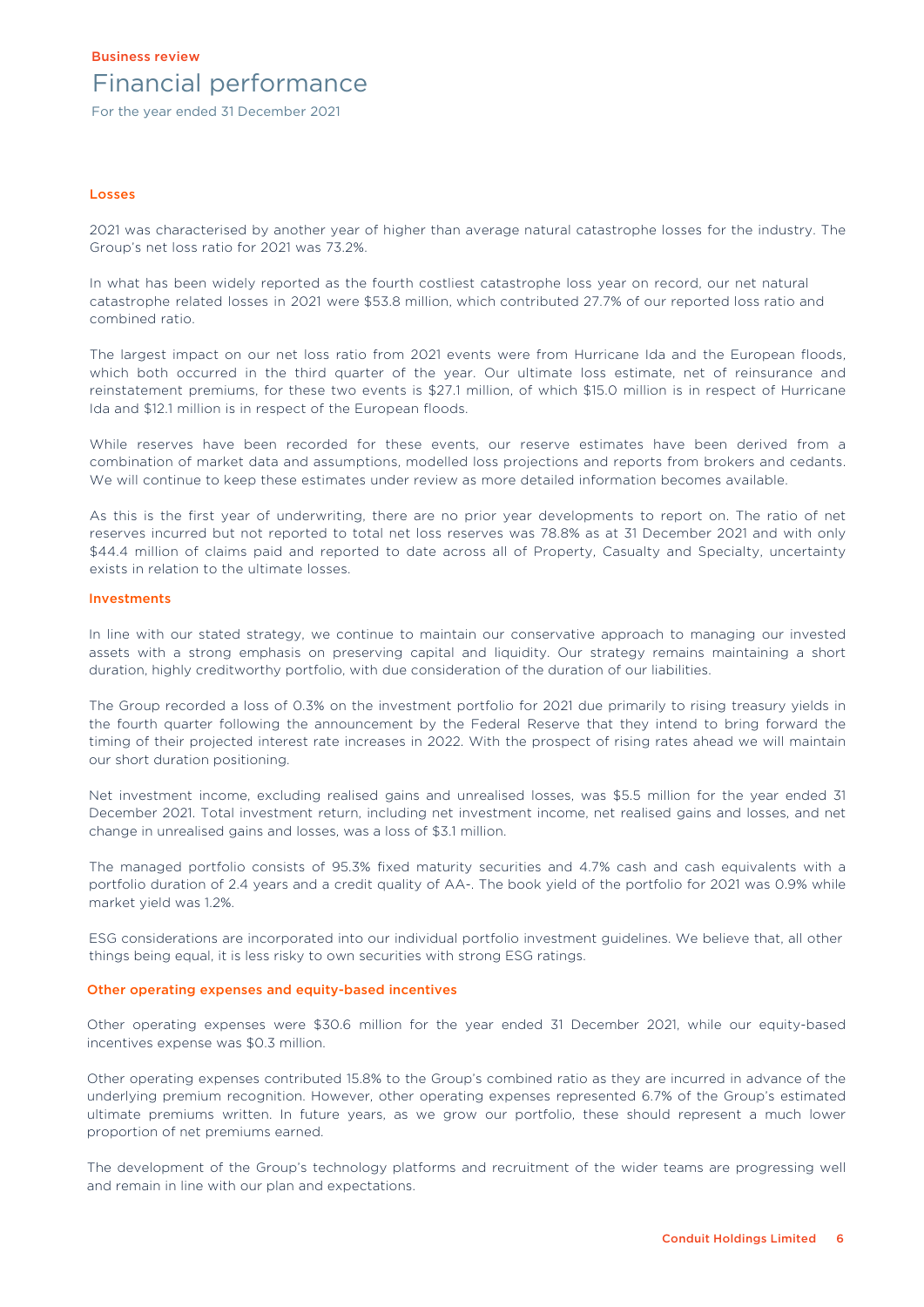## Business review Financial performance

For the year ended 31 December 2021

### Capital and dividends

The Group remains well capitalised to achieve the business plan presented in the IPO Prospectus. Total capital and tangible capital available to the Group was \$0.98 billion at 31 December 2021 (31 December 2020: \$1.05 billion).

Tangible net assets per share at 31 December 2021 were \$5.93 (31 December 2020: \$6.37).

In December 2021, the Group commenced on-market purchases of CHL's shares under a share purchase programme announced on 29 December 2021, where shares may be repurchased pursuant to authority obtained at CHL's most recent annual general meeting. Shares repurchased during the year amounted to \$0.2 million and will be held in treasury to meet future obligations under CHL's variable incentive schemes.

On 23 February 2022 the Group's Board of Directors declared a final dividend of \$0.18 (approximately 13 pence) per common share, resulting in an aggregate payment of \$29.7 million. The dividend will be paid in pounds sterling on 22 April 2022 to shareholders of record on 25 March 2022 (the "Record Date") using the pound sterling / US dollar spot exchange rate at 12 noon BST on the Record Date.

CHL previously declared and paid an interim dividend during 2021 of \$0.18 (approximately 13 pence) per common share.

### **Outlook**

In our Trading Update on 19 January, we reported a strong start to 2022 with \$268.2 million of estimated ultimate premiums written, an increase of 74% from 2021. Net rate increases (including the impact of claims inflation, changes in exposure and other relevant terms and conditions) in the 1 January portfolio were +5%. Pricing and terms and conditions continue to improve across our core classes which we expect this to continue throughout 2022.

Management believes that Conduit Re remains on track to deliver on its five-year business plan.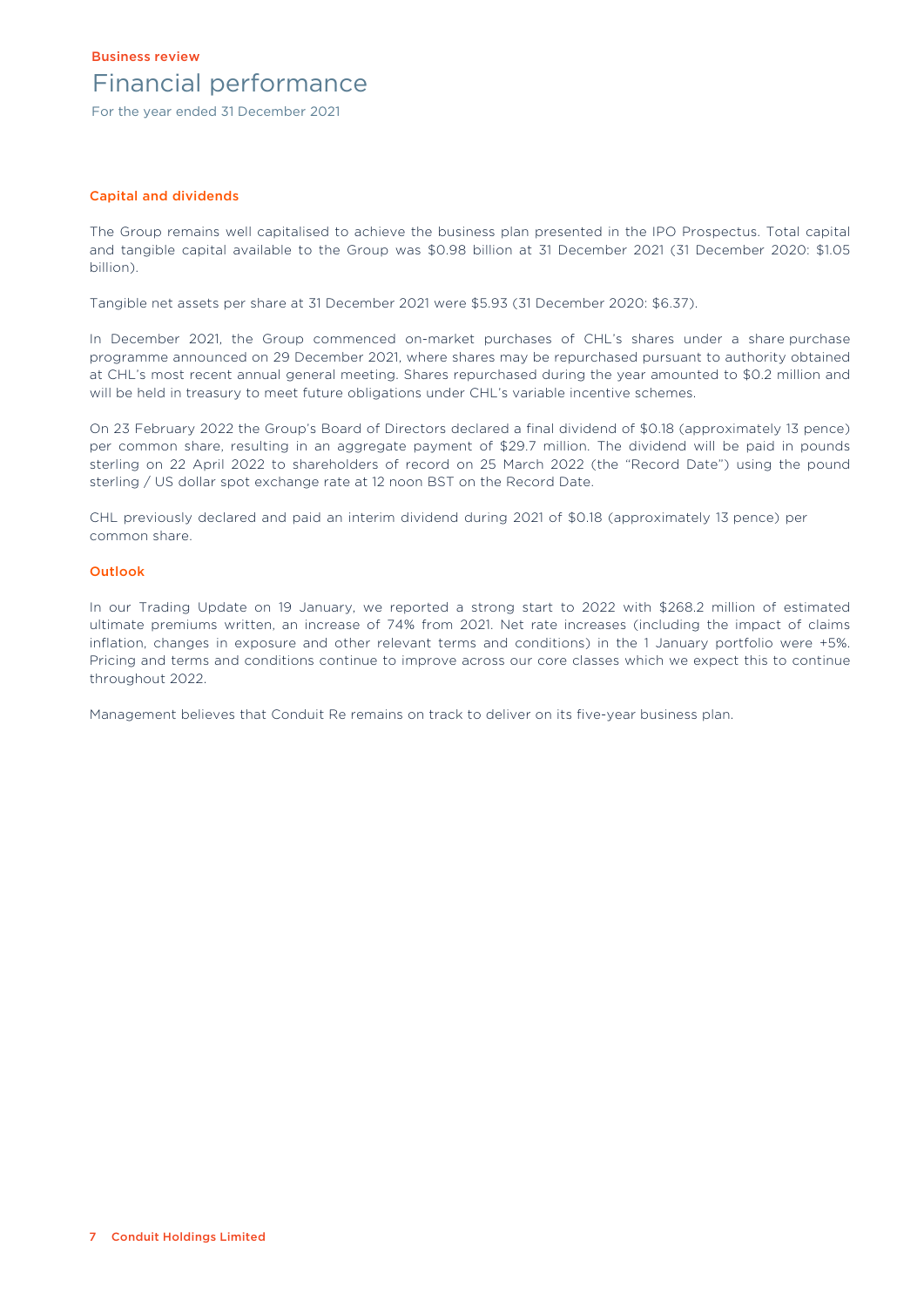# Consolidated statement of comprehensive loss

For the year ended 31 December 2021 Unaudited

|                                                           |              | 2021     | 2020      |
|-----------------------------------------------------------|--------------|----------|-----------|
|                                                           | <b>Notes</b> | \$m      | \$m\$     |
| Gross premiums written                                    | 4            | 378.8    |           |
| Ceded reinsurance premiums                                | 4            | (32.6)   |           |
| Net premiums written                                      |              | 346.2    |           |
| Change in unearned premiums                               | 4            | (152.8)  |           |
| Change in unearned premiums on premiums ceded             | 4            | O.8      |           |
| Net premiums earned                                       |              | 194.2    |           |
| Net investment income                                     | 5            | 5.5      | O.1       |
| Net realised losses on investments                        | 5            | (1.0)    |           |
| Net unrealised losses on investments                      | 5, 12        | (7.6)    |           |
| Net foreign exchange (losses) gains                       |              | (0.5)    | O.1       |
| <b>Total net revenue</b>                                  |              | 190.6    | 0.2       |
| Insurance losses and loss adjustment expenses             | 4.14         | 191.0    |           |
| Insurance losses and loss adjustment expenses recoverable | 4, 14        | (48.9)   |           |
| Net insurance losses                                      |              | 142.1    |           |
| Insurance acquisition expenses                            | 4, 6         | 59.1     |           |
| Equity-based incentives                                   | 7            | 0.3      | 0.3       |
| Other operating expenses                                  | 4, 7, 8, 22  | 30.6     | 4.5       |
| <b>Total expenses</b>                                     |              | 232.1    | 4.8       |
| Results of operating activities                           |              | (41.5)   | (4.6)     |
| Financing costs                                           | 9,15         | (0.5)    |           |
| Total comprehensive loss for the period                   |              | (42.0)   | (4.6)     |
| Loss per share                                            |              |          |           |
| Basic and diluted                                         | 21           | \$(0.25) | \$ (0.03) |
|                                                           |              |          |           |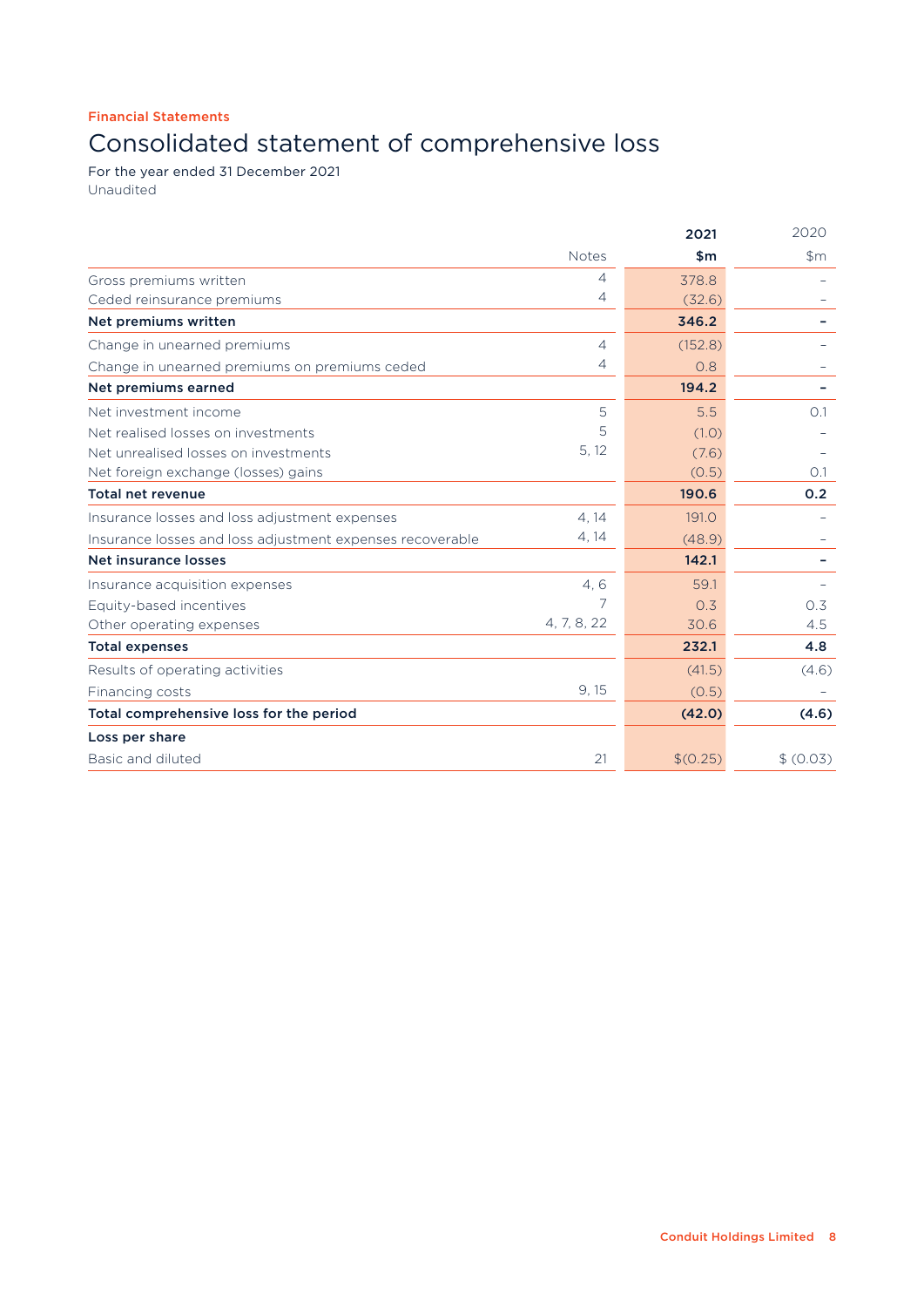# Consolidated balance sheet

As at 31 December 2021 Unaudited

| 2021                                        |         | 2020          |
|---------------------------------------------|---------|---------------|
| <b>Notes</b>                                | \$m     | \$m           |
| Assets                                      |         |               |
| 11, 17<br>Cash and cash equivalents         | 67.5    | 1,054.0       |
| Accrued interest receivable                 | 3.7     |               |
| 12, 13, 17<br>Investments                   | 1,008.4 |               |
| Inwards premiums receivable                 | 155.0   |               |
| Reinsurance assets                          |         |               |
| - Unearned premiums on premiums ceded       | 0.8     |               |
| 14<br>- Reinsurance recoverable             | 48.9    |               |
| - Other reinsurance receivables             | 0.3     |               |
| Other assets                                | 1.6     | $1.1^{\circ}$ |
| 15<br>Right-of-use assets                   | 2.9     |               |
| Deferred acquisition expenses               | 44.6    |               |
| 16<br>Intangible assets                     | 1.1     | 0.2           |
| <b>Total assets</b>                         | 1,334.8 | 1,055.3       |
| <b>Liabilities</b>                          |         |               |
| Reinsurance contracts                       |         |               |
| 14<br>- Losses and loss adjustment expenses | 171.6   |               |
| - Unearned premiums                         | 152.8   |               |
| Amounts payable to reinsurers               | 7.3     |               |
| Other payables                              | 19.0    | 2.5           |
| 15<br>Lease liabilities                     | 2.9     |               |
| <b>Total liabilities</b>                    | 353.6   | 2.5           |
| Shareholders' equity                        |         |               |
| 18<br>Share capital                         | 1.7     | 1.7           |
| 18<br>Own shares                            | (0.2)   |               |
| 19<br>Other reserves                        | 1,056.0 | 1,055.7       |
| 18<br>Dividends                             | (29.7)  |               |
| <b>Retained loss</b>                        | (46.6)  | (4.6)         |
| Total shareholders' equity                  | 981.2   | 1,052.8       |
|                                             |         |               |
| Total liabilities and shareholders' equity  | 1,334.8 | 1,055.3       |

The consolidated financial statements were approved by the Board of Directors on 23 February 2022 and signed on its behalf by:

Trevor Carvey **Elaine Whelan** Chief Executive Officer Chief Financial Officer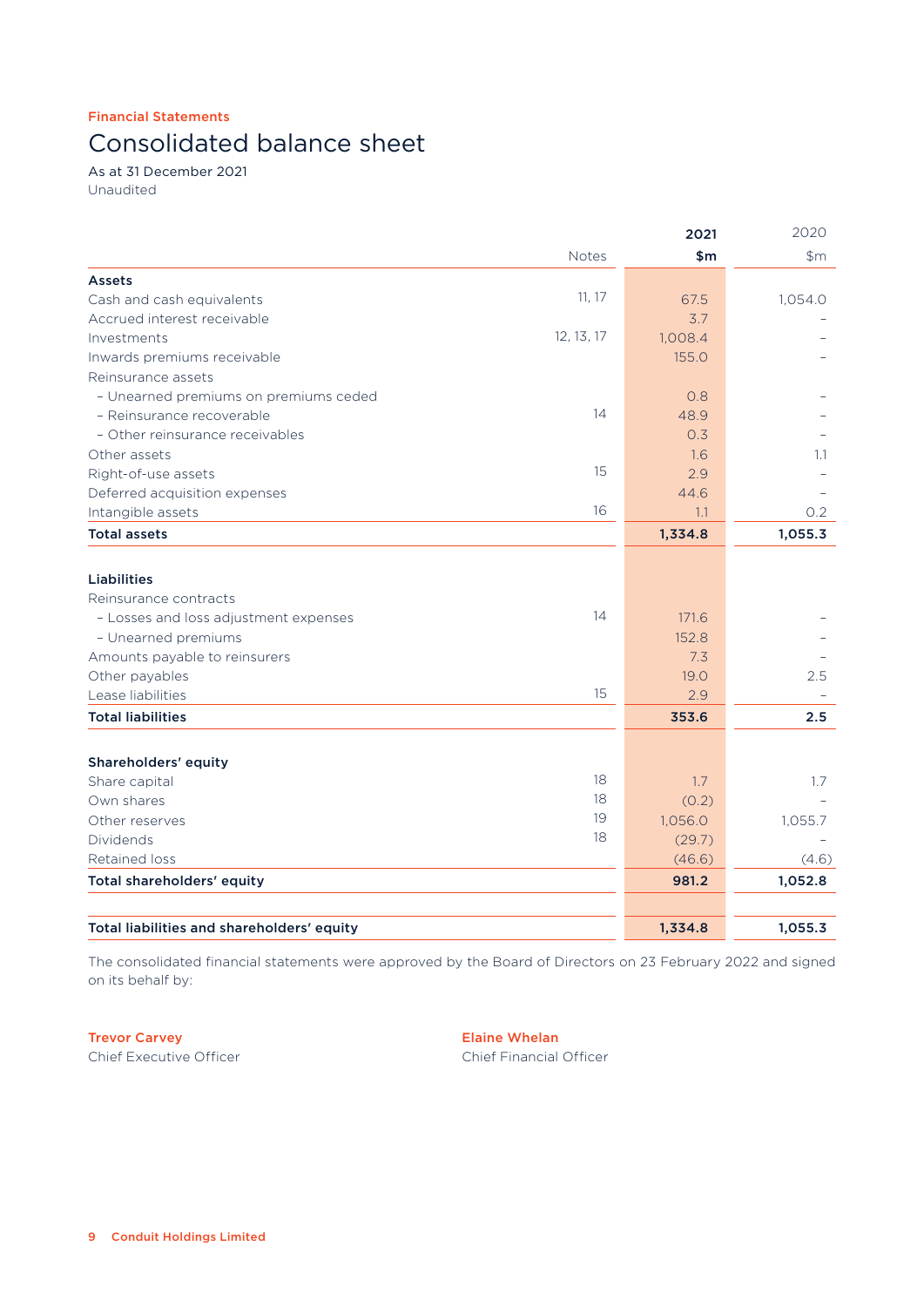# Consolidated statement of changes in shareholders' equity

For the year ended 31 December 2021 Unaudited

|                                  |              | Share<br>capital | Own<br>shares | Other<br>reserves | Retained<br>loss | Total<br>shareholders'<br>equity |
|----------------------------------|--------------|------------------|---------------|-------------------|------------------|----------------------------------|
|                                  | <b>Notes</b> | \$m\$            | \$m\$         | \$m\$             | \$m\$            | \$m\$                            |
| Total comprehensive loss for the |              |                  |               |                   |                  |                                  |
| period                           |              |                  |               |                   | (4.6)            | (4.6)                            |
| Issue of share capital           | 18           | 1.7              |               | 1,100.9           |                  | 1,102.6                          |
| Issuance costs                   | 19           |                  |               | (45.5)            |                  | (45.5)                           |
| Equity-based incentives          | 7, 19        |                  |               | 0.3               |                  | 0.3                              |
| Balance as at 31 December 2020   |              | 1.7              |               | 1,055.7           | (4.6)            | 1,052.8                          |
| Total comprehensive loss for the |              |                  |               |                   |                  |                                  |
| year                             |              | -                |               |                   | (42.0)           | (42.0)                           |
| Purchase of own shares           | 18           | -                | (0.2)         |                   |                  | (0.2)                            |
| Dividends on common shares       | 18           |                  |               |                   | (29.7)           | (29.7)                           |
| Equity-based incentives          | 7, 19        | $-$              |               | 0.3               |                  | 0.3                              |
| Balance as at 31 December 2021   |              | 1.7              | (0.2)         | 1,056.0           | (76.3)           | 981.2                            |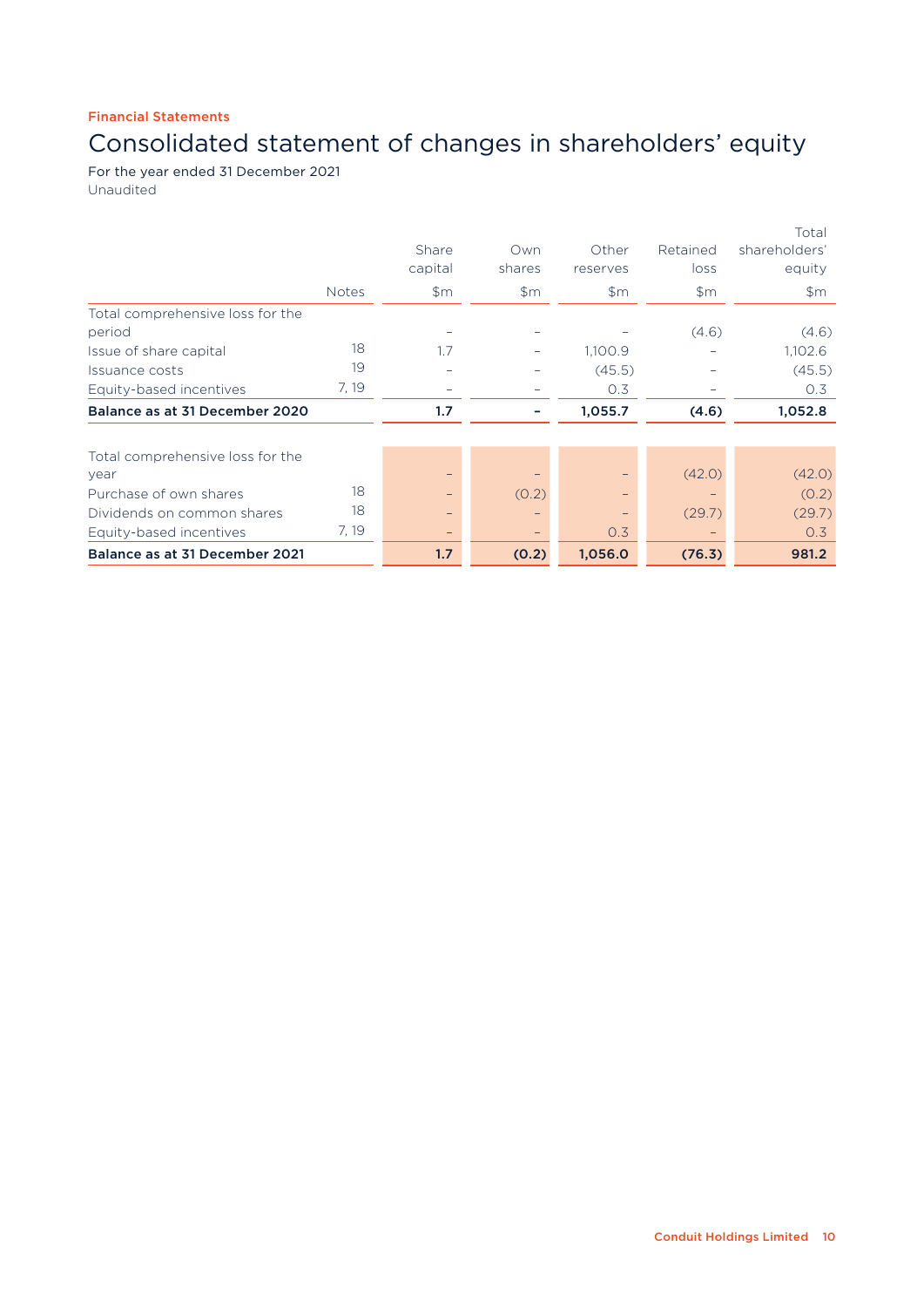# Statement of consolidated cash flows

For the year ended 31 December 2021 Unaudited

|                                                                   | 2021      | 2020    |
|-------------------------------------------------------------------|-----------|---------|
| <b>Notes</b>                                                      | \$m       | \$m\$   |
| Cash flows from (used in) operating activities                    |           |         |
| Comprehensive loss                                                | (42.0)    | (4.6)   |
| 15<br>Depreciation                                                | O.1       |         |
| 9, 15<br>Interest expense on lease liabilities                    | O.1       |         |
| 5<br>Net investment income                                        | (6.2)     | (0.1)   |
| 5<br>Net realised losses on investments                           | 1.0       |         |
| 5<br>Net unrealised losses on investments                         | 7.6       |         |
| Net foreign exchange losses (gains)                               | 0.3       | (0.2)   |
| 7<br>Equity-based incentives                                      | 0.3       | 0.3     |
| Change in operational assets and liabilities                      |           |         |
| - Reinsurance assets and liabilities                              | 82.0      |         |
| - Other assets and liabilities                                    | 5.5       | 1.5     |
| Net cash flows from (used in) operating activities                | 48.7      | (3.1)   |
|                                                                   |           |         |
| Cash flows used in investing activities                           |           |         |
| Purchase of investments                                           | (1,570.4) |         |
| Proceeds on sale and maturity of investments                      | 558.9     |         |
| Interest received                                                 | 7.5       | 0.1     |
| 16<br>Purchase of intangible assets                               | (0.9)     | (0.2)   |
| Purchase of property, plant and equipment                         | (0.5)     |         |
| Net cash flows used in investing activities                       | (1005.4)  | (0.1)   |
| Cash flows (used in) from financing activities                    |           |         |
| 18, 19<br>Proceeds from issue of share capital                    |           | 1,057.1 |
| 15<br>Lease liabilities paid                                      | (0.1)     |         |
| 18<br>Dividends paid                                              | (29.7)    |         |
| 18<br>Purchase of own shares                                      | (0.2)     |         |
| Net cash flows (used in) from financing activities                | (30.0)    | 1,057.1 |
|                                                                   |           |         |
| Net (decrease) increase in cash and cash equivalents              | (986.7)   | 1,053.9 |
| Cash and cash equivalents at the beginning of the year            | 1,054.0   |         |
| Effect of exchange rate fluctuations on cash and cash equivalents | 0.2       | O.1     |
| Cash and cash equivalents at end of year                          | 67.5      | 1,054.0 |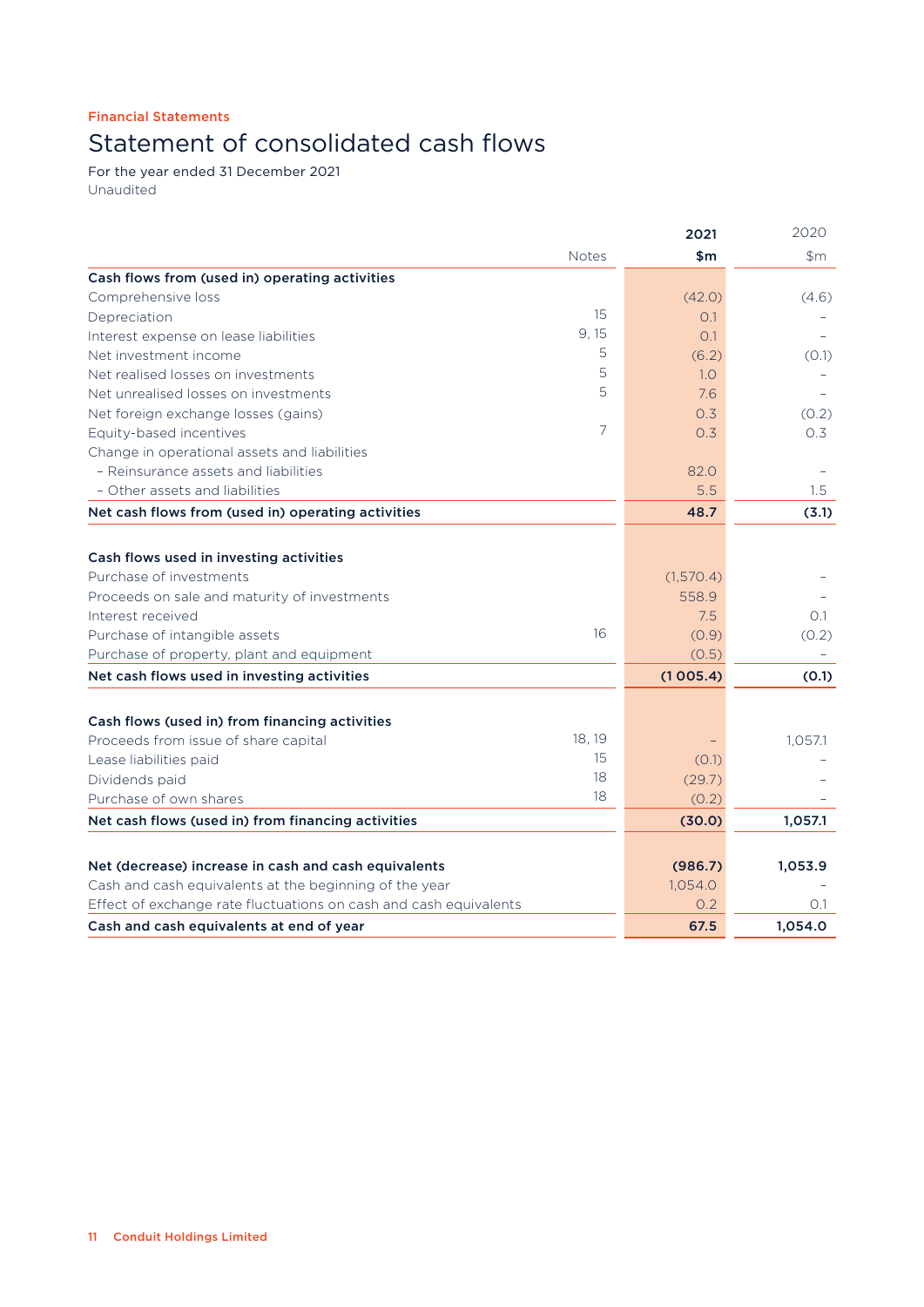# Notes to the consolidated financial statements financial statements

For the year ended 31 December 2021

Unaudited

### 1. General information

Conduit Holdings Limited was incorporated under the laws of Bermuda on 6 October 2020 and, on 7 December 2020, all of its common shares of par value US\$0.01 per share were admitted to the standard listing segment of the Official List of the UK Financial Conduct Authority and admitted to trading on the LSE's main market for listed securities. CHL's registered office is Clarendon House, 2 Church Street, Hamilton HM 11, Bermuda. The Company's consolidated financial statements as at and for the year ended 31 December 2021 include the Company's subsidiaries (together referred to as the "Group"). The principal activity of the Group is to provide reinsurance products and services to its clients worldwide.

A full listing of the Group's related parties can be found in note 22.

### 2. Summary of significant accounting policies

The basis of preparation, use of judgements and estimates, consolidation principles and significant accounting policies adopted in the preparation of these consolidated financial statements are set out below. Excluding percentages, share and per share data or where otherwise stated, all amounts in tables and narrative disclosures are in millions of US dollars.

### Basis of preparation

These consolidated financial statements are prepared on a going concern basis in accordance with International Financial Reporting Standards (IFRS) as adopted by the United Kingdom, prepared on a historical cost basis, except for items measured at fair value as disclosed in the relevant accounting policies. In accordance with the requirements of IAS 1 the financial statements' assets and liabilities have been presented in order of liquidity which provides information that is more reliable and relevant for a financial institution.

Where IFRS is silent, as it is in respect of certain aspects relating to the measurement of reinsurance contracts, the IFRS framework allows reference to another comprehensive body of accounting principles. In such instances, the Group's management determines appropriate measurement bases, to provide the most useful information to users of these consolidated financial statements, using their judgement and considering US GAAP. In the course of preparing these consolidated financial statements, no judgements have been made in the process of applying the Group's accounting policies, other than those involving estimations as noted in the 'Use of judgements and estimates' section, that have had a significant effect on amounts recognised in these consolidated financial statements.

Underwriting and investment related operations for the Group commenced during the year ended 31 December 2021. The consolidated financial statements for the period from 6 October 2020 to 31 December 2020 contain formation costs and other costs in connection with the set-up of the business, and these consolidated financial statements should be read in this context.

### Going concern

The consolidated financial statements of the Group have been prepared on a going concern basis. In assessing the Group's going concern position as at 31 December 2021, the directors have considered a number of factors, including the current statement of financial position, the Group's strategic and financial plan, taking account of possible changes in trading performance and funding retention, stress testing and scenario analysis, and the COVID-19 pandemic. The Group only commenced underwriting activities during the twelve months ended 31 December 2021 and, with COVID-19 exclusions included in policy wordings, the Group does not believe it has any exposure to reinsurance losses from COVID-19. The assessment therefore concluded that the Group has sufficient capital and liquidity for the next 12 months. The Group's capital ratios and its capital resources are comfortably in excess of regulatory solvency requirements, and internal stress testing indicates the Group can withstand severe economic and competitive stresses.

As a result of the assessment, the directors have a reasonable expectation that the Company and the Group have adequate resources to continue in operational existence for the foreseeable future and therefore believe that the Group is well placed to manage its business risks successfully. Accordingly, they continue to adopt the going concern basis in preparing the consolidated financial statements.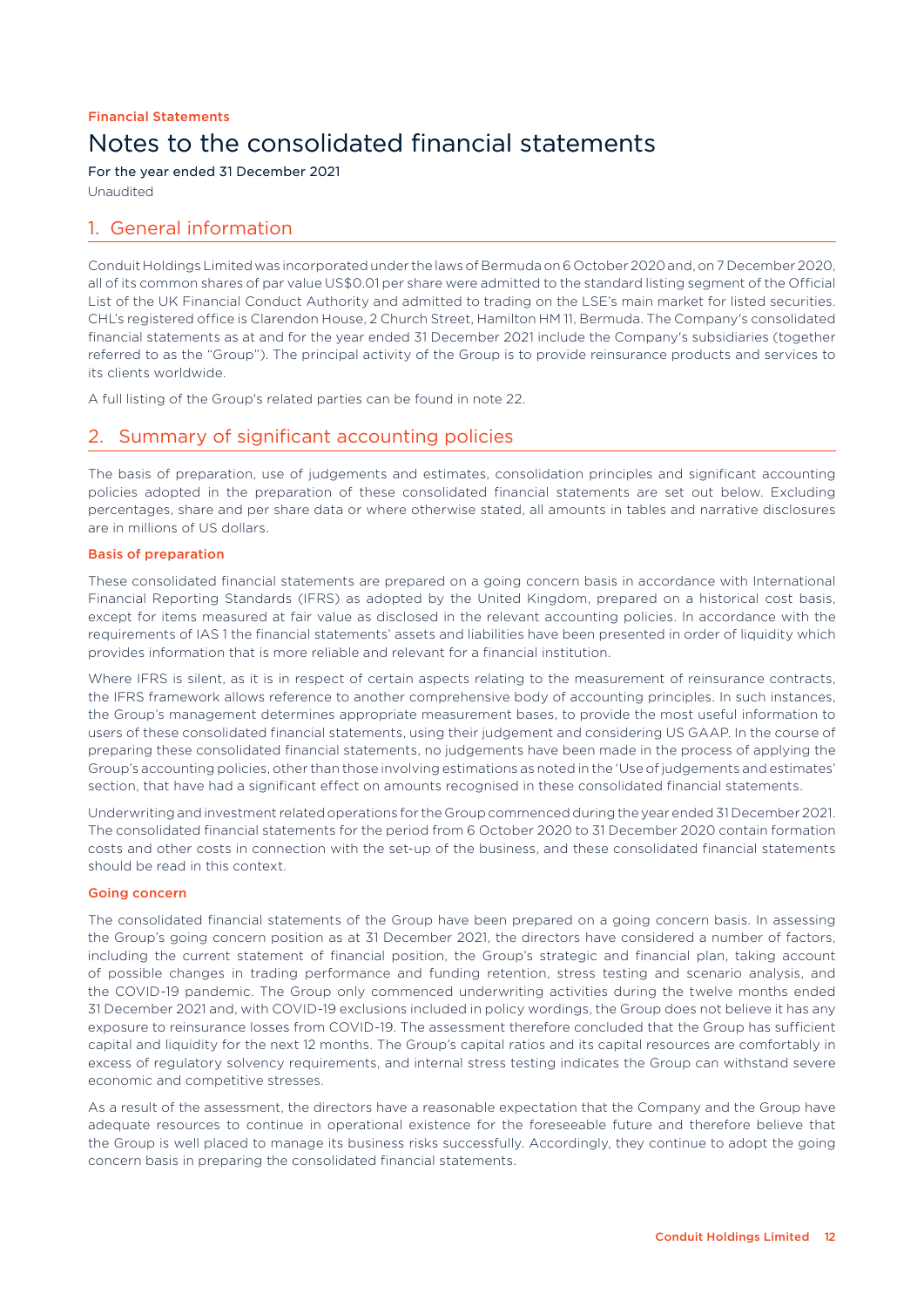For the year ended 31 December 2021 Unaudited

## 2. Summary of significant accounting policies

### Changes in accounting standards

While a number of amended IFRS standards have become effective during the year ended 31 December 2021, none of these standards have had a material impact on the Group.

### Future accounting changes

Of the upcoming accounting standard changes, we anticipate that IFRS 17 and IFRS 9 will have the most material impact on the financial statements' presentation and disclosures. A brief overview of each of these standards is provided below:

IFRS 17, Insurance Contracts, issued in May 2017, specifies the financial reporting for insurance contracts. The new standard is effective for accounting periods beginning on or after 1 January 2023 and will significantly change the accounting for insurance contracts. The standard includes a number of significant changes regarding the measurement and disclosure of insurance contracts both in terms of liability measurement and profit recognition. The Group is assessing the impact that IFRS 17 will have on its results of operations and disclosure requirements, and monitoring market practices while it develops the Group's accounting policies under IFRS 17. The Group currently anticipates that it will be eligible to apply the simplified model, the premium allocation approach, to its portfolios and groups of contracts. From our ongoing assessments we do not expect a material impact on profitability. Presentation and disclosure will change significantly.

IFRS 9, Financial Instruments: Classification and Measurement, is effective for annual periods beginning on or after 1 January 2018. The amendments to IFRS 4, Insurance Contracts, issued in 2016, provide a temporary exemption from applying IFRS 9. The Group qualifies for, and has elected to apply, the temporary exemption available to companies whose predominant activity is to issue insurance contracts. The activities of the Group are predominantly connected with insurance. The carrying value of the Group's liabilities connected with insurance activities comprised over 90% of the total liabilities. The Group therefore satisfies the criteria set out in IFRS 4 for the temporary exemption from IFRS 9. The exemption lasts until the implementation date of IFRS 17 and addresses the accounting consequences of applying IFRS 9 to insurers prior to the adoption of IFRS 17. IFRS 9 introduces new classification and measurement requirements for financial instruments. The Group currently anticipates that all investments held by the Group will be classified as at FVTPL, because they are managed on a fair value basis. As a result, the adoption of IFRS 9 is not expected to result in any changes to the measurement of the Group's investments, which will continue to be at FVTPL. The Group is assessing the impact that IFRS 9 will have on its results of operations and disclosure requirements. From our ongoing assessments we do not expect a material impact on profitability or presentation and disclosure.

### Use of judgements and estimates

The preparation of financial statements in conformity with IFRS requires the Group to make judgements and estimates that affect the reported and disclosed amounts at the balance sheet date, revenues and expenses during the reporting period and the associated financial statement disclosures. All estimates are based on management's knowledge of current facts and circumstances, assumptions based on that knowledge and their prediction of future events. Actual results may differ significantly from the estimates made.

The most significant estimates made by management are in relation to losses and loss adjustment expenses, both gross and net of ceded reinsurance, as discussed within the "Risk disclosures" section and in note 14.

Less significant estimates are made in determining the estimated fair value of certain financial instruments, as discussed in note 12.

In addition, some management judgement is exercised in determining the ultimate premiums expected from which to establish the recognition of gross premium written.

While not significant, estimates are also used in the estimated fair value of the MIP as discussed in note 7 and the valuation of intangible assets as discussed in note 16.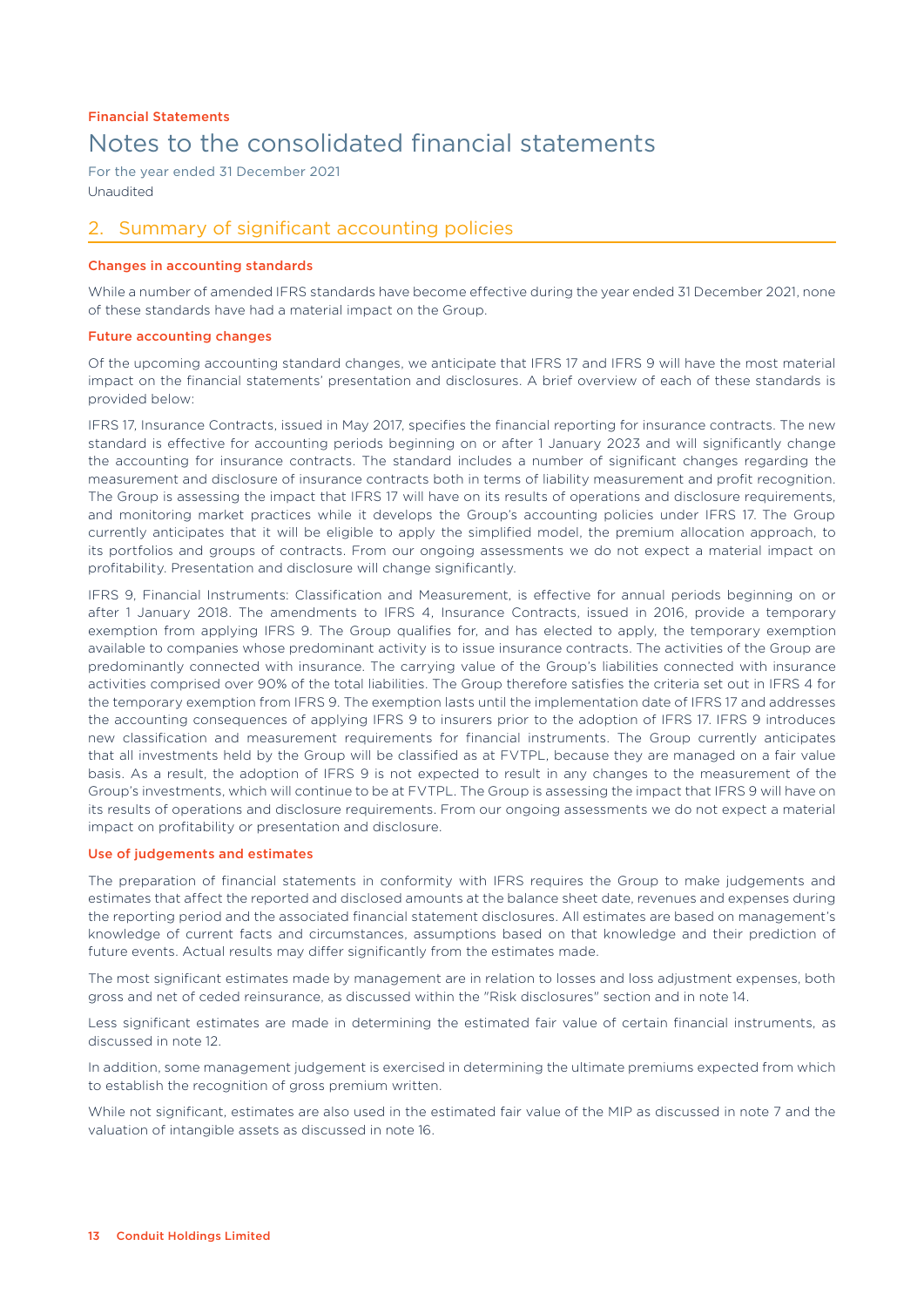For the year ended 31 December 2021 Unaudited

## 2. Summary of significant accounting policies

### Consolidation principles

These consolidated financial statements comprise the financial statements of the Company and its subsidiaries as at and for the year ended 31 December 2021. Subsidiaries are those entities that are controlled by the Group and are fully consolidated from the date on which the Group obtains control and continue to be consolidated until the date when such control ceases. Control is achieved when the Group is exposed, or has rights, to variable returns from its involvement with the subsidiary and has the ability to affect those returns through its power over the subsidiary.

Intragroup balances and transactions are eliminated in preparing the consolidated financial statements. Subsidiaries' accounting policies are generally consistent with the Group's accounting policies. Where they differ, adjustments are made on consolidation to bring accounting policies in line.

### Foreign currency

The functional currency, which is the currency of the primary economic environment in which the entity operates, for all Group entities is US dollars. Items included in the financial statements of each of the Group's entities are measured using the functional currency. These consolidated financial statements are presented in US dollars.

Foreign currency transactions are recorded in the functional currency for each entity using the exchange rates prevailing at the dates of the transactions. Monetary assets and liabilities denominated in foreign currencies are revalued at period end exchange rates. The resulting foreign exchange differences on revaluation are recorded in the consolidated statement of comprehensive loss within net foreign exchange gains (losses). Non-monetary assets and liabilities denominated in a foreign currency are carried at historic rates. Non-monetary assets and liabilities carried at estimated fair value and denominated in a foreign currency are translated at the exchange rate at the date the fair value was determined.

### Reinsurance contracts

### Classification

Contracts that transfer significant reinsurance risk at the inception of the contract are accounted for as reinsurance contracts. Contracts that do not transfer significant reinsurance risk are accounted for as investment contracts. Reinsurance risk is transferred when a reinsurer agrees to compensate a policyholder if a specified uncertain future event adversely affects the policyholder.

### Premiums

The Group writes both excess of loss and proportional (also known as quota share or *pro-rata*) reinsurance contracts.

### Excess of loss contracts

For the majority of excess of loss contracts, premiums written are recorded based on the minimum and deposit or flat premium, as defined in the contract. Subsequent adjustments to the minimum and deposit premium are recognised in the period in which they are determined. For excess of loss contracts where no deposit is specified in the contract, premiums written are recognised based on estimates of ultimate premiums provided by the ceding company. Initial estimates of premiums written are recognised in the period in which the contract incepts, or the period in which the contract is bound, if later. Subsequent adjustments, based on reports of actual premium by ceding companies, or revisions in estimates, are recorded in the period in which they are determined. For multi-year policies that are payable in annual instalments generally only the initial annual instalment is included as premiums written at policy inception due to the ability of the reinsured to commute or cancel the policy. The remaining annual instalments are included as premiums written at each successive anniversary date within the multi-year term.

Premiums written are generally earned evenly over the term of the underlying risk period of the reinsurance contract, except where the period of risk differs significantly from the contract period. In these circumstances, premiums are recognised over the period of risk in proportion to the amount of reinsurance protection provided. The portion of the premium related to the unexpired portion of the risk period is reflected in unearned premiums. Where contract terms require the reinstatement of coverage after a ceding company's loss, the estimated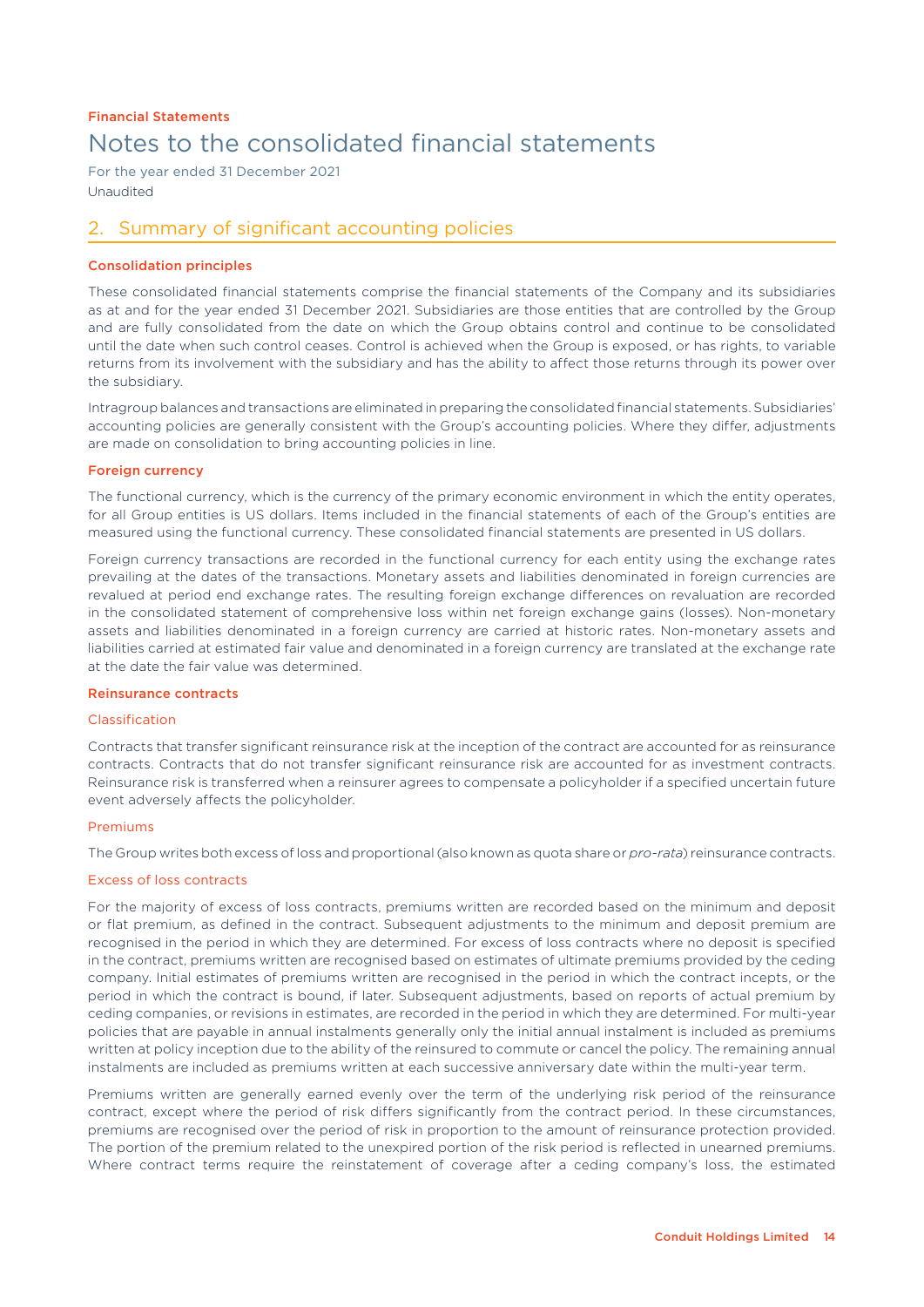For the year ended 31 December 2021 Unaudited

## 2. Summary of significant accounting policies

mandatory reinstatement premiums are recorded as premiums written and earned when a specific loss event occurs. Reinstatement premiums are not recorded for losses included within the provision for IBNR that do not relate to a specific loss event.

### Proportional contracts

Premiums written for proportional contracts are recognised based on estimates of ultimate premiums provided by the ceding company, supplemented by management's estimates of premiums based on its experience with the ceding company, familiarity with each market, the timing of the reported information and its understanding of the characteristics of each class of business. Initial estimates of premiums written are recognised in the period in which the contract incepts, or the period in which the contract is bound, if later. Contracts written on a 'risks attaching' basis cover claims which attach to the underlying reinsurance policy written during the term of the respective policy. Premiums earned on such policies generally extend beyond the original term of the contract. Subsequent adjustments, based on reports of actual premium by the ceding company, or revisions in estimates, are recorded in the period in which they are determined.

### Premiums receivable

Reinsurance premiums receivable from cedants are recorded net of commissions, brokerage, premium taxes and other levies on premiums, unless the contract specifies otherwise. A significant portion of amounts included as premiums receivable are not currently due based on the terms of the underlying contracts. These balances are regularly reviewed for impairment, with any impairment loss recognised as an expense in the period in which it is determined. Based on currently available information, management believes that the premium estimates included in premiums receivable will be collectible and therefore no provision for doubtful accounts has been recorded.

### Acquisition expenses

Acquisition expenses represent commissions, brokerage, profit commissions and other variable costs that relate directly to the successful securing of new contracts and renewing existing contracts. Generally, acquisition expenses are deferred over the period in which the related premiums are earned to the extent they are recoverable out of expected future revenue margins. All other acquisition expenses are recognised as an expense when incurred.

### Ceded reinsurance premiums

Ceded reinsurance is purchased in the normal course of business to increase capital capacity, limit the impact of individual risk losses and loss events impacting multiple cedants (such as natural catastrophes), or both. The Group may purchase ceded reinsurance on both an excess of loss and proportional basis, and may in future supplement this with the purchase of catastrophe bonds or other capital market products. Ceded reinsurance premiums, being the cost of reinsurance contracts entered into, are accounted for in the period in which the contract incepts or is bound if that date is later. Ceded reinsurance premiums are generally earned in the same manner as the inwards contracts, depending on the terms of the contract. The provision for the reinsurers' share of unearned premiums represents the part of ceded reinsurance premiums which are estimated to be earned in future periods. Deferred ceded acquisition expenses are recognised as a liability using the same principles.

#### Net losses and loss adjustment expenses

Net losses and loss adjustment expenses in the consolidated statement of comprehensive loss include changes in the provision for outstanding losses and ACRs, changes in the provision for IBNR, plus related expenses and losses paid in the period. Amounts are net of any changes in the provision for reinsurance recoverable and related expenses for the period. Net losses and loss adjustment expenses are recognised in profit or loss as they are incurred.

Losses and loss adjustment expenses in the consolidated balance sheet represent the estimated ultimate cost of settling all reinsurance claims arising from events which have occurred up to the end of the reporting period, including a provision for IBNR. The Group does not discount its liabilities for unpaid losses. Outstanding losses are initially set on the basis of reported losses received from cedants. ACRs are determined where management's best estimate of the reported loss is greater than that reported. Estimated IBNR reserves may also consist of a provision for additional development in excess of losses reported by cedants, as well as a provision for losses which have occurred but have not yet been reported by cedants. IBNR reserves are estimated initially using expected loss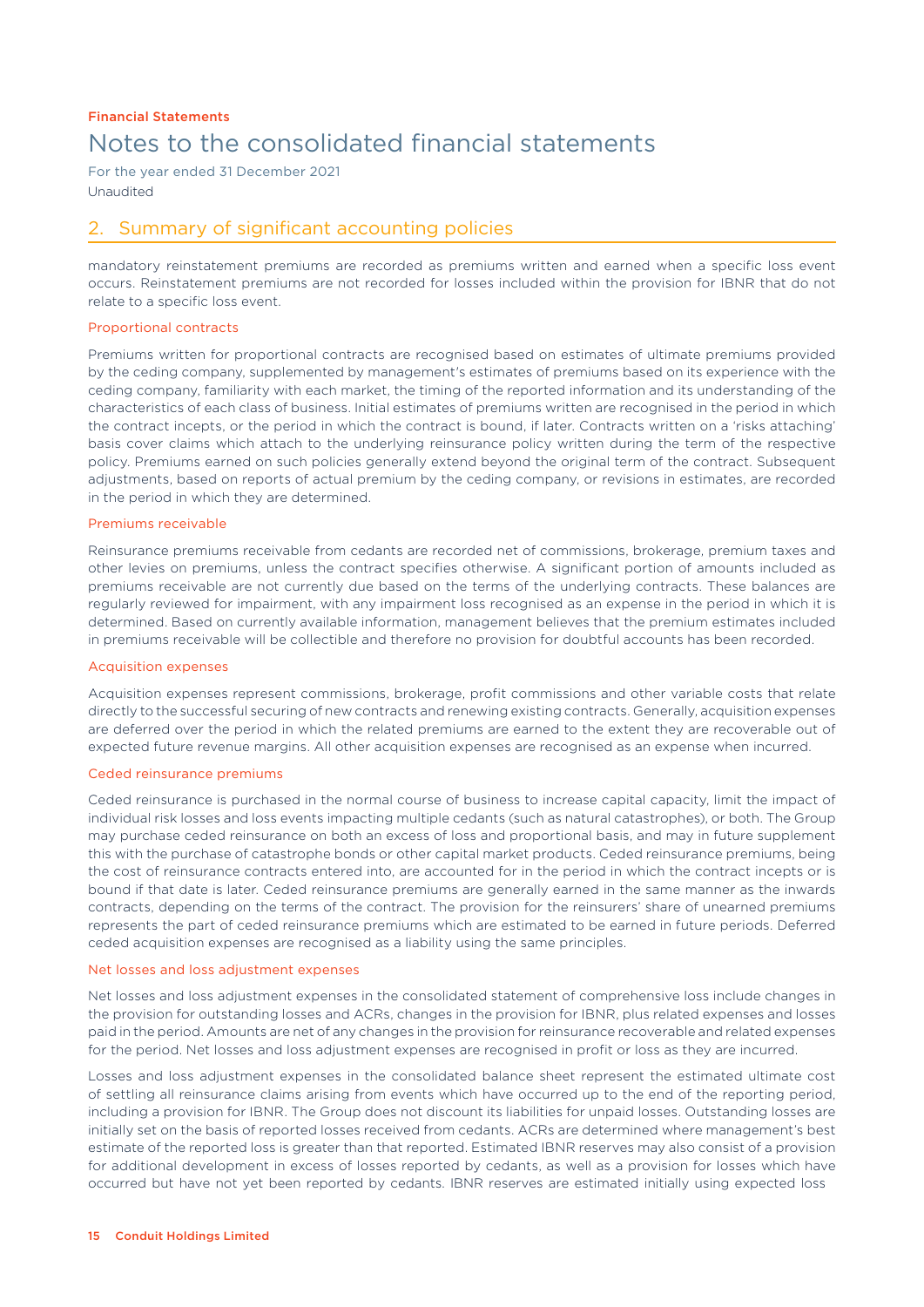For the year ended 31 December 2021 Unaudited

## 2. Summary of significant accounting policies

and loss adjustment expense ratios which are selected based on information derived by the Group's underwriters and actuaries during the initial pricing of the business. These estimates are reviewed regularly and, as experience develops and new information is received, the reserves are adjusted as necessary. As actual loss information is reported, and the Group develops its own loss experience, management will use various actuarial methods as well as a combination of management's judgement and experience, historical reinsurance industry loss experience and estimates of pricing adequacy trends to estimate IBNR reserves. Any adjustments to initial expectations are reflected in the consolidated statement of comprehensive loss in the period in which they are determined.

The estimation of the ultimate loss and loss adjustment expense liability is a complex process which incorporates a significant amount of judgement. It is reasonably possible that uncertainties in the reserving process, delays in cedants reporting losses to the Group, together with the potential for unforeseen adverse developments, could lead to a material change in estimated net losses and loss adjustment expenses.

Any amounts recoverable from reinsurers are estimated using the same methodology as for the underlying losses. Management monitors the creditworthiness of its reinsurers on an ongoing basis and assesses any reinsurance assets for impairment, with any impairment loss recognised as an expense in the period in which it is determined.

### Liability adequacy tests

At each balance sheet date, the Group performs a liability adequacy test to determine if there is an overall excess of expected claims over unearned premiums for the period of unexpired risk by using current best estimates of future cash outflows generated by its reinsurance contracts, plus any investment income thereon. If, as a result of these tests, the carrying amount of the Group's reinsurance liabilities is found to be inadequate, the deficiency is charged to the consolidated statement of comprehensive loss for the period, initially by writing off deferred acquisition costs and subsequently by establishing a provision.

### Financial instruments

### Cash and cash equivalents

Cash and cash equivalents include cash in hand, deposits held on call with banks, money market funds, and other short-term highly liquid investments with a maturity of three months or less at the date of purchase. Carrying amounts approximate fair value due to the short-term nature and high liquidity of the instruments.

### Investments

The Group's fixed maturity securities portfolio is classified as FVTPL and carried at estimated fair value in the consolidated balance sheet. The classification of the Group's financial assets is determined at the time of initial purchase. A financial asset is classified at FVTPL if it is managed and evaluated on a fair value basis or if acquired principally for the purpose of selling in the short term, or if it forms part of a portfolio of financial assets in which there is evidence of short-term profit taking. Presentation of these securities in the FVTPL category is consistent with how management monitors and evaluates the performance of these securities.

Regular way purchases and sales of investments are recognised at estimated fair value on the trade date, and are subsequently carried at estimated fair value. Investment transactions are recorded on the trade date with balances pending settlement reflected in the consolidated balance sheet in other assets or other payables. The estimated fair value of the Group's fixed maturity securities portfolio is determined based on bid prices from recognised exchanges, broker-dealers, recognised indices or pricing vendors. Changes in estimated fair value of investments classified at FVTPL are recognised in the consolidated statement of comprehensive loss within net unrealised gains and losses on investments.

Investments are derecognised when the Group has transferred substantially all the risks and rewards of ownership. On derecognition of an investment held at FVTPL, previously recorded unrealised gains and losses are recycled from net unrealised gains and losses on investments to net realised gains and losses on investments.

Interest income on fixed maturity securities is recognised in net investment income calculated using the effective interest rate method. Amortisation and accretion of premiums and discounts on fixed maturity securities are calculated using the effective interest rate method and recognised in net investment income. The carrying value of accrued interest income approximates estimated fair value due to its short-term nature and high liquidity.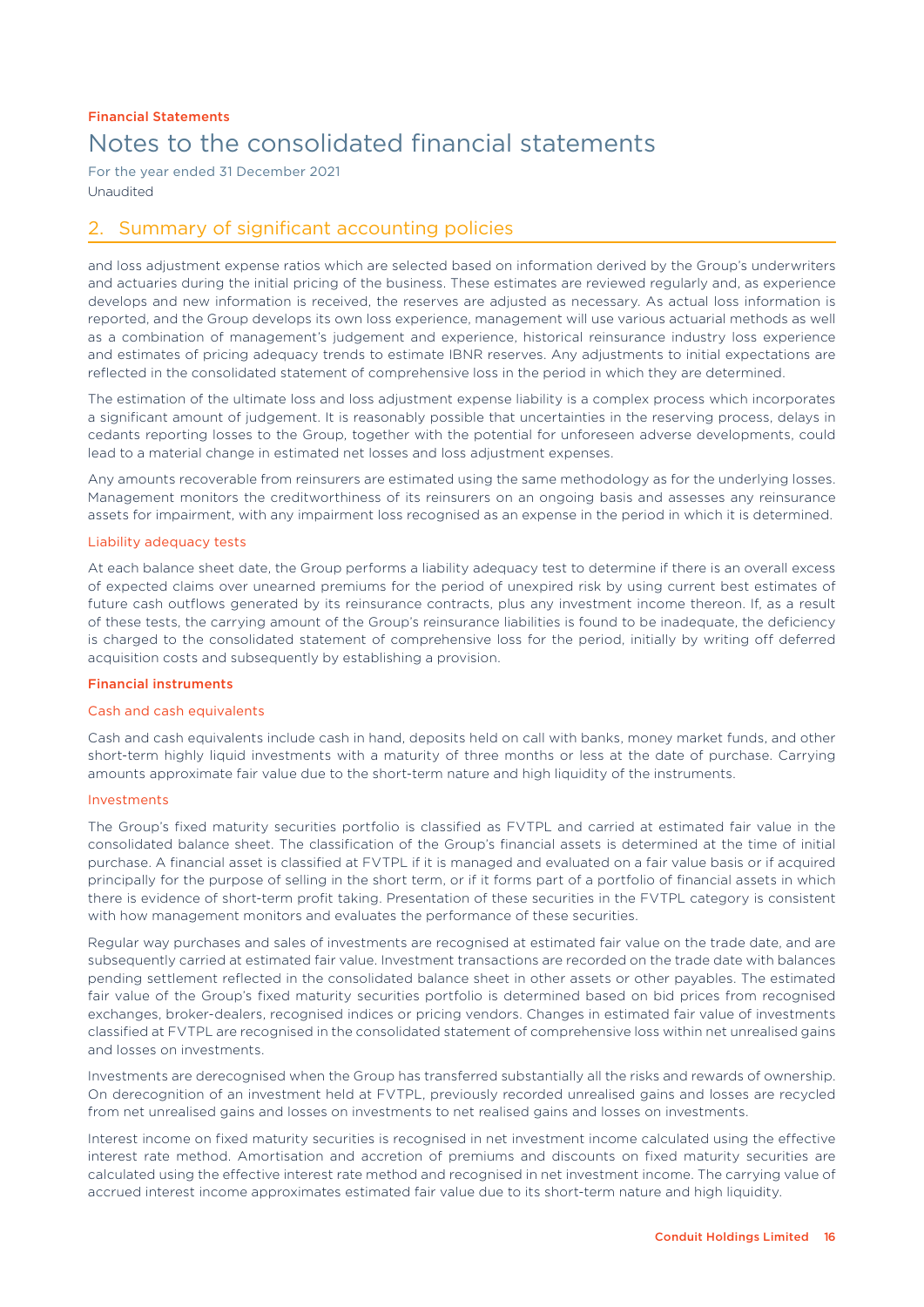For the year ended 31 December 2021 Unaudited

## 2. Summary of significant accounting policies

### Intangible assets

Acquired computer software licenses are capitalised on the basis of the costs incurred to acquire and bring into use the specific software. An intangible asset with a finite useful life is amortised on a straight-line basis over the useful life. Computer software is a technological asset and subject to obsolescence, therefore management expects to utilise the asset over its useful life of 12 years. The useful life is reviewed annually to determine if any changes are required to the amortisation period.

### Leases

The Group recognises a right-of-use asset and a lease liability at the lease commencement date. The right-of-use asset is initially measured at cost, which comprises the initial measurement of the corresponding lease liability adjusted for any lease payments made at or before the commencement date, plus any initial direct costs incurred and an estimate of any costs to be incurred at expiration of the lease agreement.

Right-of-use assets are subsequently measured at cost less accumulated depreciation and any impairment losses. Straight-line depreciation is calculated from the commencement date of the lease to the earlier of either the end date of the lease term or the useful life of the underlying asset.

The lease liability is initially measured at the present value of the future lease payments at the lease commencement date. Lease payments are discounted using the interest rate implicit in the lease or, if that rate cannot be readily determined, the Group's incremental borrowing rate. Lease payments included in the measurement of the lease liability include fixed payments (including in-substance fixed payments) less any lease incentives receivable, variable lease payments that depend on an index or a rate, and amounts expected to be paid under residual value guarantees.

The lease liability is subsequently measured by increasing the lease carrying amount to reflect the interest due on the lease liability using the effective interest rate method and reducing the carrying amount to reflect the lease payments made. The Group re-measures the lease liability and the related right-of-use asset whenever there is a change in future lease payments arising from a change in index or rate, if the Group changes its assessment of whether it will exercise a purchase, extension or termination option or if there is a revised in substance fixed lease payment.

The Group presents right-of-use assets and lease liabilities as a separate financial statement line item in the consolidated balance sheet.

### Employee benefits

#### Equity-based incentives

The Group currently operates a MIP under which shares are subscribed for or nil cost options are granted. The fair value of the instruments granted is estimated on the date of grant. The estimated fair value is recognised as an expense *pro-rata* over the vesting period of the instrument, adjusted for the impact of any non-market vesting conditions. No adjustment to vesting assumptions is made in respect of market vesting conditions.

At each balance sheet date, the Group revises its estimate of the number of instruments that are expected to become exercisable. It recognises the impact of the revision of original estimates, if any, as equity-based incentive expense in the consolidated statement of comprehensive loss, and a corresponding adjustment is made to other reserves in shareholders' equity over the remaining vesting period.

On exercise, the differences between the expense charged to the consolidated statement of comprehensive loss and the actual cost to the Group, if any, is transferred to other reserves in shareholders' equity.

#### Pensions

The Group's pension plans are based on defined contributions or equivalent cash *in lieu*, subject to applicable law and local market standards. On payment of contributions to the plans or cash *in lieu* there is no further obligation to the Group. Contributions or payments of cash *in lieu* are recognised as employee benefits in the consolidated statement of comprehensive loss in the period when the services are rendered.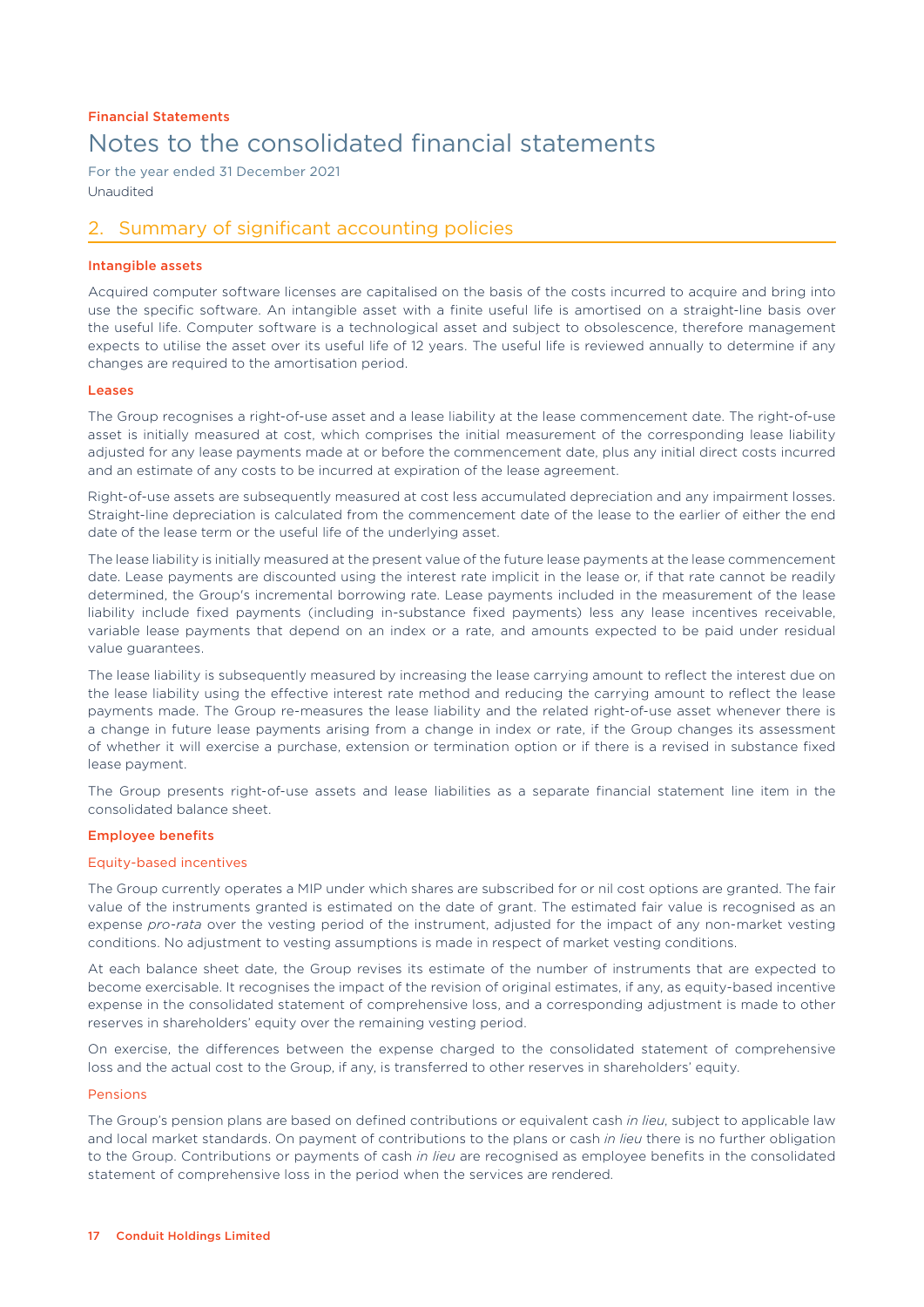For the year ended 31 December 2021 Unaudited

## 2. Summary of significant accounting policies

### Tax

Income tax on the profit or loss for the period comprises current and deferred tax. Current tax is the expected tax payable on the taxable income for the year using tax rates enacted or substantively enacted at the year-end reporting date and any adjustments to tax payable in respect of prior periods.

Deferred tax is provided, using the liability method, on temporary differences arising between the tax bases of assets and liabilities and their carrying amounts in the financial statements. The amount of deferred tax provided is based on the expected manner of realisation or settlement of the carrying amount of the assets and liabilities, using tax rates enacted or substantively enacted at the reporting date. Deferred tax assets are recognised in the statement of financial position to the extent that it is probable that future taxable profit will be available against which the temporary differences can be utilised.

### Own shares

Own shares include shares repurchased under share repurchase authorisations and held in treasury, plus shares repurchased and held in trust, for the purposes of employee equity-based incentive schemes. Own shares are deducted from shareholders' equity. No gain or loss is recognised on the purchase, sale, cancellation or issue of own shares and any consideration paid or received is recognised directly in equity.

### Share capital and issuance costs

Shares are classified as shareholders' equity if there is no obligation to transfer cash or other financial assets. Transaction costs that are attributable to the issuance of new shares are treated as a deduction from equity.

### 3. Risk disclosures

### Introduction

The Group commenced underwriting operations during the year ended 31 December 2021. There were no active underwriting operations for the period ended 31 December 2020, therefore the Group did not have any underwriting or investment risk in 2020. Comparable information has only been provided where applicable.

The Group is exposed to risks from several sources, classified into six primary risk categories. The primary risk categories are: (a) reinsurance risk; (b) market risk; (c) liquidity risk; (d) credit risk; (e) operational risk; and (f) strategic risk. These are discussed in detail on the following pages. The primary risk to the Group is reinsurance risk.

The Board is responsible for determining the nature and extent of the principal risks the Group is willing to take in achieving its strategic objectives and should maintain sound risk management and internal control systems. To this end, the Board has established various committees to support the execution of its responsibilities and has reviewed the committee structures at CRL. The Board, and committees thereof, define the risk preferences and appetites within which management is authorised to operate.

As part of the immediate execution risk that existed at the start of the reporting period, various non-underwriting activities were subject to initial outsourced support. With the staff contingent growing from 12 to 41 during the year, much of the initial outsourcing has reduced with any remaining outsourcing, which is limited, being for narrowly defined services that the Group expects to remain in the medium to long term.

The risk function is responsible for supporting the Board, and the CRL board, with the day-to-day oversight of the risks that the Group seeks or is exposed to in pursuit of its strategic objectives, and the satisfaction of certain regulatory risk management expectations relevant to CRL. The framework under which risks are managed contemplates risk appetite and tolerance constraints, prescribed by the Board and which are reviewed at least annually, with consideration of the financial and operational capacity of the Group. The use of financial capacity in this context relates to calculated or modelled capital requirements, based on residual unmitigated risk exposures. Current capital requirements are determined by reference to rating agency and regulatory capital requirements, with an internal capital model to be developed in due course.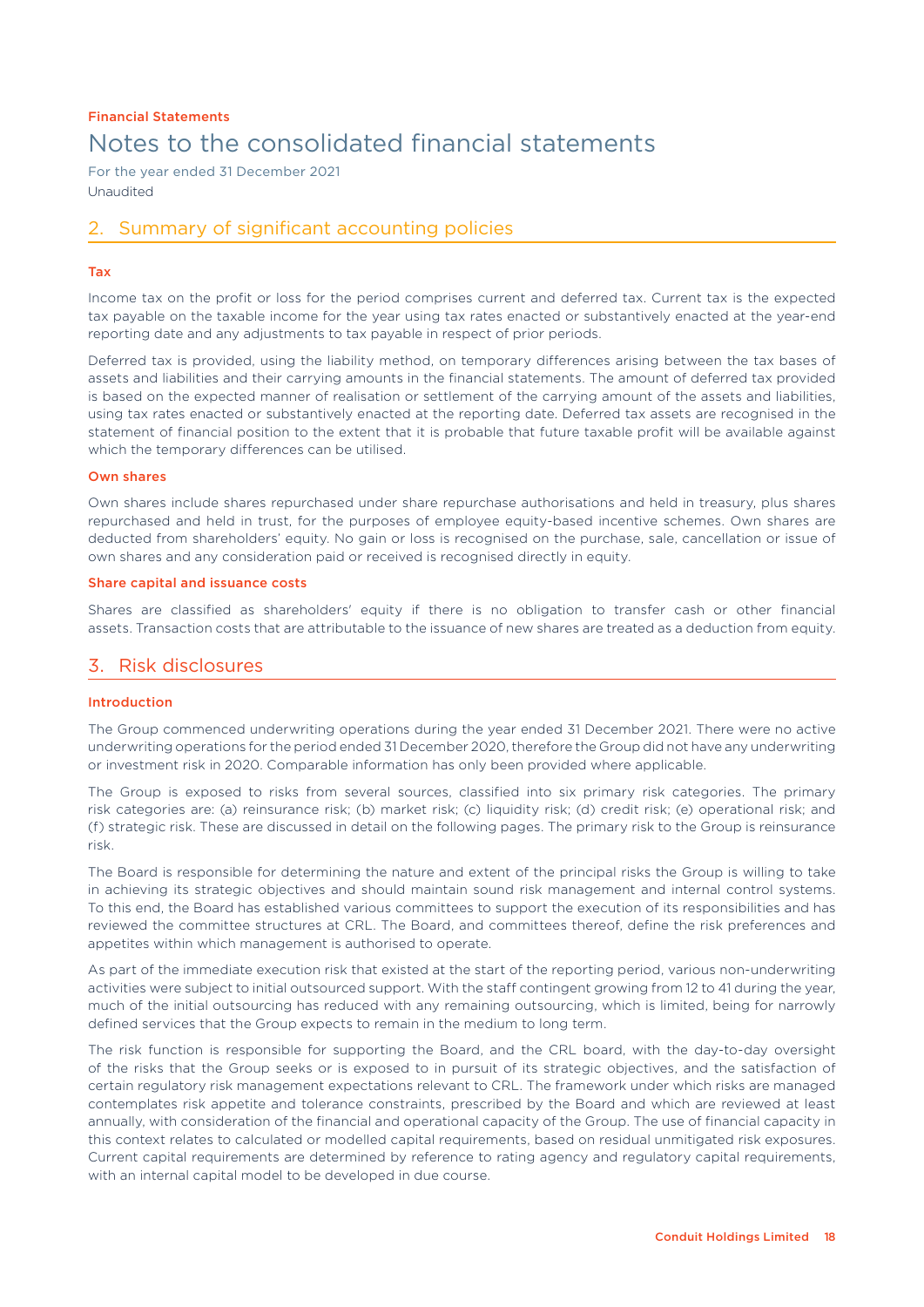For the year ended 31 December 2021 Unaudited

### 3. Risk disclosures

Day-to-day management of risk is the responsibility of management, operating within the defined appetite and tolerances of the Board, or the CRL board, approved delegations of authority. The risk framework prescribes a standardised approach to the management of risk, oversight and challenge by the risk function and independent assurance provided by the internal audit function. The risk framework also addresses the reporting of risks, emerging risks, risk events and compliance with risk appetite and tolerance statements to executive management and the Board, and relevant board committees, of CRL and CHL. To ensure transparency and accountability of the business across all independent non-executive directors, four independent non-executive directors from the Board have been appointed to the board of CRL. Furthermore, the Board is invited to attend operating entity board level meetings and see all minutes and records of such operating entity board and committee meetings.

### COVID-19

The COVID-19 pandemic has caused significant disruption in global financial markets and to worldwide economies. The COVID-19 pandemic is an ongoing situation making it exceptionally difficult to predict what the ultimate impact for the reinsurance industry will be. The Group only commenced underwriting operations during the twelve months ended 31 December 2021 and, for any reinsurance business underwritten during that period, the Group had COVID-19 related exclusions in its reinsurance contracts and policy wordings. As a result, the Group does not believe it has any exposure to reinsurance losses associated with the COVID-19 pandemic during the period. The impacts of the COVID-19 pandemic on the Group are discussed throughout these consolidated financial statements.

### Climate change

The Group is exposed to risks associated with climate change and potential opportunities arising from that risk. Risks from climate change can include physical risk and those associated with a changing economy. Physical risks are those relating to the physical impacts of climate change, which can be from increased frequency and/or severity of climate-related events, or structural, due to longer-term shifts in climate patterns. Economic risks are those relating to the transition to a lower carbon economy and include risks such as policy and legal risk, technology risk, market risk and reputational risk. The potential financial impact from these risks is mitigated by the Group's strategic and risk management policies.

### a. Reinsurance risk

The Group underwrites both short-tail and long-tail reinsurance contracts on a worldwide basis. These reinsurance contracts transfer insurance risk, including risks exposed to both natural and man-made catastrophes and risk and liability losses. The risk in connection with underwriting reinsurance contracts is, in the event of a covered loss, whether the premiums will be sufficient to meet the associated loss payments and expenses. The Group's underwriters evaluate and estimate the level of premiums sufficient to cover expected losses, expenses and profitability through a combination of sophisticated risk modelling tools, past experience and knowledge of loss events, current industry trends and broader economic indicators. In order to ensure appropriate reinsurance risk selection and limits on the concentration and diversification of the aggregate portfolio, the Group has established risk management and internal control systems to evaluate and assess the expected losses of each individual contract, class of business, geographic region and the aggregate portfolio. These controls, include, but are not limited to:

- The Group has a five-year strategic plan that defines the over-riding business goals that management and the Board aim to achieve;
- A detailed business plan is produced annually and considers current market conditions and the risk-adjusted profitability of the underwriting portfolio;
- Our internal capital requirements consider the probability and magnitude of reinsurance losses varying adversely from the expected losses considered during the underwriting and subsequent reserving processes;
- Forecasts are produced periodically to assess the Group's progress toward the business plan and the strategic plan;
- Each underwriter has a clearly defined limit of underwriting authority;
- Each contract underwritten is subject to a pre-bind peer review;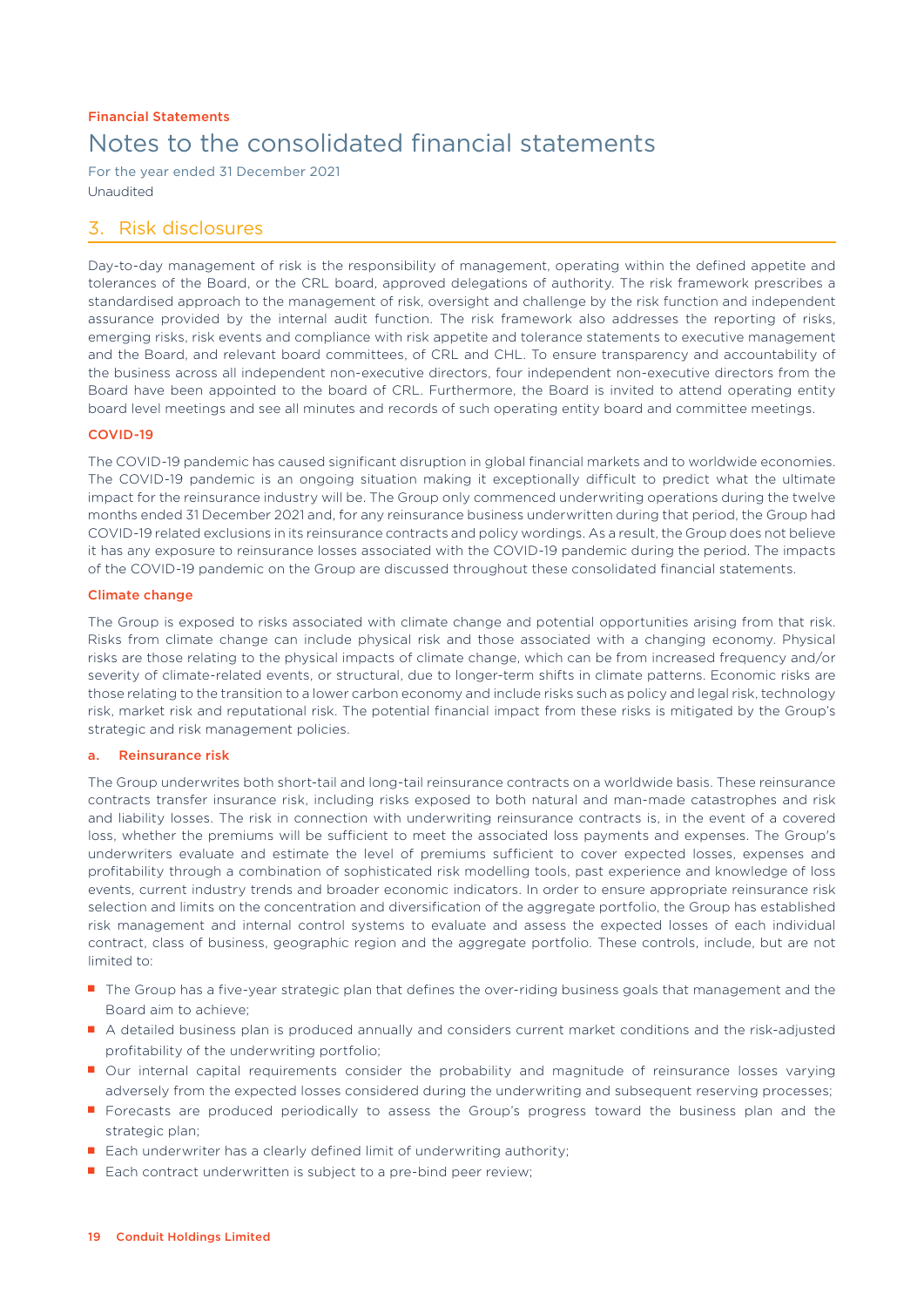For the year ended 31 December 2021 Unaudited

## 3. Risk disclosures

- An underwriting roundtable meeting, typically held daily, where deal flow, pricing and opportunities are discussed;
- Pricing models are used in all areas of the underwriting process;
- Risk appetite and tolerance statements have been established and the CRO reports quarterly on adherence;
- A number of modelling tools are used to model catastrophes and expected losses;
- Outwards reinsurance is purchased to mitigate both frequency and severity of losses, and to protect the Group's capital base.

### Catastrophe management

Certain of the Group's classes of business provide coverage for natural catastrophes (e.g., earthquakes, floods, hurricanes and wildfires) and are subject to seasonal variation and the impacts of climate change. The Group's business has exposure to large catastrophe losses in North America, Europe and Japan as a result of windstorms. The level of windstorm activity, and landfall thereof, during the North American, European and Japanese wind seasons may materially impact the Group's loss experience. The North American and Japanese wind seasons are typically June to November and the European wind season November to March. The Group also has exposure to other natural catastrophes, such as earthquakes, tsunamis, droughts, floods, hail and tornadoes, which can occur throughout the year. In addition, the Group is exposed to risk losses throughout the year from perils such as fire, explosion, war, terrorism, political risk and other events, including loss arising from legal liabilities rather than physical damage.

The Group has defined its appetite and tolerances for risk accumulations and uses models to determine the expected frequency and severity of aggregating exposures. As with all such models, there is a risk that modelled expectations may not reflect actual outcomes and the scope of the models are such that not all exposures are captured.

The Group has set tolerances around various scenarios. Of these, at the commonly reported 100 year and 250 year return periods, the Group's most significant exposures to any single peril and region combination are to Florida windstorm and California earthquake perils, respectively. The table below shows the Group's estimated net exposures to these peak zone perils on a first occurrence basis as at 31 December 2021. Net positions are calculated by applying relevant reinstatement premiums and outwards reinsurance to the respective modelled gross exposures.

|                      |                       | <b>Net</b> | % of tangible<br>capital |  |
|----------------------|-----------------------|------------|--------------------------|--|
| <b>Return period</b> | Peril                 | \$m        | %                        |  |
| 100 year             | Florida windstorm     | 9.6        |                          |  |
| 250 year             | California earthquake | 61.8       | 6.3                      |  |

There can be no guarantee that the modelled assumptions and techniques deployed in calculating these figures are accurate. There could also be an unmodelled loss which exceeds these figures. The models also contain loss scenarios which could cause a larger loss to capital than the modelled expectation from the above return periods.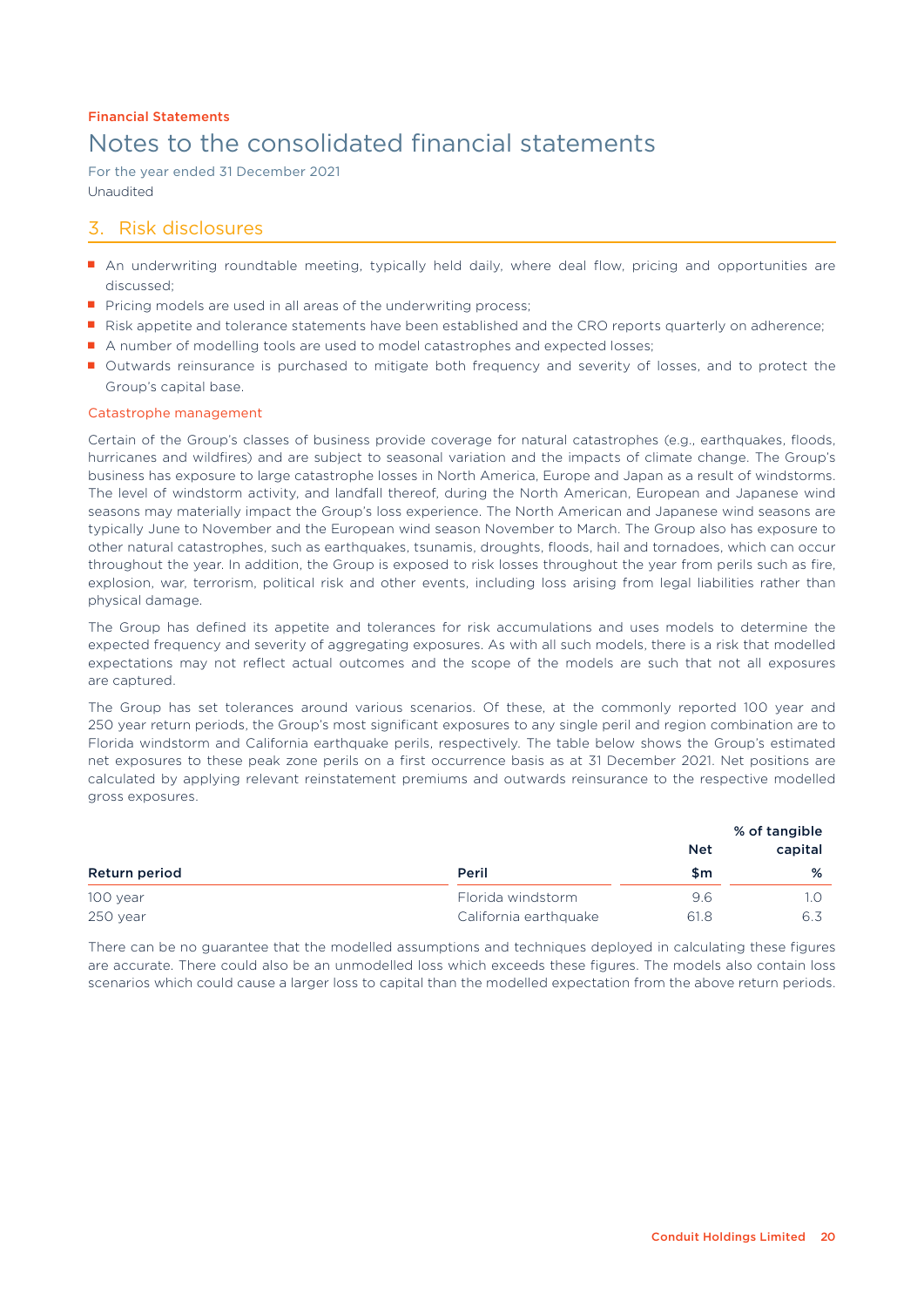For the year ended 31 December 2021 Unaudited

### 3. Risk disclosures

### Operating segments

The Group's underwriting business is comprised of three principal divisions: property, casualty and specialty. These divisions are also considered to be the Group's operating segments. Details of each operating segment and gross premiums written by geographic region and operating segment are as follows:

|                               | Property | Casualty | <b>Specialty</b>         | <b>Total</b> | <b>Total</b> |
|-------------------------------|----------|----------|--------------------------|--------------|--------------|
|                               | \$m      | \$m      | \$m                      | \$m          | %            |
| United States                 | 105.4    | 118.7    | 3.9                      | 228.0        | 60.2         |
| Worldwide (excluding US)      | 62.3     | 7.1      | 62.3                     | 131.7        | 34.8         |
| Europe                        | 6.0      | 2.8      | $\overline{\phantom{a}}$ | 8.8          | 2.3          |
| Other                         | 9.7      | O.4      | 0.2                      | 10.3         | 2.7          |
| <b>Gross premiums written</b> | 183.4    | 129.0    | 66.4                     | 378.8        | 100.0        |

### Property reinsurance

The Group is exposed to large natural catastrophe losses, such as windstorm and earthquake losses, primarily from assuming risks associated with property treaties. Exposure to natural catastrophe events is controlled and measured by managing to predefined limits within stochastic modelling and deterministic accumulations across classes per geographic zone and peril. The accuracy of these analyses is limited by the quality of data and the effectiveness of the modelling. It is possible that a catastrophic event significantly exceeds the expected modelled event loss.

Natural catastrophe risk is written across both the US and internationally on an excess of loss and capped quota share basis. Reinsurance structures are offered strategically, most notably in respect of peril, geography and probability of activation or exhaustion.

Property per risk treaties are offered with the strategy to minimise natural catastrophe exposure, focusing on fire risk. This is considered by both natural catastrophe specific metrics, treaty conditions and excess of loss structure.

Ceded reinsurance may be purchased to mitigate exposures to large natural catastrophe losses. Ceded reinsurance is typically purchased on an excess of loss basis, however industry loss warranties, catastrophe bonds, or proportional treaty arrangements may also be entered into.

### Casualty reinsurance

The Group underwrites a balanced portfolio of casualty classes of business, comprised of both excess of loss and proportional contracts, on a worldwide basis.

Casualty claims tend to take longer to be reported and ultimately settled than physical damage risks. The Group typically maintains net reserves for losses and loss adjustment expenses for casualty classes of business over a longer period of time than for the property and specialty classes of business where the costs of claims are generally known and settled within a shorter time frame.

The Group will purchase ceded reinsurance to protect against any 'clash' between losses arising in itscasualtyportfolio.

The Group's sub-classes of casualty business include directors and officer's liability, financial institutions liability, general liability for multiple sub-classes and, on an excess and umbrella basis, medical malpractice, professional liability and transactional liability. The Group has limited appetite for, and generally avoids, workers compensation, standalone auto and cyber treaties.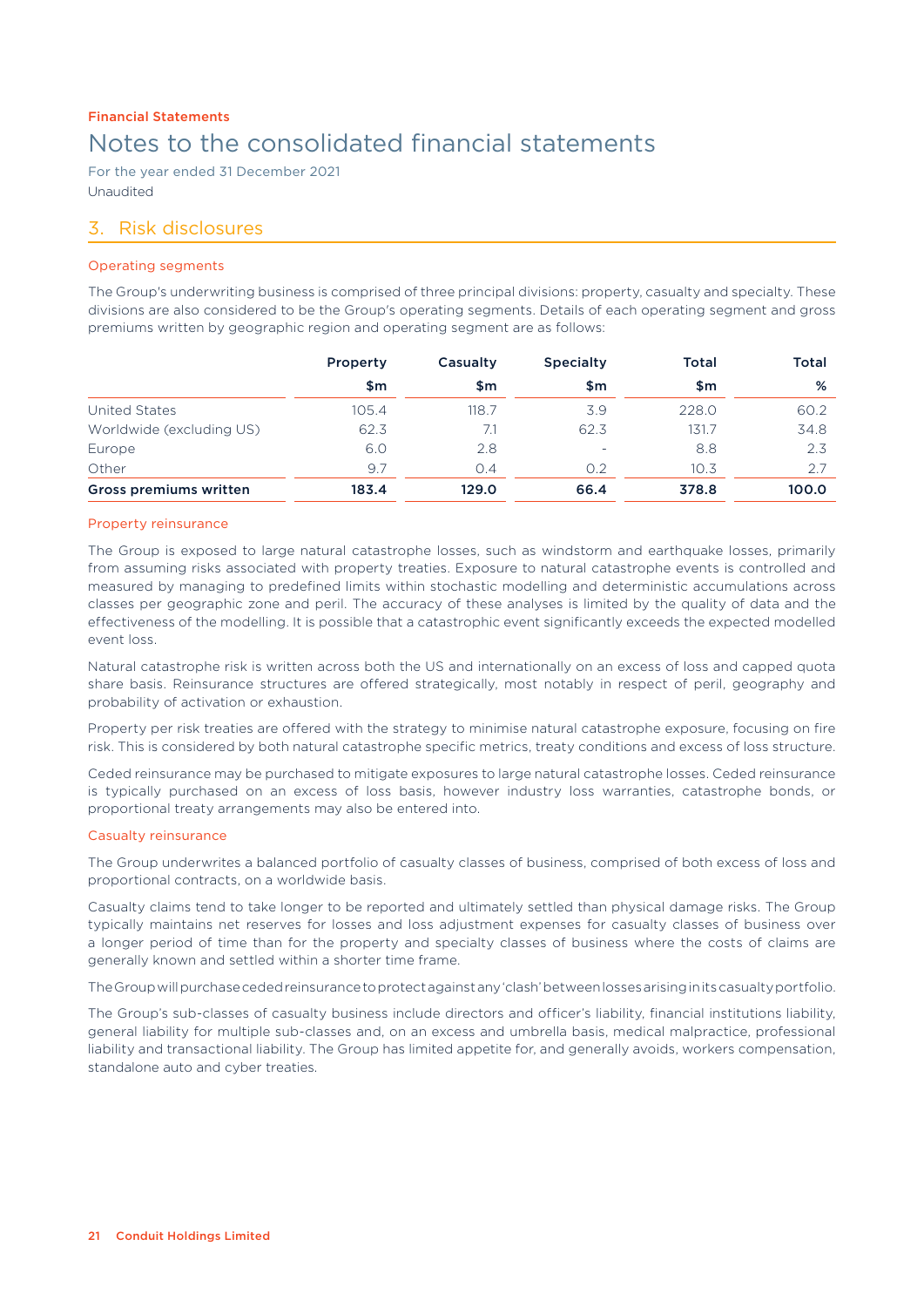For the year ended 31 December 2021 Unaudited

### 3. Risk disclosures

### Directors and officers liability

Directors and officers liability policies offer protection for company managers and directors and officers against claims that may arise in the normal course of operations. Coverage includes legal expenses and liability to shareholders, bondholders, creditors or others owing to actions or omissions by a director or officer of a private or public corporation, or not for profit organisation.

### Financial institutions liability

Financial institutions coverage may cover risks such as computer and commercial crime, professional indemnity and civil liability.

### General liability

General liability commonly provides cover for losses arising from the legal liability of an original insured and statutory liability in the case of employers' liability which result in bodily injury or disease to third parties or physical damage to third party property. The Group offers a wide range of general liability reinsurance products including contractors general liability, excess general liability, umbrella, energy and environmental.

### Medical malpractice

Medical malpractice reinsurance generally covers professional liability and errors and omissions specifically in the healthcare industry, protecting physicians and other health care professionals against claims of negligent acts or injury of patients under their care. Medical malpractice reinsurance does not cover intentional or criminal acts.

### Professional liability

Professional liability generally provides coverage for third party losses resulting from legal liability or civil liability or negligence, errors or omissions or wrongful acts arising from the provision of, or failure to provide, professional services by an original insured. Sub-classes of this business would include lawyers, accountants, architects and engineers, errors and omissions, plus miscellaneous professional liability.

### Transactional liability

Transactional liability reinsurance is used by parties to various business transactions, such as mergers, acquisitions and divestitures, to transfer certain transaction-related risks to the reinsurance market. There can be a broad range of risks covered, including warranty, litigation, pension and tax uncertainties and employment matters.

### Specialty reinsurance

The Group's specialty classes of business are written on both an excess of loss and proportional basis and can provide reinsurance coverage against physical damage (short-tail) or against legal liability (long-tail) losses. Although specialty classes of business are exposed to natural catastrophe risk, it is generally to a lesser extent than property classes of business. They are more likely to be affected by specific large loss events such as accidents, collisions, fires and similar man-made catastrophe events. Specialty classes of business are highly diverse in nature and require specific market expertise and experience. The Group's main specialty classes of business include aviation, energy, marine, renewables, political violence and terrorism offered on both a specific and a whole account basis.

The Group purchases ceded reinsurance protection to reduce the Group's exposure to both large risk losses and an accumulation of smaller losses. Ceded reinsurance is typically purchased on an excess of loss basis, but, from time to time, proportional arrangements may be entered into.

### Aviation

The Group's aviation class of business provides cover to the insurers of the world's major airlines and aircraft manufacturers and includes cover for the aircraft themselves as well as losses arising from passenger and third-party liability claims against airlines and/or manufacturers.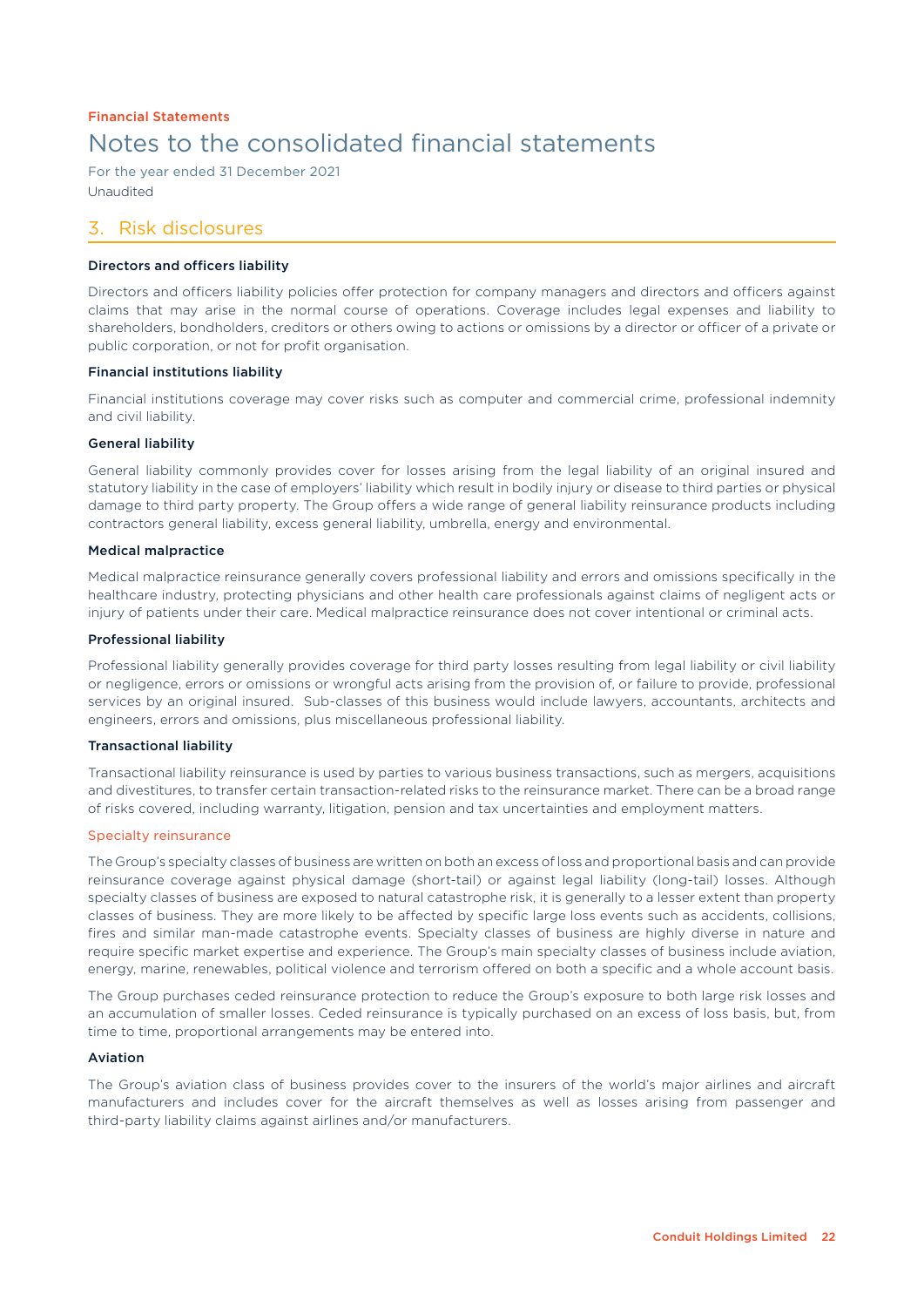For the year ended 31 December 2021 Unaudited

### 3. Risk disclosures

### Energy

The Group's energy class of business provides reinsurance cover for a global spread of accounts that can include primary risks such as downstream energy, upstream energy, energy liability, construction energy and Gulf of Mexico offshore energy programmes. Policies typically cover property for physical damage (including natural catastrophe) and machinery breakdown perils plus consequential business interruption exposure, often with loss limits set at a level commensurate with a modelled estimated maximum loss scenario.

### Marine

Marine cargo is an international account and covers the reinsurance of commodities or goods in transit. Typically, transit cover is provided on an all-risks basis for marine perils for the full value of the goods concerned. Static cover is also provided for losses to cargo, from both elemental and non-elemental causes. In addition, the cargo account can include for example, fine art, vault risks, artwork on exhibition and marine war and terrorism business relating to cargo in the ordinary course of transit.

Marine liability is mostly the reinsurance of the International Group of Protection and Indemnity Clubs. Marine builders' risk covers the building of ocean-going vessels in specialised yards worldwide and their testing and commissioning.

The marine hull class generally consists of worldwide coverage spanning physical damage, hull and machinery breakdown, loss of hire and mortgagees' interests for a range of maritime vessels from cargo and passenger ships to private pleasure craft. Products typically cover both risk and catastrophe exposures.

### Political violence and terrorism

Political violence and terrorism coverage is provided for US and worldwide property risks, but typically excluding nuclear, chemical, biological and cyber coverage in most territories.

### Whole account

Coverage is generally provided on a worldwide basis and covers a broad spectrum of the cedants risks under a single policy. The classes of business covered under a whole account reinsurance policy can include traditional property and casualty classes of business including commercial and personal automobile, general liability, workers' compensation, employers' liability, excess casualty and umbrella, as well as selected professional liability coverage.

### Ceded reinsurance

Ceded reinsurance is purchased in the normal course of business to increase capital capacity, limit the impact of individual risk losses and loss events impacting multiple cedants (such as natural catastrophes), or both. Ceded reinsurance may also be purchased from time to time to optimise the risk-adjusted return of the Group's aggregate underwriting portfolio. The Group may purchase ceded reinsurance on both an excess of loss and proportional basis, and may in future supplement this with the purchase of catastrophe bonds or other capital market products. The mix of ceded reinsurance coverage is dependent on specific loss mitigation requirements, market conditions and available capacity. In certain market conditions, the Group may deem it more economic to hold capital than purchase ceded reinsurance. Ceded reinsurance does not relieve the Group of its obligations to policyholders. The Group is exposed to reinsurance risk where ceded reinsurance contracts put in place to reduce gross reinsurance risk do not perform as anticipated, result in coverage disputes or prove inadequate in terms of the limits purchased. Failure of a ceded reinsurer to pay a valid claim is considered a credit risk which is detailed in the credit risk section below. Ceded reinsurance coverage is not intended to be available to meet all potential loss circumstances. The Group will retain certain losses, as the cover purchased is unlikely to transfer the totality of the Group's exposure. Any loss amount which exceeds the ceded reinsurance coverage purchased would be retained by the Group. Some ceded reinsurance policies have limited reinstatements, therefore the number of claims which may be recovered on second, and subsequent loss circumstances is limited.

Under the Group's ceded reinsurance security policy, the Group's ceded reinsurers are assessed and approved based on their financial strength ratings, amongst other factors. These decisions are regularly reviewed as an integral part of the business planning and performance monitoring process. The management Counterparty Security Committee examines and approves all the Group's ceded reinsurers to ensure that they possess suitable security.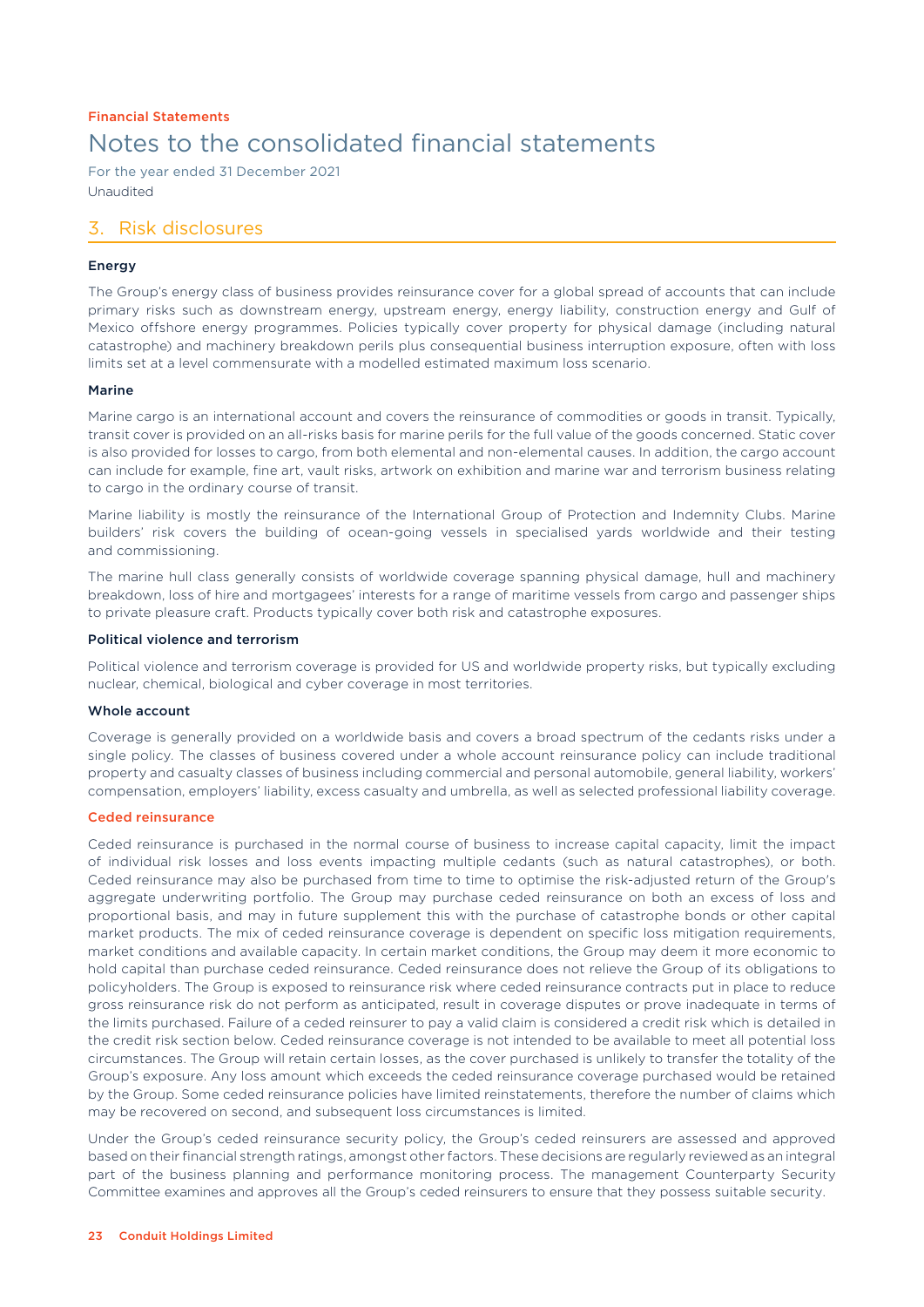For the year ended 31 December 2021 Unaudited

### 3. Risk disclosures

### Net losses and loss adjustment expenses

A significant and critical judgement and estimate made by management is the estimation of net losses and loss adjustment expenses. Management estimates net losses and loss adjustment expenses, and the associated reserves to cover its estimated liability for both reported and unreported claims on events that have occurred up to the latest valuation date. Management uses methodologies that calculate a point estimate for the ultimate losses, representing management's best estimate of ultimate net losses and loss adjustment expenses. The Group establishes its reserve for losses and loss adjustment expenses by taking outstanding losses, adding an estimate for IBNR and, if deemed necessary, ACRs which represent the Group's estimate for losses related to specific contracts that the Group believes may not be adequately estimated by the client as of that date.

Loss reserves are not permitted until the occurrence of an event which may give rise to a claim. As a result, only loss reserves applicable to losses that have occurred up to the reporting date are established, with no allowance for the provision of a contingency reserve to account for expected future losses or for the emergence of new types of latent claims. Claims arising from future events can be expected to require the establishment of substantial reserves from time to time. All of the Group's reserves are currently reported on an undiscounted basis.

The reserving process is dependent on management's judgement and is subject to meaningful uncertainty due to both qualitative and quantitative factors, including, but not limited to: the nature of the business written, whether it is short-tail or long-tail, whether it is excess of loss or proportional, the magnitude and timing of loss events, the geographic areas impacted by loss events, time lags in the reporting process from the original claimant, limited claims data, policy coverage interpretations, case law, regulatory directives, demand surge and inflation, potential uncertainties related to reinsurance and ceding company reserving practices, and other factors inherent in the estimation process for net losses and loss adjustment expenses.

The judgements and estimates used in establishing loss reserve calculations may be revised as additional experience or other data becomes available. Loss reserves are also reviewed as new or improved methodologies are developed and as laws or regulations change. Furthermore, as a business operating within a broker market, management must rely on loss information reported to brokers by other insurers and their loss adjusters, who must estimate their own losses at the policy level, often based on incomplete and changing information. The information management receives varies by cedant and may include paid losses, estimated case reserves and an estimated provision for IBNR reserves. Additionally, reserving practices and the quality of data reporting may vary among ceding companies, which adds further uncertainty to management's estimates of the ultimate losses.

The Group's internal actuaries review the reserving assumptions and methodologies on a quarterly basis and develop an actuarial best estimate of the Group's net losses and loss adjustment expenses using the processes outlined above. The management Reserving Committee reviews the estimate for net losses and loss adjustment expenses on a quarterly basis. The reserves are subject to a semi-annual independent review by the Group's external actuaries. The results of the internal and independent reserve reviews are presented to the Group's Audit Committee.

### *Short-tail versus long-tail*

Claims relating to short-tail risks are generally reported more promptly than those relating to long-tail risks. The timeliness of reporting can be affected by such factors as the nature of the event causing the loss, the location of the loss and whether the losses are from policies in force with primary insurers or reinsurers.

### *Excess of loss versus proportional*

For excess of loss contracts management is aided by the fact that each policy has a defined limit of liability arising from one event. Once that limit has been reached, there is no further exposure to additional losses from that policy for the same event. For proportional business, an initial estimated loss and loss expense ratio is generally used. This is based upon information provided by the ceding company and/or their broker and management's historical experience of that treaty, if any, and the estimate is adjusted as actual experience becomes known.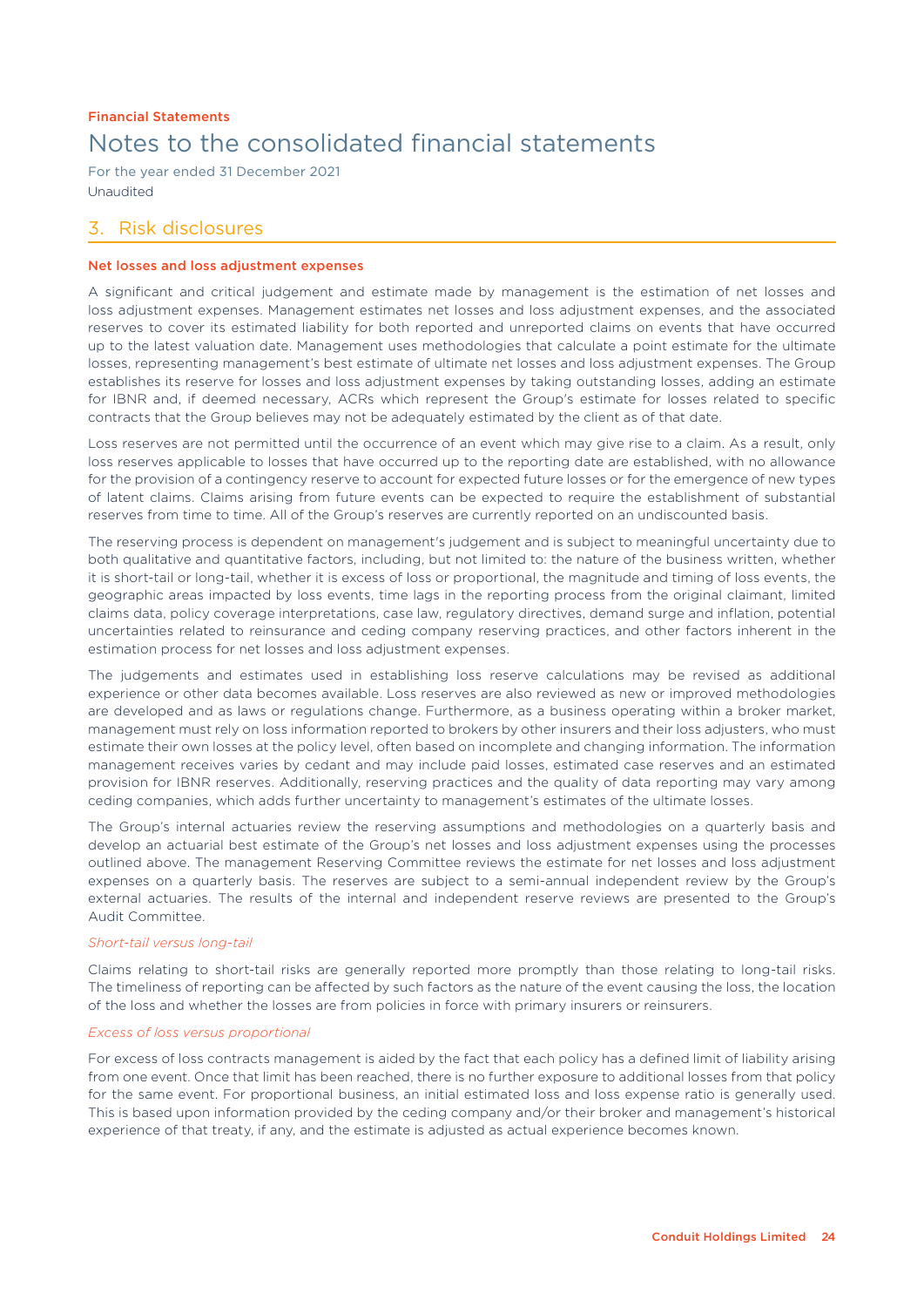For the year ended 31 December 2021 Unaudited

## 3. Risk disclosures

### b. Market risk

The Group is at risk of loss due to movements in market factors. The main market risks the Group was exposed to include:

- Reinsurance risk:
- Investment risk:
- Currency risk.

### i. Reinsurance risk

The Group is exposed to reinsurance market risk from several sources, including the following:

- The advent or continuation of a soft market, which may result in a stabilisation or decline in premium rates and/or terms and conditions for certain classes, or across all classes;
- The actions and reactions of key competitors, which may directly result in volatility in premium volumes and rates, fee levels and other input costs;
- Market events, including unusual inflation in rates, may result in a limit in the availability of cover, causing political intervention or national remedies;
- Failure to maintain broker and cedant relationships, leading to a limited or substandard choice of risks inconsistent with the Group's risk appetite;
- Changes in regulation including capital, governance or licensing requirements, and laws;
- Changes in the geopolitical environment.

The most important method to mitigate reinsurance market risk is to maintain strict underwriting standards. The Group manages reinsurance market risk in numerous ways, including the following:

- Reviews and amends underwriting plans and outlook as necessary;
- Reduces exposure to, or withdraws from, market sectors where conditions have reached unattractive levels;
- Purchases appropriate, cost-effective reinsurance cover to mitigate exposures;
- Closely monitors changes in rates, terms and conditions, and inflation;
- Ensures through rigorous underwriting criteria that surplus capital does not drive the Groups' short-term risk appetite;
- Typically holds a daily underwriting briefing meeting for CRL to discuss deal flow, pricing and opportunities;
- Holds a quarterly management Underwriting Oversight Committee that considers matters that include underwriting performance for CRL;
- Holds an annual strategy review meeting;
- Holds a quarterly management Underwriting Committee meeting that considers matters including underwriting performance for CRL;
- Holds a quarterly management Risk, Capital and Compliance Committee meeting to review relevant risk and capital considerations for CRL;
- Holds regular meetings with regulators and rating agencies.

Reinsurance contract liabilities are not directly sensitive to the level of market interest rates, as they are undiscounted and contractually non-interest bearing.

### ii. Investment risk

Movements in investments resulting from changes in interest and inflation rates, credit spreads, and currency exchange rates, among other factors, may lead to an adverse impact on the value of the Group's investment portfolio. The Group seeks to invest in issuers with stronger ESG practices on balance, as it believes that this will also help reduce risk in the portfolio.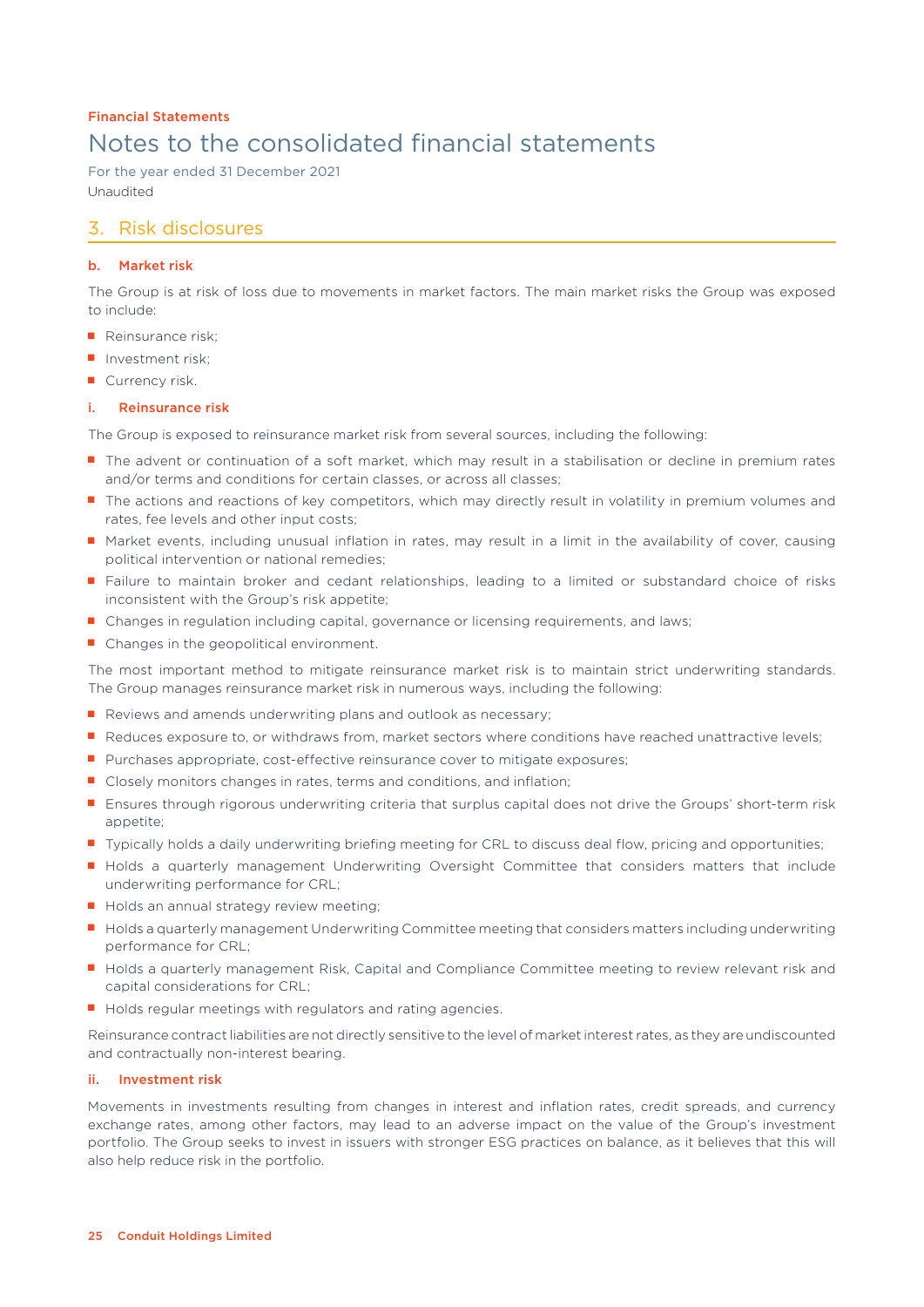For the year ended 31 December 2021 Unaudited

## 3. Risk disclosures

During the year, investment guidelines and adjustments to the guidelines were reviewed by the FIOC with input from the CFO. They were then approved by the Executive Committee and reported to the Board. After the initial establishment of the investment guidelines, the FIOC transitioned to the Investment Committee of CRL, who are now responsible for all investment related decisions going forward. The investment guidelines set the parameters within which the Group's external managers must operate. Important parameters of these guidelines include permissible asset classes, duration ranges, credit quality, permitted currency, maturity, industry sectors, geographical, sovereign and issuer exposures. Guideline compliance is monitored on a monthly basis. The Group's portfolio of fixed maturity securities is currently managed by three external managers. Their performance is monitored on an ongoing basis. The Group projects the level of funds required to meet near term obligations and cash flow needs following extreme events in order to ensure adequate liquidity is maintained. The Group also prioritises liquid asset classes with higher credit quality and shorter duration so that the Group can meet reinsurance and other near-term obligations. The Group has split the portfolio into a short-tail mandate, to better match the property and specialty classes of business, and a long-tail mandate, to better match the casualty classes of business and some aspects of the specialty classes of business. The short-tail mandate will be slightly shorter duration than the long-tail mandate.

The Group reviews the composition, duration and asset allocation of its investment portfolio on a regular basis to respond to changes in interest rates and other market conditions. If certain asset classes are anticipated to produce a higher return within management's risk tolerance, an adjustment in asset allocation may be made. Conversely, if the risk profile is expected to move outside of tolerance levels, adjustments may be made to reduce the risks in the portfolio.

The Group models various periods of significant stress in order to better understand the investment portfolio's risks and exposures. The scenarios represent what could, and most likely will, occur – albeit not in the exact form of the scenarios, which are based on historic periods of volatility. The Group also monitors the portfolio impact of more severe scenarios consisting of extreme shocks.

The Group focuses on the most significant risks in its investment portfolio which are interest rate risk, credit risk and liquidity risk, and has built, or is building, stress testing and risk analytics around these risks to ensure they are within the Group's tolerances and preferences.

It is planned that, having deployed the investment strategy during the period, a strategic asset allocation will be undertaken on a bi-annual basis to assess the Group's overall investment strategy and to consider alternative asset allocations to achieve the best risk-adjusted return within the Group's risk appetite. Any resulting recommendations would be approved by the appropriate management committee(s) and reported to the Board. The FIOC met quarterly to ensure that the Group's strategic and tactical investment actions were consistent with investment risk preferences, appetite, risk and return objectives and tolerances. The FIOC also helped develop the risk tolerances to be incorporated into the ERM framework.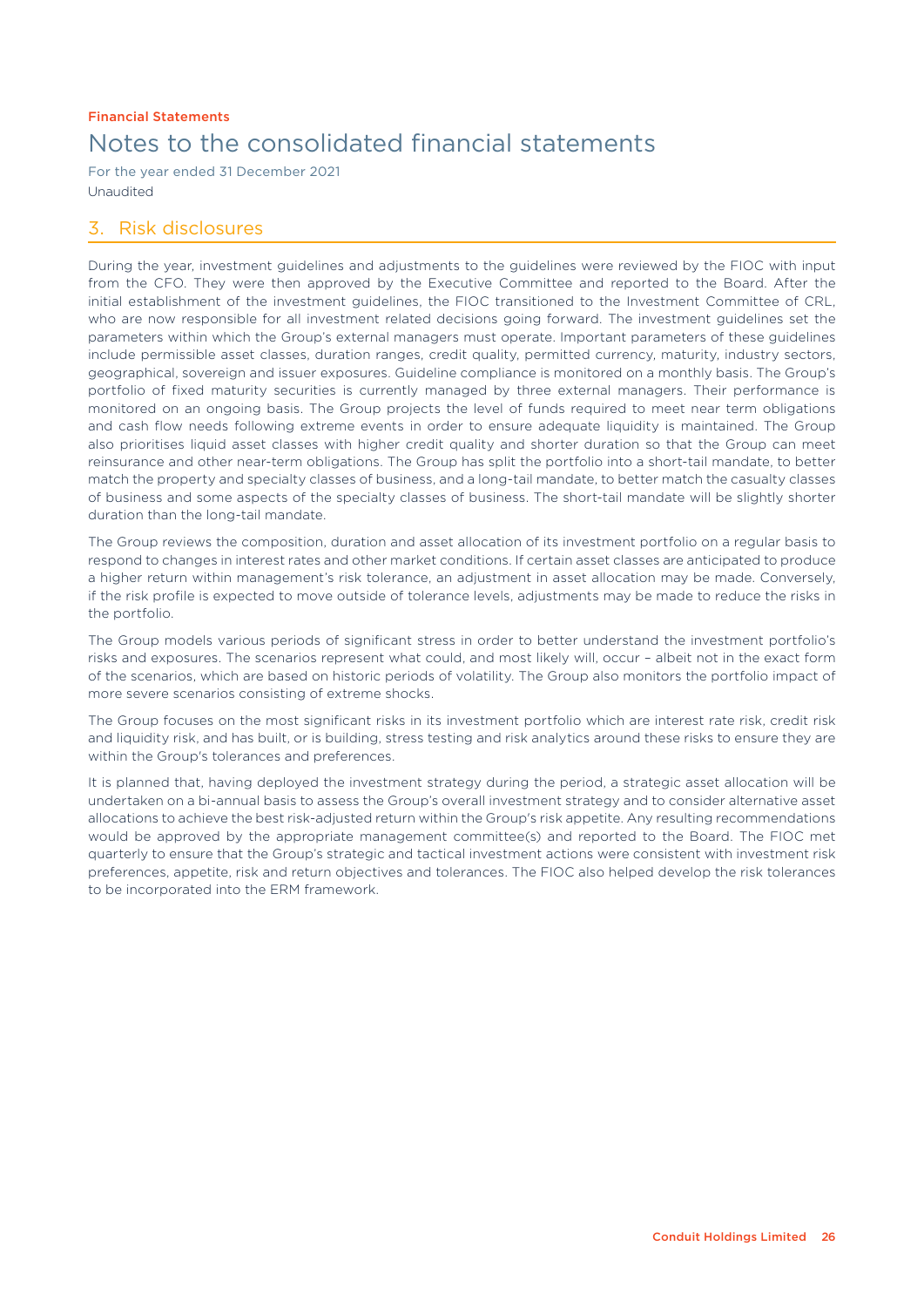For the year ended 31 December 2021 Unaudited

## 3. Risk disclosures

The investment mix by mandate and sector of the Group's portfolio of fixed maturity securities is as follows:

|                                       | <b>Estimated</b><br>fair value<br>short-tail | <b>Estimated</b><br>fair value<br>long-tail | <b>Estimated</b><br>fair value<br>total |
|---------------------------------------|----------------------------------------------|---------------------------------------------|-----------------------------------------|
| As at 31 December 2021                | \$m                                          | \$m\$                                       | \$m                                     |
| Short-term investments                | 8.9                                          |                                             | 8.9                                     |
| US treasuries                         | 52.4                                         | 119.4                                       | 171.8                                   |
| US agency debt                        |                                              | 2.0                                         | 2.0                                     |
| US municipals                         | 11.0                                         | 2.2                                         | 13.2                                    |
| Non-US government and agencies        | 2.2                                          |                                             | $2.2^{\circ}$                           |
| Asset-backed                          | 97.3                                         | 72.4                                        | 169.7                                   |
| US government agency mortgage-backed  | 53.2                                         | 41.4                                        | 94.6                                    |
| Non-agency mortgage-backed            | 13.6                                         | 5.6                                         | 19.2                                    |
| Agency commercial mortgage-backed     | 3.2                                          |                                             | 3.2                                     |
| Non-agency commercial mortgage-backed | 24.3                                         | 34.1                                        | 58.4                                    |
| Corporate                             | 302.6                                        | 162.6                                       | 465.2                                   |
| Total                                 | 568.7                                        | 439.7                                       | 1,008.4                                 |

There are no comparisons for the period ended 31 December 2020 as all IPO funds were held as cash and cash equivalents.

Corporate and non-US government and agencies bonds by country are as follows:

|                        | <b>Financials</b> | Other<br>industries | Non-US<br>government<br>and agencies | <b>Total</b> |
|------------------------|-------------------|---------------------|--------------------------------------|--------------|
| As at 31 December 2021 | \$m               | \$m                 | \$m                                  | \$m          |
| <b>United States</b>   | 153.5             | 214.8               | -                                    | 368.3        |
| United Kingdom         | 22.1              | 7.4                 | $\qquad \qquad$                      | 29.5         |
| Canada                 | 23.3              | 0.6                 | $\qquad \qquad$                      | 23.9         |
| Other countries        | 37.6              | 5.9                 | 2.2                                  | 45.7         |
| <b>Total</b>           | 236.5             | 228.7               | 2.2                                  | 467.4        |

The sector allocation of corporate bonds is as follows:

| As at 31 December 2021 | \$m   | %     |
|------------------------|-------|-------|
| Financials             | 236.5 | 50.9  |
| Industrials            | 209.5 | 45.0  |
| <b>Utilities</b>       | 19.2  | 4.1   |
| <b>Total</b>           | 465.2 | 100.0 |

The Group's investment portfolio is comprised of fixed maturity securities and cash and cash equivalents. Fair values can be impacted by movements in interest rates, credit ratings, exchange rates, the current economic environment and outlook. The estimated fair value of the Group's portfolio of fixed maturity securities is generally inversely correlated to movements in market interest rates. If market interest rates fall, the estimated fair value of the Group's portfolio of fixed maturity securities would tend to rise and vice versa. The sensitivity of the price of fixed maturity securities to movements in interest rates is indicated by their duration. The greater a security's duration, the greater its price volatility to movements in interest rates. The sensitivity of the Group's portfolio of fixed maturity securities to interest rate movements is detailed below, assuming linear movements in interest rates.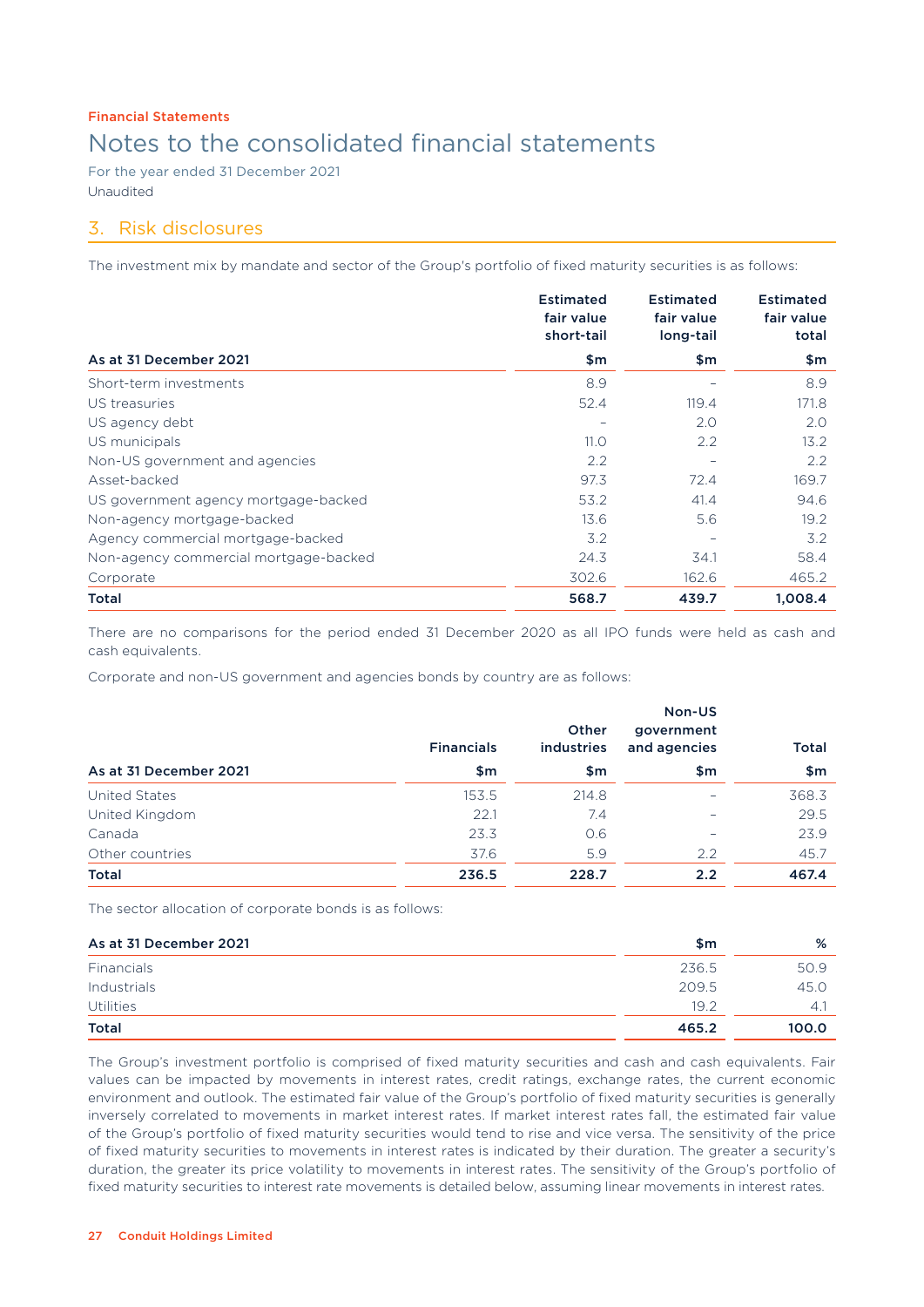For the year ended 31 December 2021 Unaudited

## 3. Risk disclosures

| As at 31 December 2021                  | \$m\$                    | %     |
|-----------------------------------------|--------------------------|-------|
| Immediate shift in yield (basis points) |                          |       |
| 100                                     | (27.7)                   | (2.7) |
| 75                                      | (20.8)                   | (2.1) |
| 50                                      | (13.9)                   | (1.4) |
| 25                                      | (6.9)                    | (0.7) |
| $\circ$                                 | $\overline{\phantom{0}}$ |       |
| $-25$                                   | 5.7                      | 0.6   |
| $-50$                                   | 11.5                     | 1.1   |
| $-75$                                   | 17.2                     | 1.7   |
| $-100$                                  | 22.9                     | 2.3   |

The Group mitigates interest rate risk on the investment portfolio by establishing and monitoring duration ranges in its investment guidelines. The duration of the portfolio is matched to the modelled expected duration of the reinsurance reserves, within a permitted range. The permitted duration range for the portfolio is between 1.5 and 5 years. The overall duration for the fixed maturity securities, managed cash and cash equivalents is 2.4 years as at 31 December 2021.

In addition to duration management, the Group monitors VaR to measure potential losses in the estimated fair values of its cash and invested assets and to understand and monitor risk. The VaR calculation is performed using variance/covariance risk modelling. Securities are valued individually using standard market pricing models. These security valuations serve as the input to many risk analytics. The principal VaR measure that is produced is an annual VaR at the 99th percentile confidence level. Under normal conditions, the portfolio is not expected to lose more than the VaR metric listed below, 99% of the time over a one-year time horizon. The appropriateness of this measure is considered by the FIOC periodically.

The Group's annual VaR calculation is as follows:

|                                              |               | % of   |
|----------------------------------------------|---------------|--------|
|                                              | shareholders' |        |
| As at 31 December 2021                       | \$m           | eauity |
| 99 <sup>th</sup> percentile confidence level | .30 2         |        |

### iii. Currency risk

The Group is susceptible to fluctuations in rates of foreign exchange, principally between the US dollar and pound sterling and the US dollar and the euro. Even though risks are assumed on a worldwide basis, they are predominantly denominated in US dollars. The Group is exposed to currency risk to the extent its assets are denominated in different currencies to its liabilities. The Group is also exposed to translation risk on non-monetary assets such as unearned premiums and deferred acquisition costs. Foreign currency gains and losses are recorded in the period they occur in the consolidated statement of comprehensive loss.

The Group hedges monetary non-US dollar liabilities primarily with non-US dollar assets but may also use derivatives, such as currency forwards, to mitigate foreign currency exposures. The Groups' main foreign currency exposure relates to its reinsurance obligations, cash holdings, premiums receivable and dividend payable, if applicable.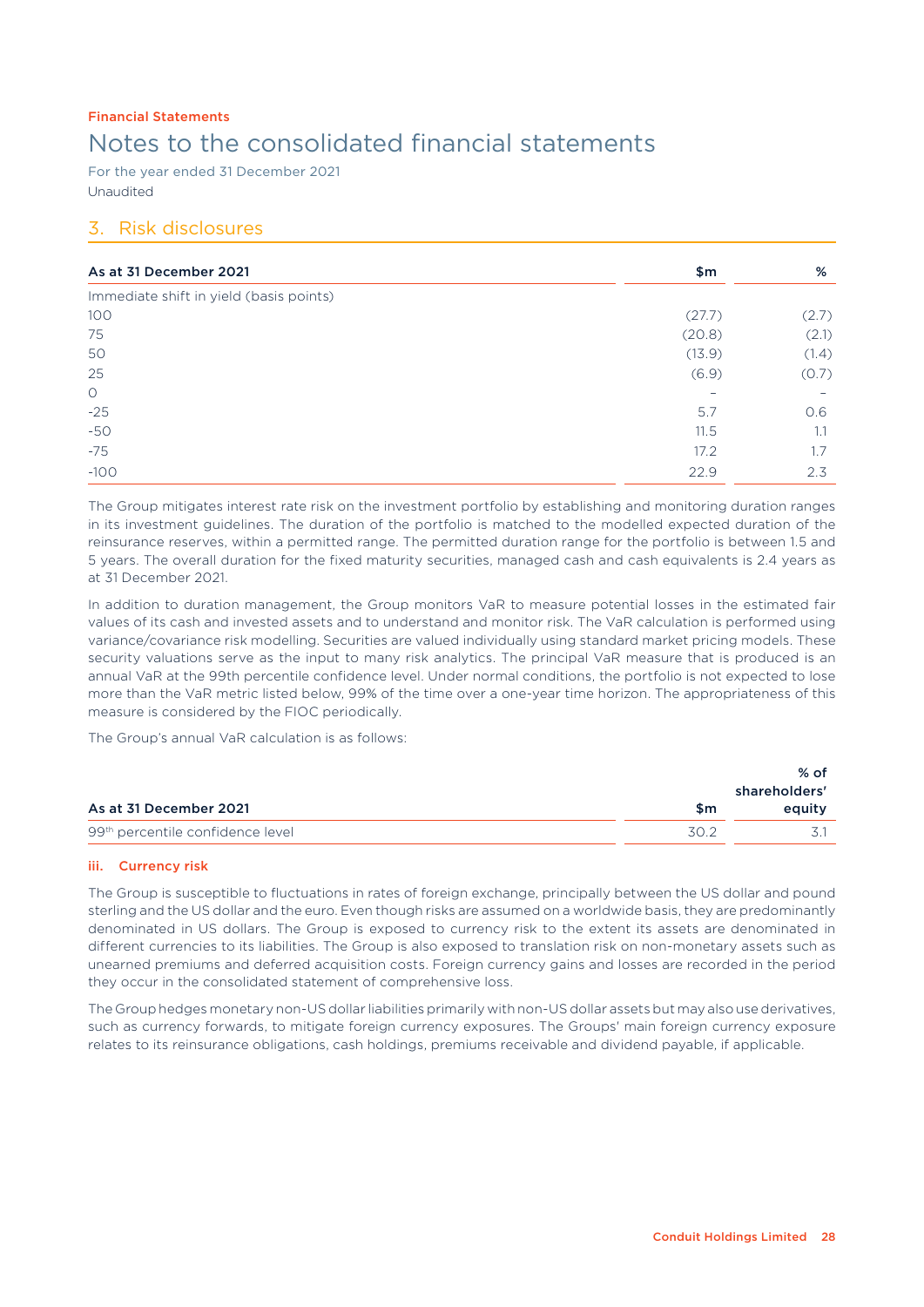For the year ended 31 December 2021 Unaudited

## 3. Risk disclosures

The following table summarises the carrying value of total assets and total liabilities categorised by the Group's main currencies:

|                        | <b>USD</b> | <b>GBP</b> | <b>EUR</b> | Other | <b>Total</b> |
|------------------------|------------|------------|------------|-------|--------------|
| As at 31 December 2021 | \$m        | \$m        | \$m        | \$m   | \$m          |
| Total assets           | 1.318.0    | 6.4        | 9.3        |       | 1.334.8      |
| Total liabilities      | (331.8)    | (2.8)      | (17.1)     | (1.9) | (353.6)      |
| Net assets             | 986.2      | 3.6        | (7.8)      | (0.8) | 981.2        |

The impact on profit from a proportional foreign exchange movement of a 10.0% appreciation and a 10.0% depreciation against the US dollar at year end spot rates would be an increase or decrease of \$0.2 million. There was no material currency risk for the year ended 31 December 2020 as all cash and cash equivalents from the IPO offering were held in US dollars.

### c. Liquidity risk

Liquidity risk is the risk that cash may not be available to pay obligations when they are due without incurring unreasonable costs. The Group's main exposure to liquidity risk is with respect to its reinsurance and investment activities. The Group is exposed if proceeds from the sale of financial assets are not sufficient to fund obligations arising from reinsurance contacts and/or other liabilities. The Group can be exposed to fund daily calls on its available investment assets, principally to settle reinsurance claims and/or to fund trust accounts following a large catastrophe loss, or other collateral requirements.

Liquidity risk exposures related to reinsurance activities are as follows:

- Large catastrophic events, or multiple medium-sized events in quick succession, requiring the payment of high value claims within a short time frame or to fund trust accounts established to collateralise claims payment liabilities;
- Failure of cedants to meet their contractual obligations with respect to the timely payment of premiums;
- Failure of the Group's ceded reinsurers to meet their contractual obligations to pay claims within a timely manner.

Liquidity risk exposures related to investment activities are as follows:

- Adverse market movements and/or a duration mismatch to obligations, resulting in investments needing to be disposed of at a significant realised loss;
- An inability to liquidate investments due to market conditions.

The Group's investment strategy is to hold high quality, liquid securities sufficient to meet reinsurance liabilities and other near-term liquidity requirements. Portfolios are specifically designed to ensure funds are readily available in an extreme event.

The maturity dates of the Group's portfolio of fixed maturity securities are as follows:

|                                           | <b>Short-tail</b> | Long-tail | <b>Total</b> |
|-------------------------------------------|-------------------|-----------|--------------|
| As at 31 December 2021                    | \$m               | \$m       | \$m\$        |
| <b>Fixed maturity securities at FVTPL</b> |                   |           |              |
| Less than one year                        | 43.8              | 1.5       | 45.3         |
| Between one and two years                 | 145.7             | 70.6      | 216.3        |
| Between two and three years               | 144.5             | 39.1      | 183.6        |
| Between three and four years              | 21.3              | 9.5       | 30.8         |
| Between four and five years               | 11.0              | 57.2      | 68.2         |
| Over five years                           | 10.8              | 108.3     | 119.1        |
| Asset-backed and mortgage-backed          | 191.6             | 153.5     | 345.1        |
| <b>Total</b>                              | 568.7             | 439.7     | 1.008.4      |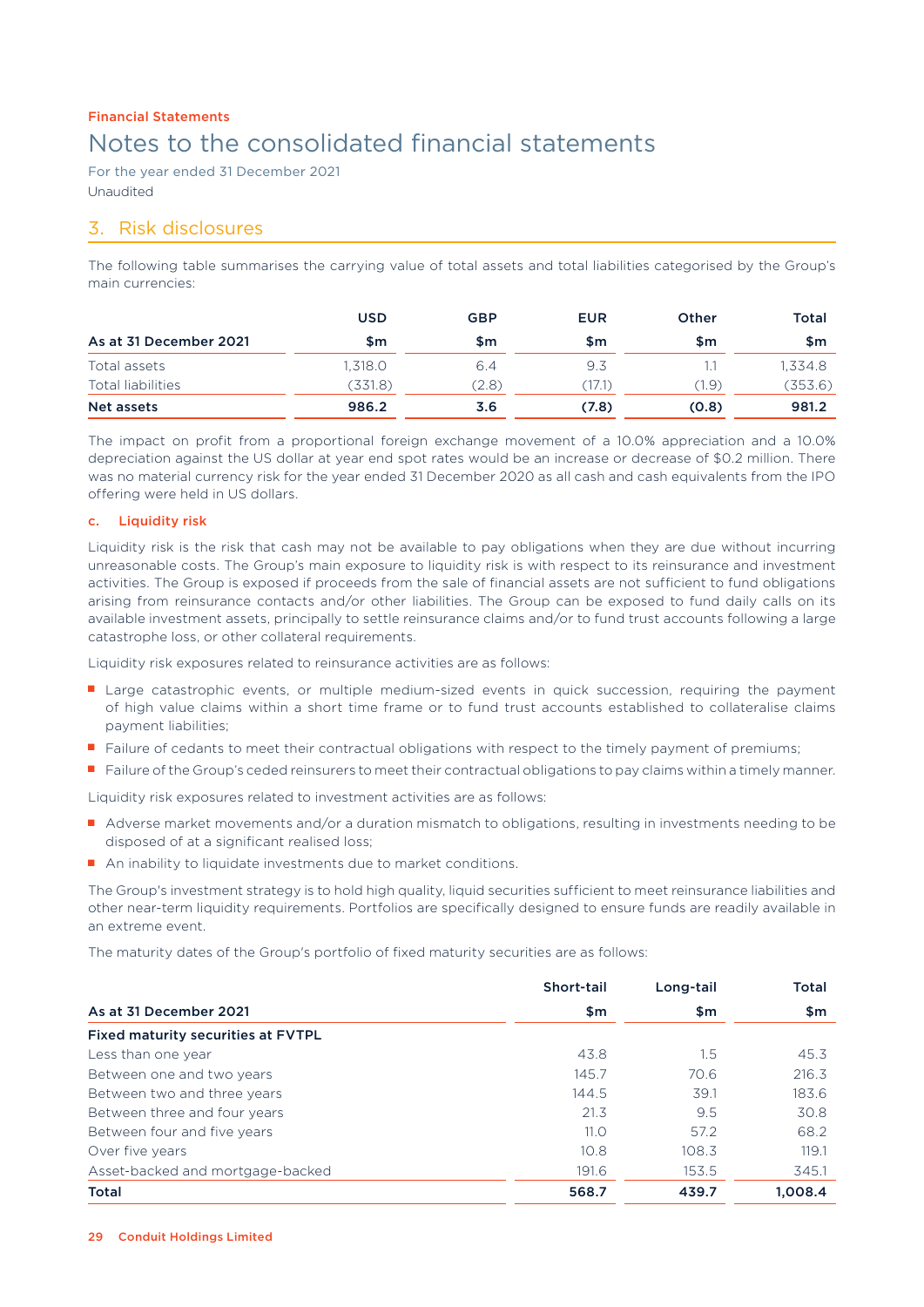For the year ended 31 December 2021 Unaudited

### 3. Risk disclosures

The estimated maturity profile of the reinsurance contracts and financial liabilities of the Group is as follows:

|                                     | Tears and naphily becomes aac |                  |                 |                  |           |       |
|-------------------------------------|-------------------------------|------------------|-----------------|------------------|-----------|-------|
|                                     | Carrying<br>value             | Less<br>than one | One to<br>three | Three to<br>five | Over five | Total |
| As at 31 December 2021              | \$m                           | \$m              | \$m\$           | \$m              | \$m       | \$m   |
| Losses and loss adjustment expenses | 171.6                         | 65.0             | 62.7            | 23.1             | 20.8      | 171.6 |
| Amounts payable to reinsurers       | 7.3                           | 7.3              |                 |                  | -         | 7.3   |
| Other payables                      | 19.0                          | 19.0             |                 |                  |           | 19.0  |
| Lease liabilities                   | 2.9                           | 0.6              | 1.3             | 1.3              | Ξ.        | 3.2   |
| <b>Total</b>                        | 200.8                         | 91.9             | 64.0            | 24.4             | 20.8      | 201.1 |

Years until liability becomes due

Actual maturities of the above may differ from contractual maturities because certain borrowers have the right to call or prepay certain obligations with or without call or prepayment penalties. The estimation of the ultimate liability for net losses and loss adjustment expenses is complex and incorporates a significant amount of judgement. The timing of payment of net losses and loss adjustment expenses is also uncertain and cannot be predicted as simply as for other financial liabilities. Actuarial and statistical techniques, past experience and management's judgement have been used to determine a likely settlement pattern.

As at 31 December 2021, cash and cash equivalents were \$67.5 million (31 December 2020 - \$1,054.0 million). The Group manages its liquidity risks via its investment strategy to hold high quality, liquid securities, sufficient to meet its reinsurance liabilities and other near-term liquidity requirements. In addition, the Group has established asset allocation and maturity parameters within the investment guidelines such that the majority of the investments are in high quality assets which could be converted into cash promptly and at minimal expense. The Group monitors market changes and outlook and reallocates assets as it deems necessary.

As at 31 December 2021, the Group considers it has more than adequate liquidity to pay its obligations as they fall due even if difficult investment market conditions were to prevail for a period of time.

### d. Credit risk

Credit risk is the risk that a counterparty may fail to pay, or repay, a debt or obligation. The Group is exposed to credit risk on its fixed maturity investment portfolio, its premiums receivable from cedants, and on any amounts recoverable from reinsurers. While the Group has not experienced any such collection issues, the COVID-19 pandemic increased the risk of defaults across many industries. The global recovery from the COVID-19 pandemic continues and the risk that counterparties fail to meet their financial obligations as they fall due has decreased.

Credit risk on the Group's portfolio of fixed maturity securities is mitigated through the Group's investment policy to invest in instruments of high credit quality issuers and to limit the amounts of credit exposure with respect to particular ratings categories and any one issuer. Securities rated below an S&P or equivalent rating of BBB+ may comprise no more than 10.0% of the portfolio. The Group also limits exposure to individual issuers, with declining limits for less highly rated issuers. The Group therefore does expect any significant credit concentration risk on its investment portfolio, except for fixed maturity securities issued by the US government.

The Group is potentially exposed to counterparty credit risk in relation to the premiums receivable from reinsurance brokers and cedants and on any amounts recoverable from the Group's ceded reinsurers. Given the dislocation in the market, the COVID-19 pandemic may adversely impact the Group's ability to collect amounts due to the Group. Credit risk on inwards premiums receivable from cedants is managed by conducting business with reputable broking organisations, with whom the Group has established relationships, and by rigorous cash collection procedures. The Group also has a broker approval process in place. Credit risk from the Group's ceded reinsurance recoverable is primarily managed by the review and approval of reinsurer security, with ongoing monitoring in place.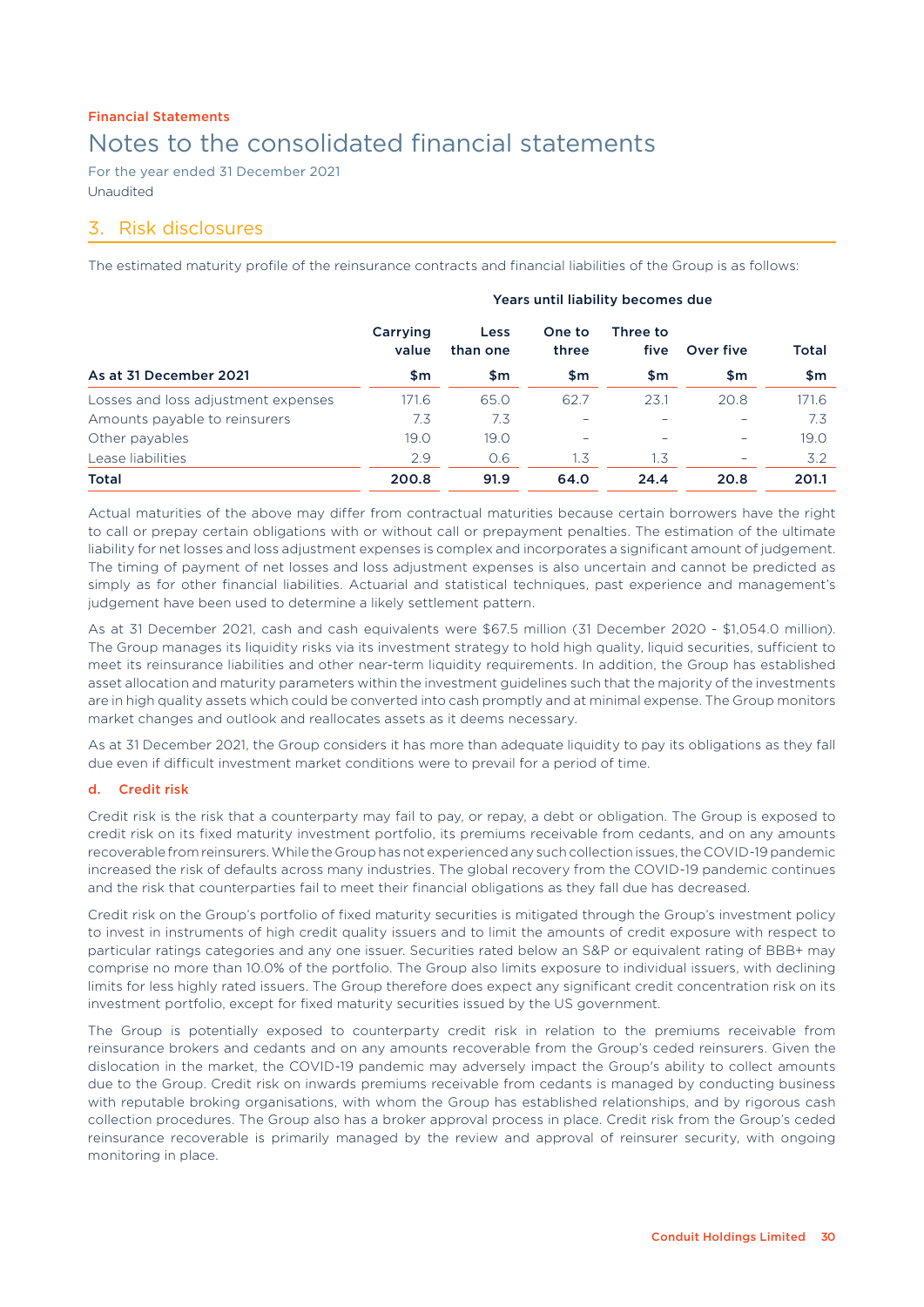For the year ended 31 December 2021 Unaudited

### 3. Risk disclosures

The table below presents an analyses of the Group's major exposures to counterparty credit risk, based on their rating. Premiums receivable are not rated, however there is limited default risk associated with these amounts.

|                        | Cash<br>and cash<br>equivalents<br>and fixed<br>maturity<br>securities | <b>Inwards</b><br>premiums<br>receivables | Reinsurance<br>recoverable |
|------------------------|------------------------------------------------------------------------|-------------------------------------------|----------------------------|
| As at 31 December 2021 | \$m\$                                                                  | \$m\$                                     | \$m\$                      |
| <b>AAA</b>             | 542.4                                                                  | -                                         | $\overline{\phantom{0}}$   |
| AA+, AA, AA-           | 75.6                                                                   |                                           |                            |
| $A^+$ , $A$ , $A^-$    | 306.2                                                                  | $\overline{\phantom{0}}$                  | 30.5                       |
| BBB+, BBB, BBB-        | 151.7                                                                  | -                                         |                            |
| Other                  |                                                                        | 155.0                                     | 18.4                       |
| <b>Total</b>           | 1,075.9                                                                | 155.0                                     | 48.9                       |

Reinsurance recoverable classified as other is fully collateralised.

As at 31 December 2021 the average credit quality of the Groups' cash and cash equivalents and portfolio of fixed maturity securities was AA-. The COVID-19 pandemic has increased the risk of defaults across many industries and the Group continually monitors credit risk, especially during this time of volatility. While current interest rates are at an all-time low, they are expected to rise over the next few years. Given the Group's investment portfolio positioning, this is not expected to have a meaningful impact from a credit perspective, although credit spreads are likely to remain volatile in the near-term. Potential interest rate rises are similarly not expected to impact inwards premiums receivable.

The following table shows premiums receivable that are not yet due and those that are past due but not impaired:

### $\Delta$ s at 31 December 2021  $\blacksquare$

|                            | .     |
|----------------------------|-------|
| Not yet due                | 123.0 |
| Less than 90 days past due | 22.2  |
| Over 90 days               | 9.8   |
| <b>Total</b>               | 155.0 |
|                            |       |

For the year ended 31 December 2021 no provisions have been made for impaired or irrecoverable balances and no amount was charged to the consolidated statement of comprehensive loss in respect of bad debts.

### e. Operational risk

Operational risk is the risk of loss resulting from inadequate or failed internal processes, personnel, systems or external events. During the reporting period, which primarily involved the establishment of operations, various operational risks were identified, and steps were taken to manage or mitigate these risks.

The risk framework addresses the identification, assessment and management of operational risks. This process involves the use of risk registers to identify inherent risk and residual risk after the application of controls. The management of individual risks is the responsibility of management, with independent challenge and oversight provided by the risk function. The results of compliance reviews and independent internal audits provide an additional level of review and verification. The Audit Committee has selected a reputable provider to serve as outsourced internal auditors.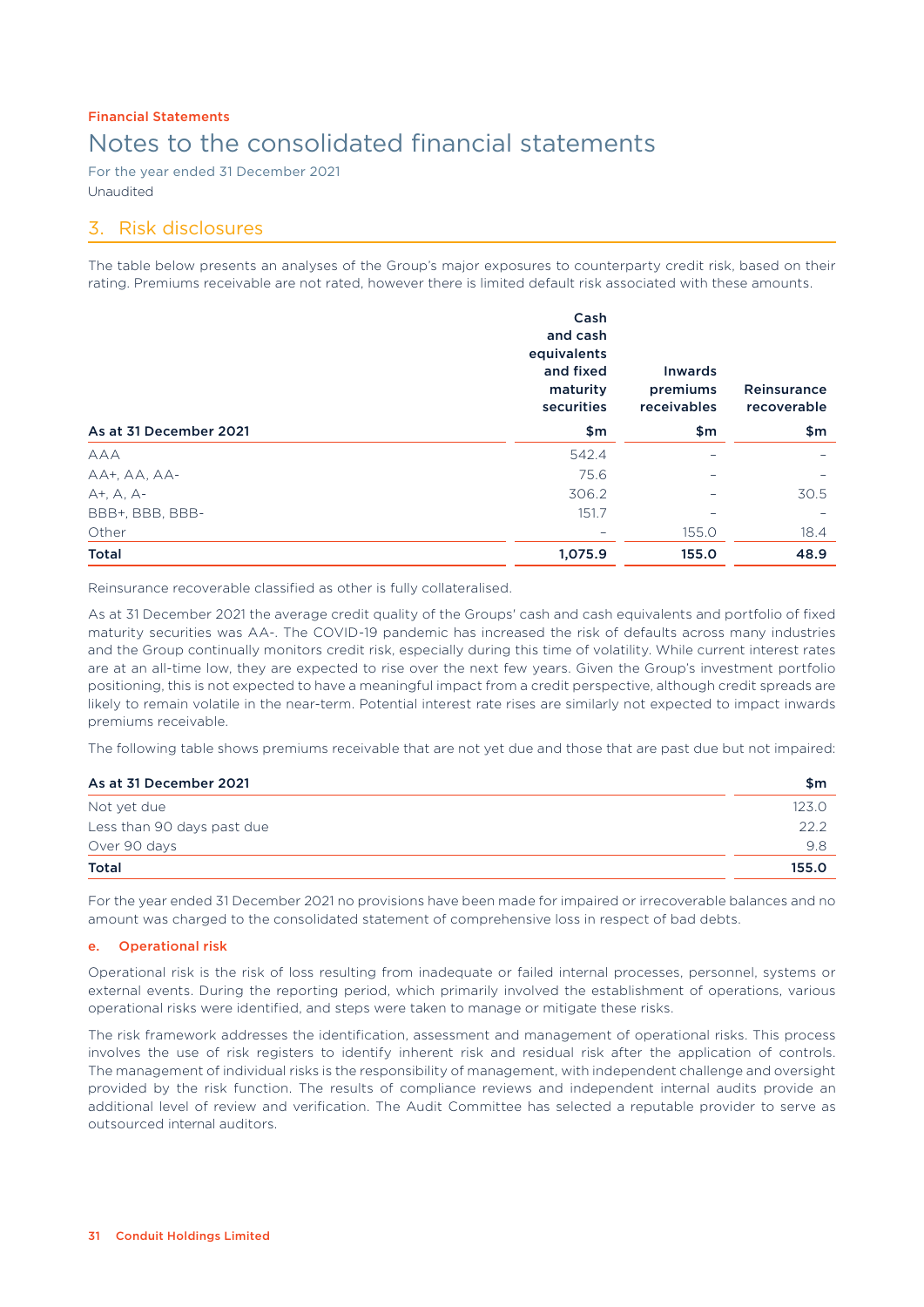For the year ended 31 December 2021 Unaudited

### 3. Risk disclosures

### f. Strategic risk

The Group has identified several strategic risks, including:

- The risks that either the poor execution of the business plan or an inappropriate business plan in itself results in a strategy that fails to reflect adequately the trading environment, resulting in an inability to optimise performance, including reputational risk;
- The risks of the failure to maintain adequate capital, accessing capital at an inflated cost or the inability to access capital and unanticipated changes in vendor, regulatory and/or rating agency models that could result in an increase in capital requirements or a change in the type of capital required;
- The risks of succession planning, staff retention and key personnel risks.

### Business plan risk

The Group's business plan forms the basis of operations and provides strategic direction to management. Actual *versus* planned results are monitored regularly.

### Capital management risk

The total tangible capital of the Group is as follows:

|                        | As at 31<br>December | As at 31<br><b>December</b> |
|------------------------|----------------------|-----------------------------|
|                        | 2021                 | 2020<br>\$m                 |
|                        | \$m                  |                             |
| Shareholders' equity   | 981.2                | 1,052.8                     |
| Intangible assets      | (1.1)                | (0.2)                       |
| Total tangible capital | 980.1                | 1,052.6                     |

Risks associated with the effectiveness of the Group's capital management are mitigated as follows:

- Regular monitoring of current and prospective regulatory and rating agency capital requirements;
- Oversight of capital requirements by the Board;
- Ability to purchase sufficient, cost-effective reinsurance;
- Maintaining contact with vendors, regulators and rating agencies in order to stay abreast of upcoming developments;
- Participation in industry groups such as the Association of Bermuda Insurers and Reinsurers, Reinsurance Association of America and the International Underwriting Association.

The Group reviews the level and composition of capital on an ongoing basis with a view of:

- Maintaining sufficient capital for underwriting opportunities and to meet obligations to policyholders;
- Maximising the risk-adjusted return to shareholders within the context of the defined risk appetite;
- Maintaining an adequate financial strength rating;
- Meeting all relevant capital requirements.

Capital is increased or returned as appropriate. The retention of earnings generated leads to an increase in capital. Capital raising can include debt or equity and returns of capital may be made through dividends, share repurchases, a redemption of debt or any combination thereof. Other capital management tools and products available to the Group may also be utilised. All capital actions require approval by the Board.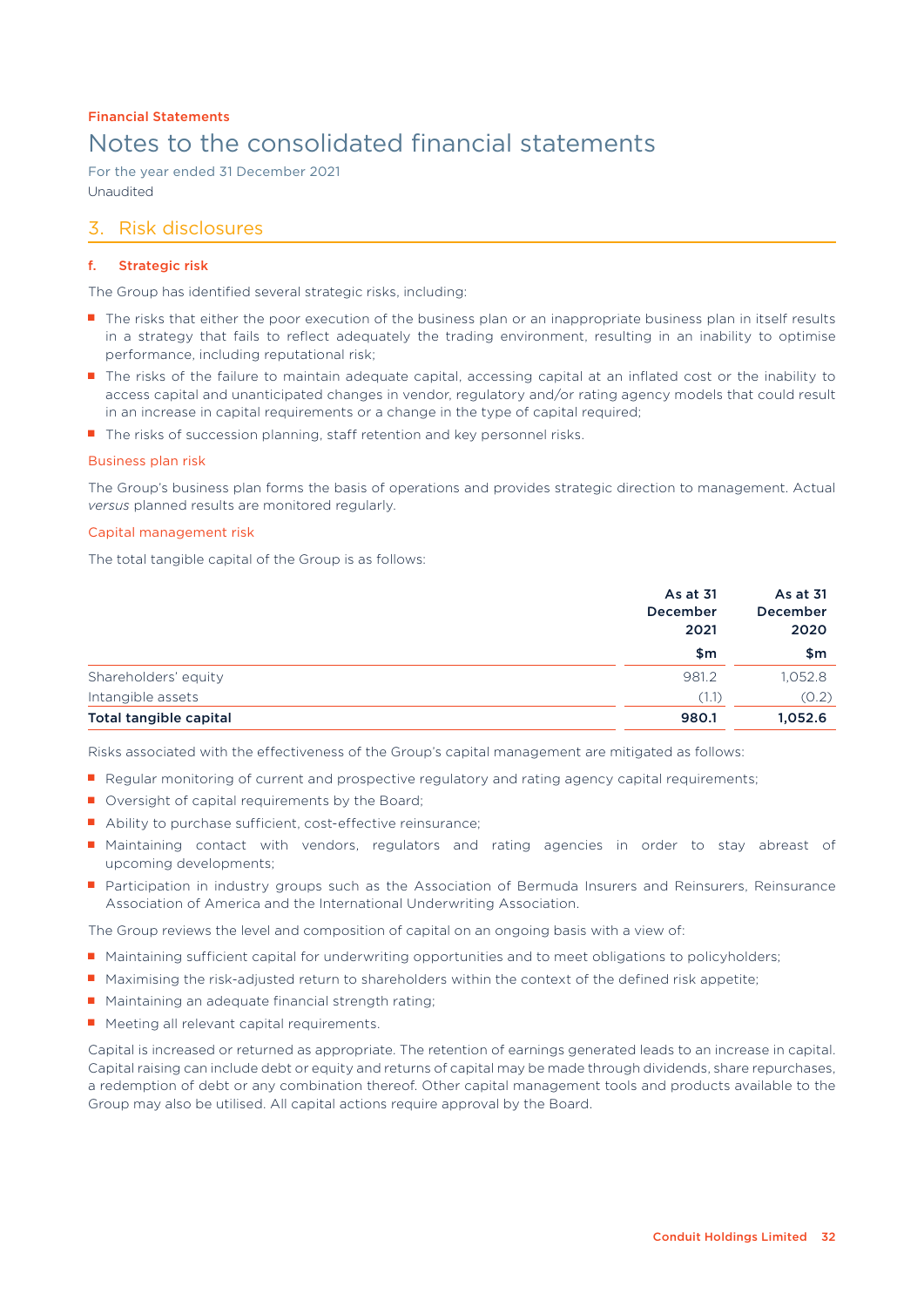For the year ended 31 December 2021 Unaudited

### 3. Risk disclosures

The primary source of capital used by the Group is equity shareholders' funds. As a holding company, CHL relies on dividends from its operating entity to provide the cash flow required for dividends to shareholders. The ability of the operating entity to pay dividends and make capital distributions is subject to the legal and regulatory restrictions of the jurisdiction in which it operates.

CRL is regulated by the BMA and is required to monitor the ECR under the BMA's regulatory framework, which has been assessed as equivalent to the EU's Solvency II regime. CRL's regulatory capital requirement is calculated using the BSCR standard formula. CRL had sufficient capital at all times throughout the year to meet the BMA's requirements.

### Retention risk

Risks associated with succession planning, staff retention and key man risks are mitigated through a combination of resource planning processes and controls, including:

- The identification of key personnel with appropriate succession plans at CHL;
- The identification of key team profit generators at CRL and function heads with targeted retention packages;
- Documented recruitment procedures, position descriptions and employment contracts;
- Resource monitoring and the provision of appropriate compensation, including equity-based incentives which vests over a defined time horizon, subject to achieving certain performance criteria;
- Training schemes.

## 4. Segmental reporting

The Group commenced underwriting operations during the year ended 31 December 2021. There were no active underwriting operations for the period ended 31 December 2020, therefore the Group did not have any reportable operating segments during that period and no comparative segmental reporting information has been provided.

Management and the Board review the Group's business and evaluates its performance primarily by three segments: Property, Casualty and Specialty. These are considered to be the Group's reportable segments for the purposes of segmental reporting. Further classes of business are underwritten within each reportable segment. The nature of these individual classes is discussed further in the "Risk disclosures" section.

| Reportable |                                                                                                                                                                           |
|------------|---------------------------------------------------------------------------------------------------------------------------------------------------------------------------|
| segments   | <b>Operations and classes of business</b>                                                                                                                                 |
| Property   | US and international property risk on an excess of loss and proportional contract basis.                                                                                  |
| Casualty   | US and international casualty risk principally including directors and officers, financial<br>institutions, general, medical malpractice, professional and transactional. |
| Specialty  | Diverse portfolio of business, principally including aviation, energy, marine, political<br>violence and terrorism and whole account.                                     |

Reportable segment performance is measured by the net underwriting profit or loss and the combined ratio. The chief operating decision maker does not manage the Group's assets by reportable segment, and, accordingly, investment income and other non-underwriting related items are not allocated to each reportable segment. Refer to the risk disclosures for more information.

All amounts reported are transactions with external parties and associates. There are no significant inter-segmental transactions.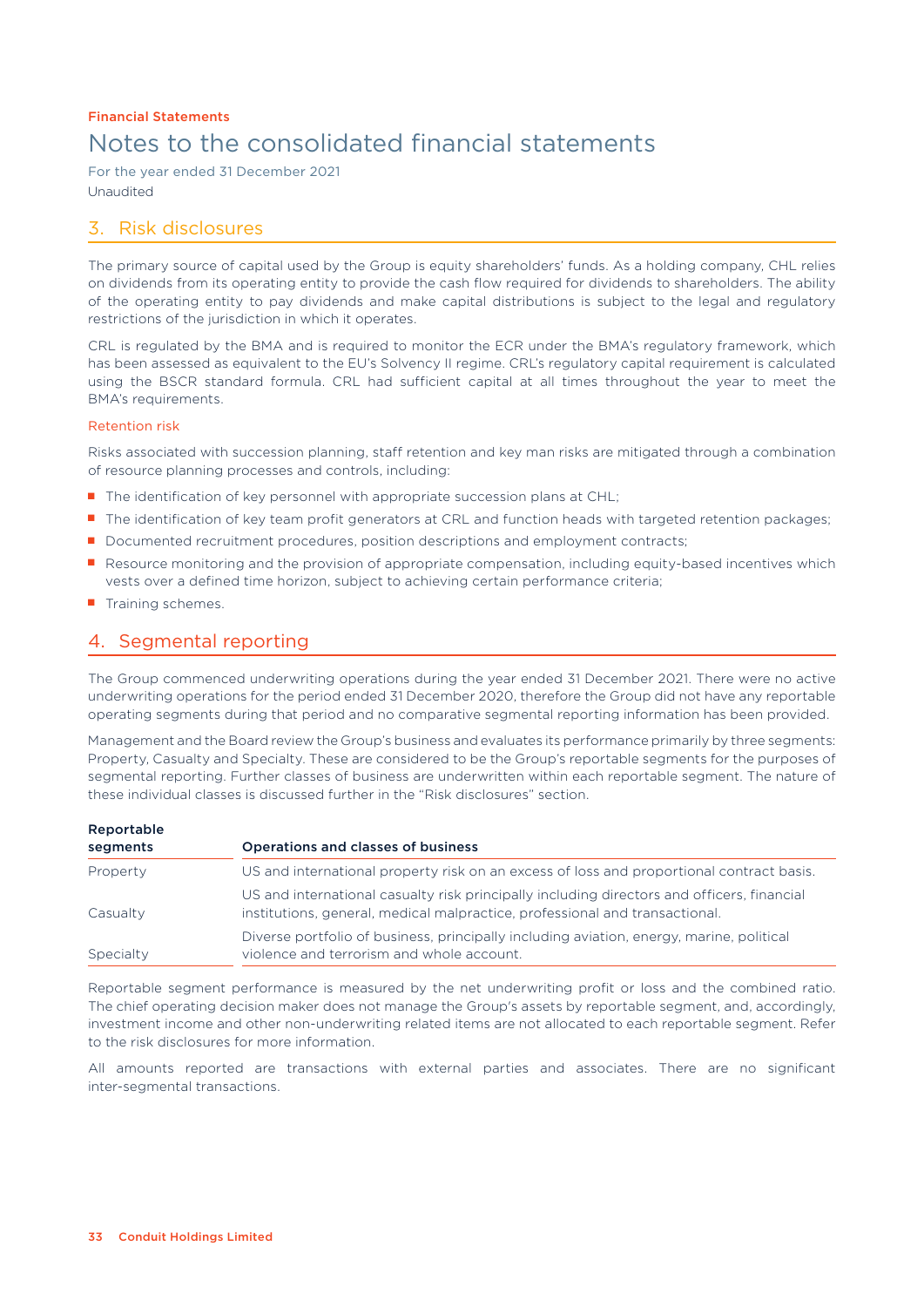# Notes to the consolidated financial statements

For the year ended 31 December 2021 Unaudited

### 4. Segmental reporting

|                                         | Property                 | Casualty | <b>Specialty</b> | <b>Total</b> |
|-----------------------------------------|--------------------------|----------|------------------|--------------|
| As at 31 December 2021                  | $\mathsf{sm}$            | \$m      | $\mathsf{sm}$    | \$m\$        |
| Gross premiums written by geographic    |                          |          |                  |              |
| region                                  |                          |          |                  |              |
| <b>US</b>                               | 105.4                    | 118.7    | 3.9              | 228.0        |
| Worldwide (excluding US)                | 62.3                     | 7.1      | 62.3             | 131.7        |
| Europe                                  | 6.0                      | 2.8      |                  | 8.8          |
| Other                                   | 9.7                      | 0.4      | O.2              | 10.3         |
| <b>Total</b>                            | 183.4                    | 129.0    | 66.4             | 378.8        |
| Ceded reinsurance premium               | (26.4)                   | (1.2)    | (5.0)            | (32.6)       |
| Net premiums written                    | 157.0                    | 127.8    | 61.4             | 346.2        |
| Change in unearned premiums             | (60.0)                   | (67.9)   | (24.9)           | (152.8)      |
| Change in unearned premiums on premiums |                          |          |                  |              |
| ceded                                   | $\overline{\phantom{0}}$ | O.8      |                  | 0.8          |
| Net premiums earned                     | 97.0                     | 60.7     | 36.5             | 194.2        |
| Net losses and loss adjustment expenses | (70.9)                   | (41.1)   | (30.1)           | (142.1)      |
| Net acquisition expenses                | (30.5)                   | (19.7)   | (8.9)            | (59.1)       |
| Net underwriting loss                   | (4.4)                    | (0.1)    | (2.5)            | (7.0)        |
| Other operating expenses                |                          |          |                  | (30.6)       |
| Net unallocated expenses                |                          |          |                  | (4.4)        |
| <b>Total comprehensive loss</b>         |                          |          |                  | (42.0)       |
| Net loss ratio                          | 73.1%                    | 67.7%    | 82.5%            | 73.2%        |
| Net acquisition expense ratio           | 31.4%                    | 32.5%    | 24.4%            | 30.4%        |
| Other operating expense ratio           |                          |          |                  | 15.8%        |
| <b>Combined ratio</b>                   | 104.5%                   | 100.2%   | 106.9%           | 119.4%       |

Included within the Casualty segment, Other geographic region, are premiums written with external parties in Bermuda for \$0.4 million (31 December 2020 – nil).

### 5. Investment return

|                           | <b>Net</b><br>investment<br>income | Net realised<br>losses | <b>Net</b><br>unrealised<br>losses | Total<br>investment<br>return |
|---------------------------|------------------------------------|------------------------|------------------------------------|-------------------------------|
| As at 31 December 2021    | \$m                                | \$m                    | \$m                                | \$m                           |
| Fixed maturity securities | 5.3                                | (1.0)                  | (7.6)                              | (3.3)                         |
| Cash and cash equivalents | O.2                                | -                      | $\overline{\phantom{a}}$           | O.2                           |
| <b>Total</b>              | 5.5                                | (1.0)                  | (7.6)                              | (3.1)                         |

Included in net investment income is \$0.7 million of investment management and custody fees for the year ended 31 December 2021 (31 December 2020 - nil).

With the formation of the Group towards the end of the 2020 financial year, the Group maintained cash on hand at 31 December 2020, generating net investment income of \$0.1 million.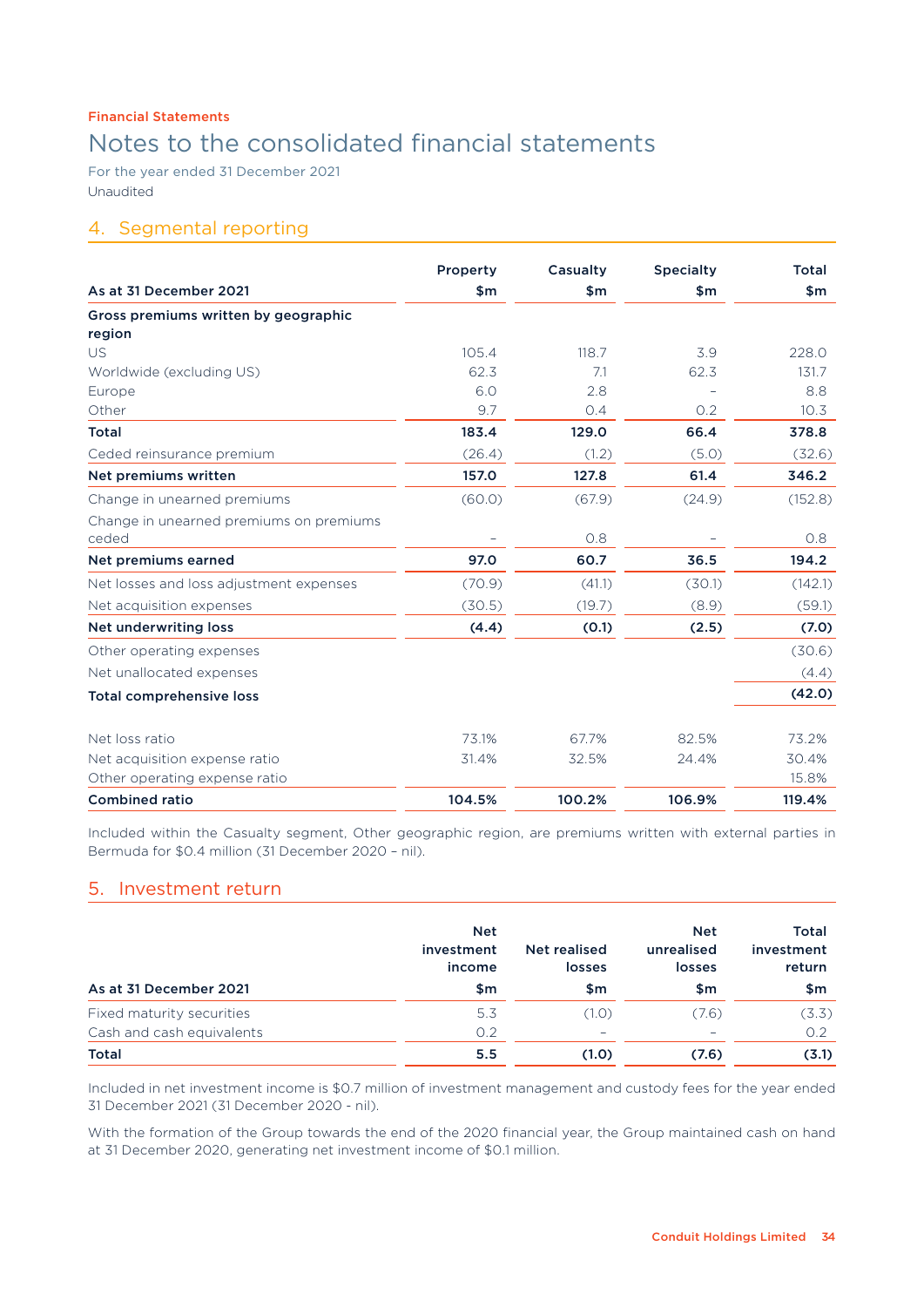For the year ended 31 December 2021 Unaudited

### 6. Insurance acquisition expenses

|                                         | Year ended<br>31 December<br>2021 | Period ended<br>31 December<br>2020 |
|-----------------------------------------|-----------------------------------|-------------------------------------|
|                                         | \$m                               | $\mathsf{S}$ m                      |
| Insurance acquisition expenses          | 103.7                             | -                                   |
| Change in deferred acquisition expenses | (44.6)                            |                                     |
| <b>Total</b>                            | 59.1                              |                                     |

## 7. Employee benefits and other incentives

Aggregate remuneration and other incentives of the Group's employees is as follows:

|                                              | Year ended<br>31 December<br>2021 | Period ended<br>31 December<br>2020 |
|----------------------------------------------|-----------------------------------|-------------------------------------|
|                                              | \$m\$                             | \$m\$                               |
| Wages and salaries                           | 7.5                               | 2.4                                 |
| Pension benefit                              | O.8                               |                                     |
| Bonus and other benefits                     | 10.4                              | $\overline{\phantom{0}}$            |
| <b>Total cash compensation</b>               | 18.7                              | 2.4                                 |
| Equity-based incentives                      | 0.3                               | 0.3                                 |
| Total employee benefits and other incentives | 19.0                              | 2.7                                 |

The bonus and other benefits amount includes sign-on bonuses paid to certain employees joining the Group.

### Equity-based incentives

Prior to the IPO, a MIP was created. The purpose of the MIP was to provide an incentive scheme for the founders and initial employees for their services in building the foundations of the Group. The incentive is based around shares in CML, which will be automatically exchanged for ordinary shares of CHL for an aggregate value equivalent to up to 15% of the excess of the market value of CHL over and above the Invested Equity, subject to the satisfaction of the vesting conditions. All outstanding and future grants have an exercise period of four to seven years from the grant date. The fair value is estimated using a stochastic Monte Carlo model.

CML issued 100,000 A1 shares and 100,000 A2 shares during the period ended 31 December 2020 at a subscription price of £1.72 and \$2.26, respectively. Refer to note 18 for additional details.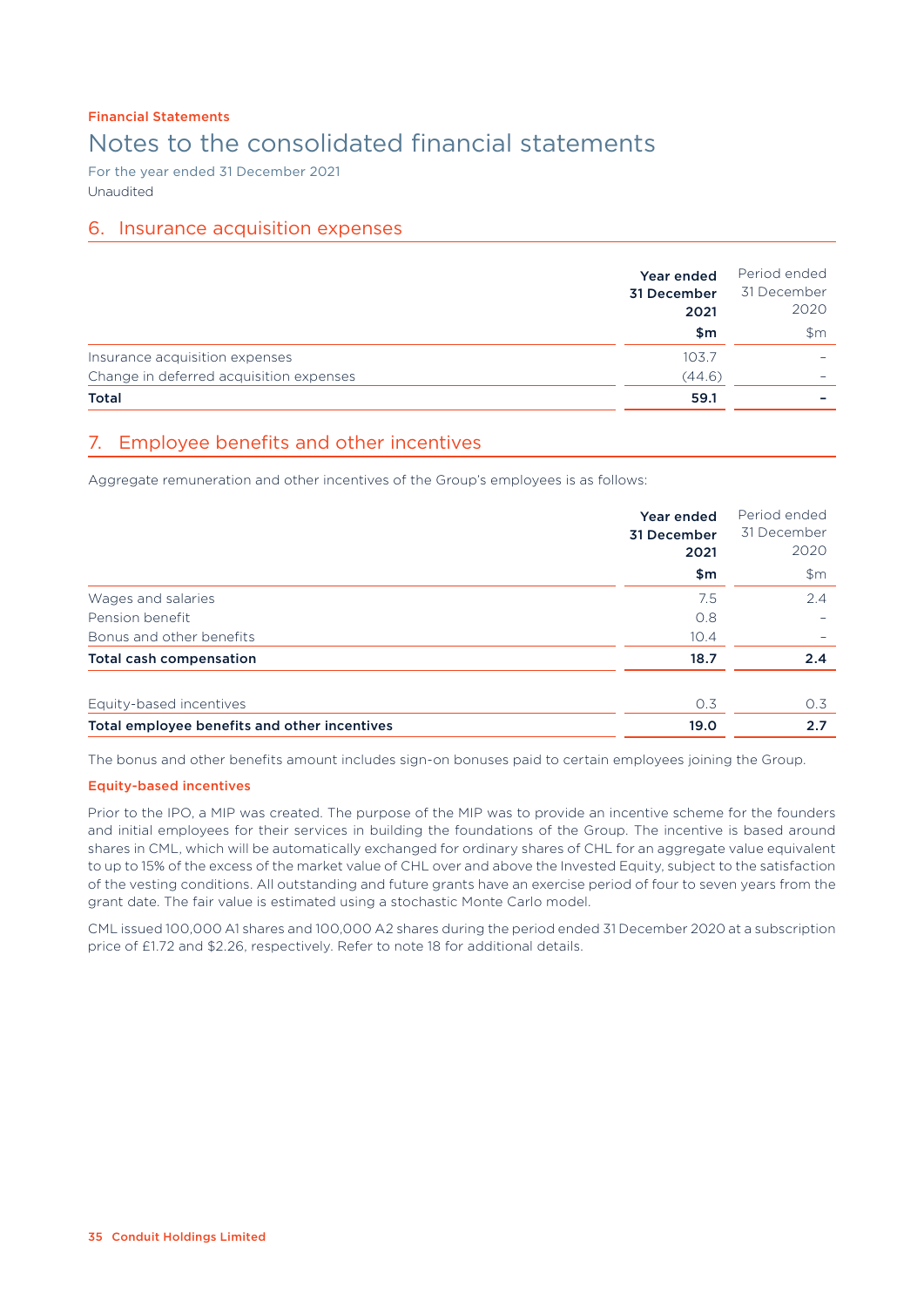For the year ended 31 December 2021 Unaudited

## 7. Employee benefits and other incentives

The following table lists the assumptions used in the stochastic model for the MIP awards:

|                                    | Year ended                    | Period ended                  |
|------------------------------------|-------------------------------|-------------------------------|
| Assumptions                        | 31 December<br>2021           | 31 December<br>2020           |
| Dividend yield                     | $O\%$<br>range from           | $O\%$<br>range from           |
| Expected volatility <sup>(1)</sup> | $17.2\% - 19.0\%$             | $17.6\% - 18.1\%$             |
| Risk-free interest rate (2)        | range from<br>$0.3\% - 0.6\%$ | range from<br>$0.3\% - 0.6\%$ |
|                                    | range from                    | range from                    |
| Expected life of instruments       | 4 to 7 years                  | 4 to 7 years                  |

*(1) The expected volatility was calculated based on a comparator group of companies.*

*(2) The risk-free interest rate is based on the yield on a US government bond on the date of grant.*

The shares were granted prior to the IPO and therefore discounts for business viability and lack of marketability were also applied. There are significant risks associated with an IPO and the instruments are also illiquid until the tranche vesting dates. Management therefore selected their best estimates at the time for these discounts. These assumptions were highly judgemental and input from advisors was sought. Management also considered alternative assumptions and concluded there was not a material impact on the estimated valuation selected. The calculation of the equity-based incentive expense assumes no forfeitures due to employee turnover, with subsequent adjustments to reflect actual experience. The assumptions and estimated valuation selected resulted in 20% being expensed upfront for certain employees as this portion was not tied to service conditions and was fully expensed in the period ended 31 December 2020.

Conditions of the MIP include:

- The incentives are to be equity-settled and have therefore been accounted for in accordance with IFRS 2;
- The value of the services received in exchange for the share-based incentives is measured by reference to the estimated fair value of the incentives at their grant date, with the estimated fair value recognised in the consolidated statement of comprehensive loss, together with a corresponding increase in other reserves within shareholders' equity, on a straight-line basis over the vesting period, based on an estimate of the number of shares that will ultimately vest;
- Vesting conditions, other than market conditions linked to the share price of the Group, are not taken into account when estimating the fair value;
- At the end of each reporting period the Group revises its estimates of the number of shares that are expected to vest due to non-market conditions and recognises the impact of the revision to original estimates, if any, in the consolidated statement of comprehensive loss, with a corresponding adjustment to shareholders' equity.

During the year ended 31 December 2021 a charge of \$0.3 million has been recognised in the consolidated statement of comprehensive loss in relation to the share-based incentives (period ended 31 December 2020 - \$0.3 million).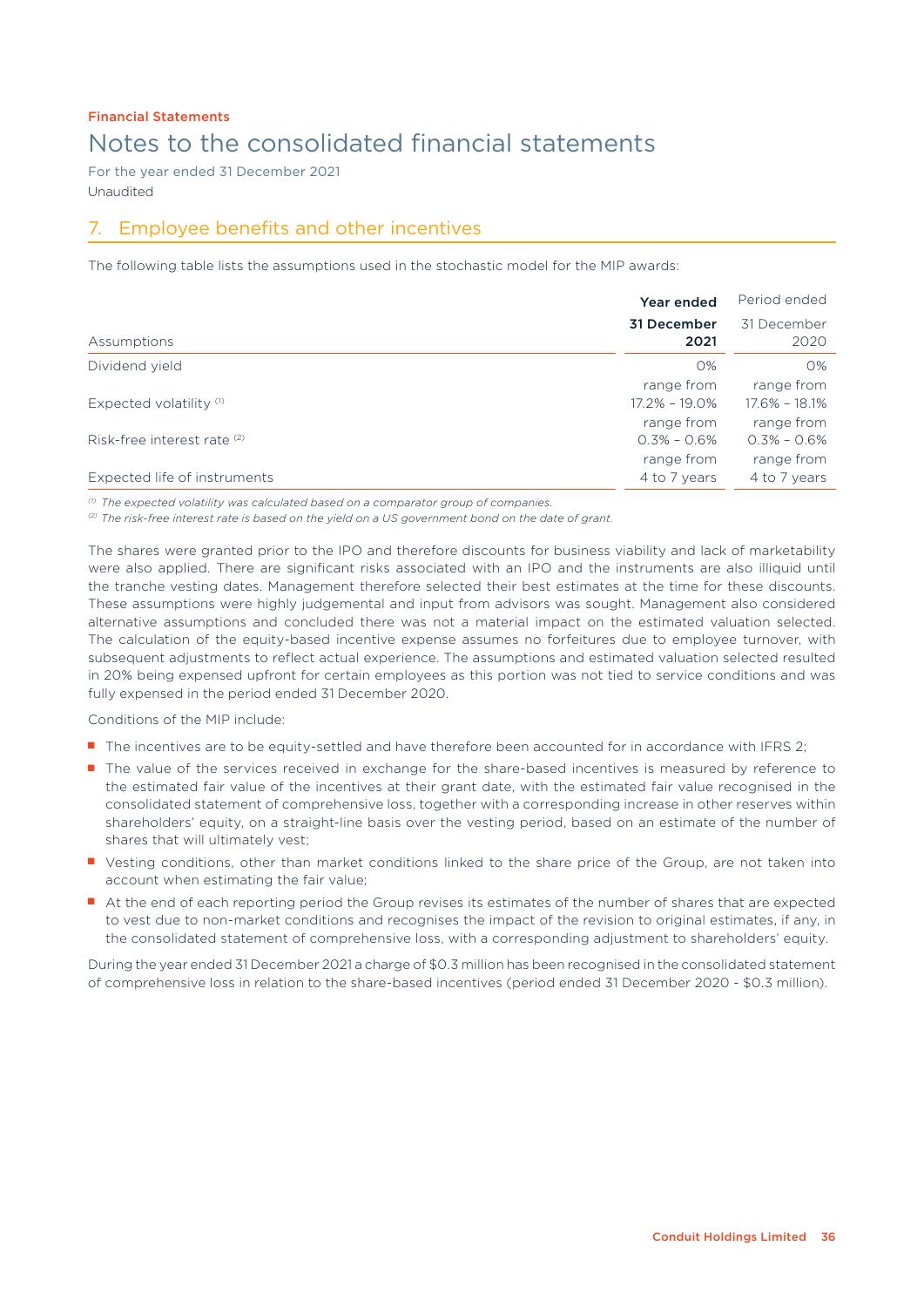# Notes to the consolidated financial statements

For the year ended 31 December 2021 Unaudited

### 8. Other operating expenses

|                                                                                  | Year ended<br>31 December<br>2021 | Period ended<br>31 December<br>2020 |
|----------------------------------------------------------------------------------|-----------------------------------|-------------------------------------|
|                                                                                  | \$m                               | $\mathsf{Sm}$                       |
| Results of operating activities are stated after charging the following amounts: |                                   |                                     |
| Audit fees                                                                       | O.8                               | 0.1                                 |
| Other auditor services                                                           | O.1                               |                                     |
| <b>Total</b>                                                                     | 0.9                               | 0.1                                 |

During the year ended 31 December 2021, KPMG Audit Limited provided non-audit services in relation to the Group's 2021 interim review. Fees for non-audit services in the year ended 31 December 2021 totalled \$0.1 million.

### 9. Financing costs

|                                       | <b>Year ended</b><br>31 December<br>2021 | Period ended<br>31 December<br>2020 |
|---------------------------------------|------------------------------------------|-------------------------------------|
|                                       | \$m                                      | $\mathsf{Sm}$                       |
| LOC and trust fees                    | O.4                                      | $\overline{\phantom{0}}$            |
| Interest expense on lease liabilities | O.1                                      | $\overline{\phantom{0}}$            |
| Total                                 | 0.5                                      |                                     |

Refer to note 17 for details of the Group's financing arrangements.

### 10. Tax

### Bermuda

CHL, CSL, CML and CRL have received an undertaking from the Bermuda government exempting them from all Bermuda local income, withholding and capital gains taxes until 31 March 2035. At the present time no such taxes are levied in Bermuda.

### United Kingdom

CRSL is subject to normal UK corporation tax on all of its taxable profits. For the year ended 31 December 2021 an immaterial tax profit arose compared with an immaterial tax loss for the period ended 31 December 2020.

### 11. Cash and cash equivalents

|                          | Year ended<br>31 December<br>2021 | Period ended<br>31 December<br>2020 |
|--------------------------|-----------------------------------|-------------------------------------|
|                          | \$m                               | \$m\$                               |
| Cash at bank and in hand | 24.4                              | 54.0                                |
| Cash equivalents         | 43.1                              | 1,000.0                             |
| Total                    | 67.5                              | 1,054.0                             |

Cash equivalents include money market funds and other short-term highly liquid investments with a maturity of three months or less at the date of purchase. The carrying amount of these assets approximates their fair value. Refer to note 17 for cash and cash equivalents provided as collateral under the Group's f inancing arrangements.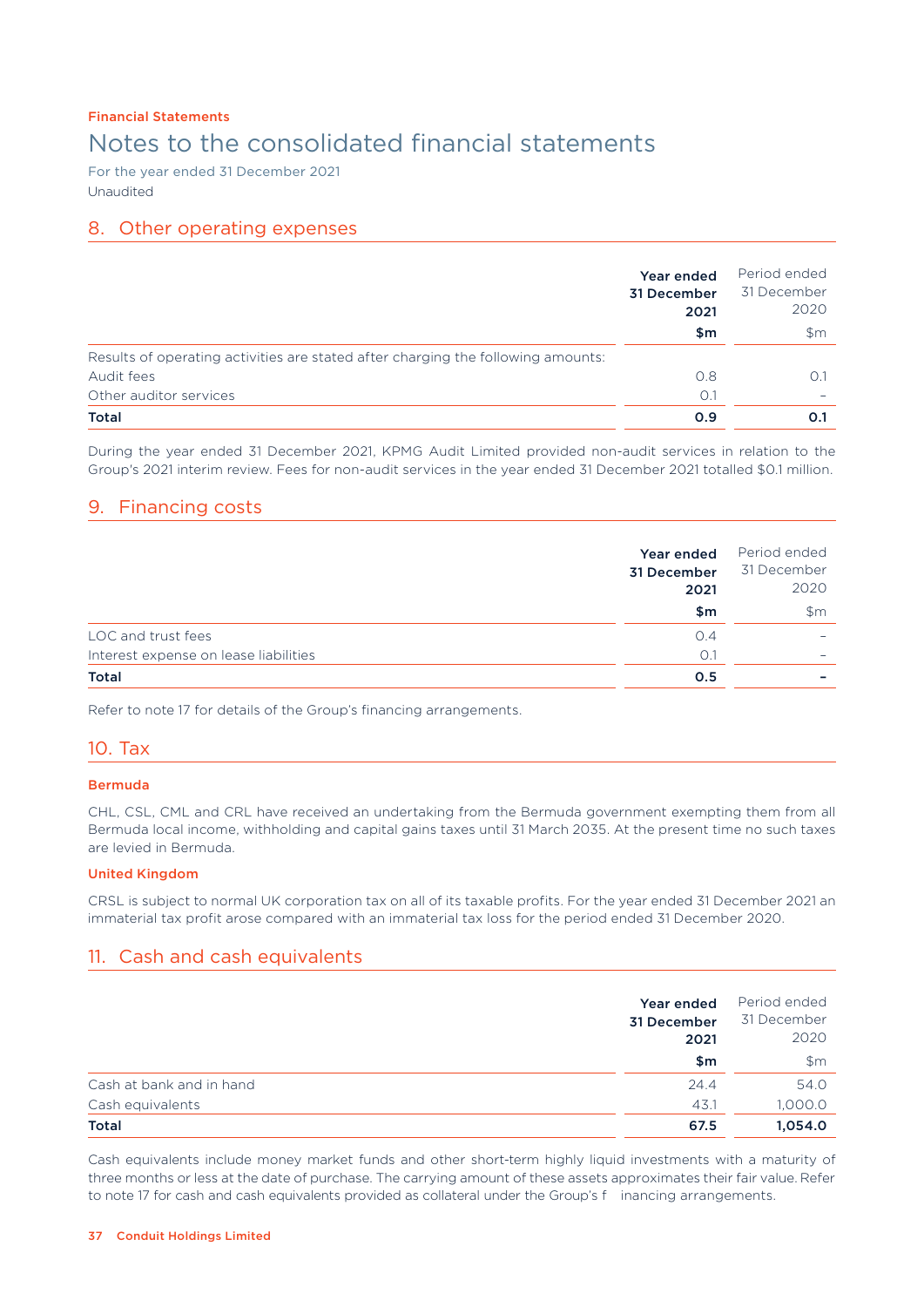For the year ended 31 December 2021 Unaudited

### 12. Investments

The Group funded its investment portfolio during the year ended 31 December 2021 using cash and cash equivalents on hand raised from its IPO on 7 December 2020. As a result, certain investment related disclosures and comparative information have not been provided for the period ended and as at 31 December 2020.Refer to note 17 for investments provided as collateral under the Group's financing arrangements.

|                                       | Cost or<br>amortised<br>cost | <b>Unrealised</b><br>gains | <b>Unrealised</b><br>losses | <b>Estimated</b><br>fair value |
|---------------------------------------|------------------------------|----------------------------|-----------------------------|--------------------------------|
| As at 31 December 2021                | \$m                          | \$m\$                      | \$m                         | \$m                            |
| Fixed maturity securities, at FVTPL   |                              |                            |                             |                                |
| Short-term investments                | 8.9                          |                            |                             | 8.9                            |
| US treasuries                         | 172.9                        |                            | (1.1)                       | 171.8                          |
| US agency debt                        | 2.0                          |                            |                             | 2.0                            |
| US municipals                         | 13.4                         |                            | (0.2)                       | 13.2                           |
| Non-US government and agencies        | 2.2                          |                            |                             | $2.2^{\circ}$                  |
| Asset-backed                          | 170.3                        | O.1                        | (0.7)                       | 169.7                          |
| US government agency mortgage-backed  | 95.5                         |                            | (0.9)                       | 94.6                           |
| Non-agency mortgage-backed            | 19.4                         |                            | (0.2)                       | 19.2                           |
| Agency commercial mortgage-backed     | 3.2                          |                            |                             | 3.2                            |
| Non-agency commercial mortgage-backed | 59.0                         |                            | (0.6)                       | 58.4                           |
| Corporate                             | 469.2                        | O.2                        | (4.2)                       | 465.2                          |
| <b>Total</b>                          | 1,016.0                      | 0.3                        | (7.9)                       | 1.008.4                        |

As at 31 December 2021 other assets and other payables included nil and \$10.6 million for investments sold and purchased, respectively (31 December 2020 - nil and nil, respectively).

The Group determines the estimated fair value of each individual security utilising the highest-level inputs available. Prices for the Group's investment portfolio are provided via a third-party investment accounting firm whose pricing processes and the controls thereon are subject to an annual audit on both the operation and the effectiveness of those controls. Various recognised reputable pricing sources are used including pricing vendors. The pricing sources use bid prices where available, otherwise indicative prices are quoted based on observable market trade data. The prices provided are compared to the investment managers' pricing.

The Group has not made any adjustments to any pricing provided by independent pricing services or its third-party investment managers for the year ended 31 December 2021. The fair value of securities in the Group's investment portfolio is estimated using the following techniques:

LEVEL (I) - Level (I) investments are securities with quoted prices in active markets. A financial instrument is regarded as quoted in an active market if quoted prices are readily and regularly available from an exchange, dealer, broker, industry group, pricing service or regulatory agency and those prices represent actual and regularly occurring market transactions on an arm's length basis.

LEVEL (II) - Level (II) investments are securities with quoted prices in active markets for similar assets or liabilities or securities valued using other valuation techniques for which all significant inputs are based on observable market data. Instruments included in Level (II) are valued via independent external sources using directly observable inputs to models or other valuation methods. The valuation methods used are typically industry accepted standards and include broker-dealer quotes and pricing models including present values and future cash flows with inputs such as yield curves, credit spreads, interest rates, prepayment speeds and default rates.

LEVEL (III) - Level (III) investments are securities for which valuation techniques are not based on observable market data and require significant management judgement.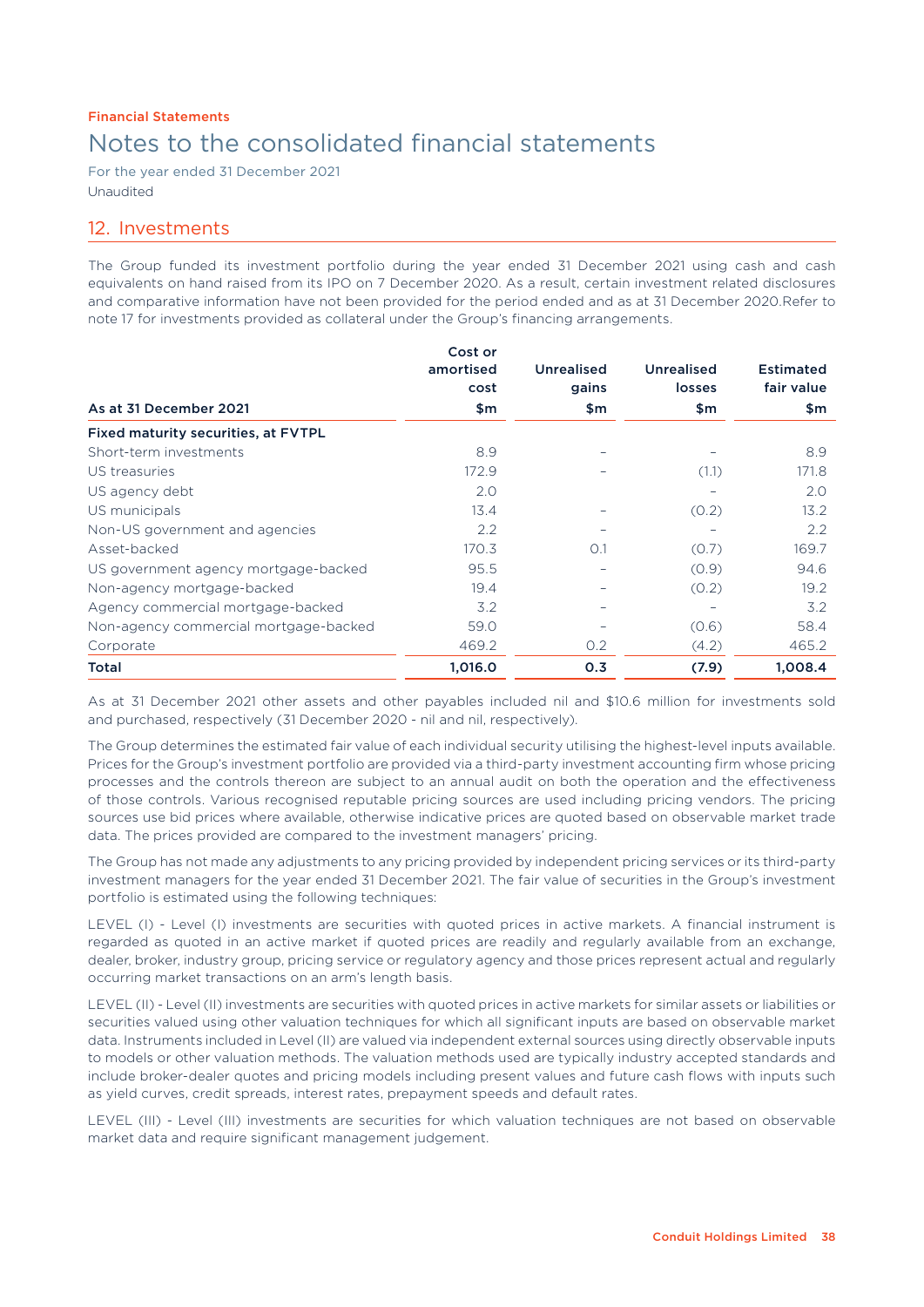For the year ended 31 December 2021 Unaudited

### 12. Investments

The Group determines whether transfers have occurred between levels of the fair value hierarchy by re-assessing the categorisation at the end of each reporting period. The Group funded its investment portfolio using cash and cash equivalents on hand during the year ended 31 December 2021. As a result, there were no transfers between Level (I) and (II), and no investments were included in Level (III) during the year ended 31 December 2021.

The fair value hierarchy of the Group's investment portfolio is as follows:

|                                            | Level I           | Level II | Total   |
|--------------------------------------------|-------------------|----------|---------|
| As at 31 December 2021                     | \$m\$             | \$m      | \$m     |
| <b>Fixed maturity securities, at FVTPL</b> |                   |          |         |
| Short-term investments                     | $\overline{3}$ .1 | 5.8      | 8.9     |
| US treasuries                              | 171.8             |          | 171.8   |
| US agency debt                             |                   | 2.0      | 2.0     |
| US municipals                              |                   | 13.2     | 13.2    |
| Non-US government and agencies             |                   | 2.2      | 2.2     |
| Asset-backed                               |                   | 169.7    | 169.7   |
| US government agency mortgage-backed       |                   | 94.6     | 94.6    |
| Non-agency mortgage-backed                 |                   | 19.2     | 19.2    |
| Agency commercial mortgage-backed          |                   | 3.2      | 3.2     |
| Non-agency commercial mortgage-backed      |                   | 58.4     | 58.4    |
| Corporate                                  | 117.1             | 348.1    | 465.2   |
| <b>Total</b>                               | 292.0             | 716.4    | 1,008.4 |

### 13. Interests in structured entities

### Unconsolidated structured entities in which the Group has an interest

As part of the Group's investment activities, it invests in unconsolidated structured entities. The Group does not sponsor any of the unconsolidated structured entities. The business relations of the Group with the structured entities set out below do not give rise to consolidation because the criteria for control pursuant to IFRS 10, as contained in our consolidation principles, are not met. The Group did not have any interests in unconsolidated structured entities as at 31 December 2020.

A summary of the Group's interests in unconsolidated structured entities is as follows:

| As at 31 December 2021                | \$m   |
|---------------------------------------|-------|
| Fixed maturity securities, at FVTPL   |       |
| Asset-backed                          | 169.7 |
| US government agency mortgage-backed  | 94.6  |
| Non-agency mortgage-backed            | 19.2  |
| Agency commercial mortgage-backed     | 32    |
| Non-agency commercial mortgage-backed | 58.4  |
| <b>Total</b>                          | 345.1 |

The fixed maturity structured entities are used to meet specific investment needs of borrowers and investors which cannot be met from standardised financial instruments available in the capital markets, providing liquidity and diversification. While individual securities may differ in structure, the principles of the instruments are similar and it is appropriate to aggregate the investments into the categories detailed above.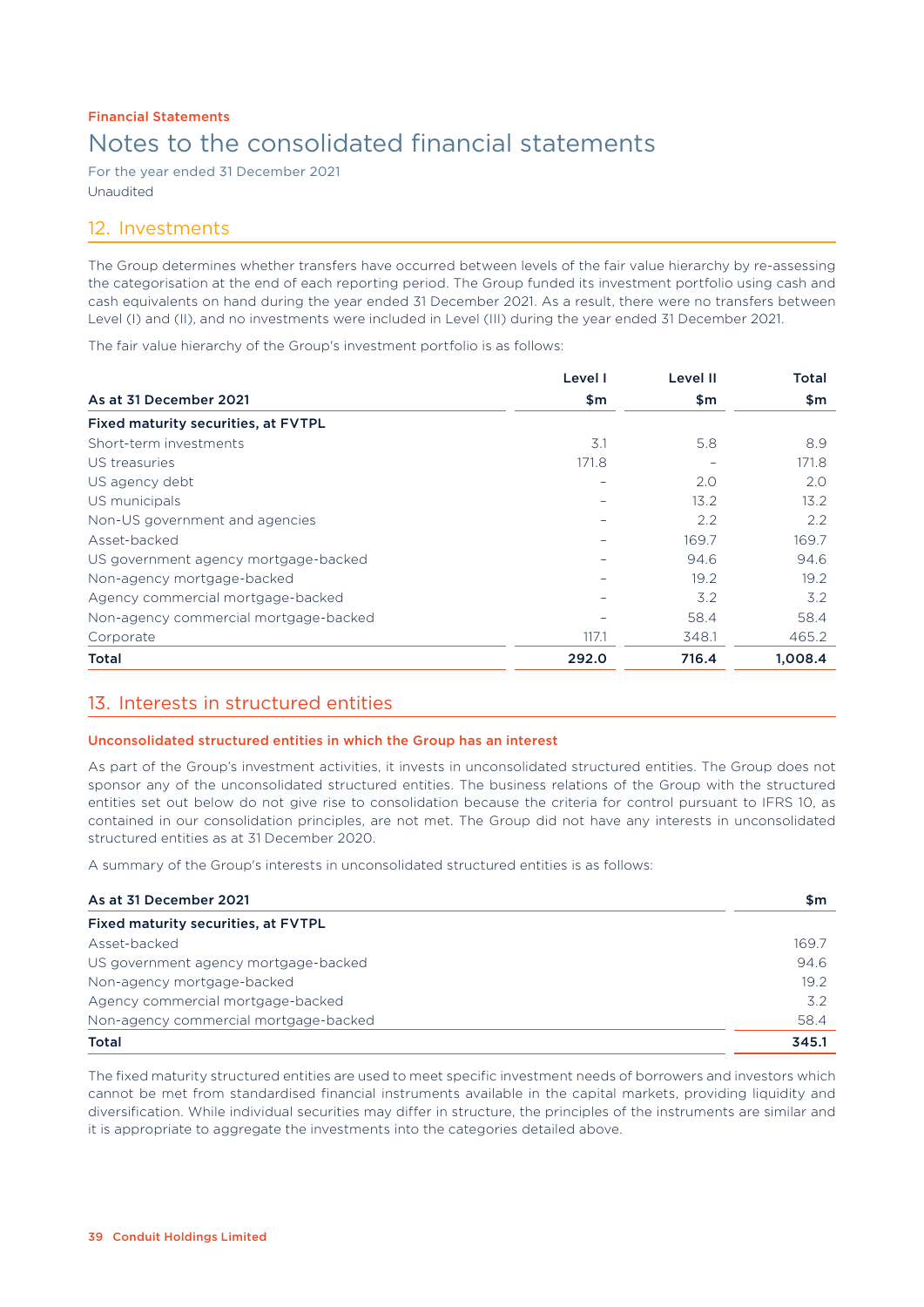For the year ended 31 December 2021 Unaudited

## 13. Interests in structured entities

The risk that the Group faces in respect of the investments in structured entities is similar to the risk it faces in respect of other financial investments held on the consolidated balance sheet. Fair value is determined by market supply and demand, which is driven by investor evaluation of the credit risk of the structure and changes in the term structure of interest rates which can change the expectation of cash flows associated with the instrument and, therefore, its value in the market.

The maximum exposure to loss in respect of these structured entities would be the carrying value of the instruments that the Group holds. Generally, default rates would have to increase substantially before the Group would suffer a loss. This assessment is made prior to investing and regularly through the holding period for the security.

### 14. Losses and loss adjustment expenses

The Group commenced underwriting operations during the year ended 31 December 2021. There were no active underwriting operations for the period ended 31 December 2020. Consequently, the Group has not provided comparative information for net losses and loss adjustment expenses or associated claims development disclosures. Further information related to net losses and loss adjustment expenses is provided in the "Risk disclosures" section.

### Losses and loss adjustment expenses

|                                              | <b>Gross losses</b><br>and loss<br>adjustment<br>expenses<br>\$m | Reinsurance<br>recoveries<br>\$m | Net losses<br>and loss<br>adjustment<br>expenses<br>\$m |
|----------------------------------------------|------------------------------------------------------------------|----------------------------------|---------------------------------------------------------|
| As at 31 December 2020                       |                                                                  |                                  |                                                         |
| Incurred losses:                             |                                                                  |                                  |                                                         |
| Current year                                 | 191.0                                                            | (48.9)                           | 142.1                                                   |
| Exchange adjustments                         | (0.3)                                                            |                                  | (0.3)                                                   |
| Incurred losses and loss adjustment expenses | 190.7                                                            | (48.9)                           | 141.8                                                   |
| Paid losses:                                 |                                                                  |                                  |                                                         |
| Current year                                 | 19.1                                                             | -                                | 19.1                                                    |
| Paid losses and loss adjustment expenses     | 19.1                                                             |                                  | 19.1                                                    |
| As at 31 December 2021                       | 171.6                                                            | (48.9)                           | 122.7                                                   |

### Reserve for losses and loss adjustment expenses

|                                  | 2021  | 2021  |
|----------------------------------|-------|-------|
|                                  | \$m   | %     |
| Outstanding losses               | 26.0  | 15.2  |
| Losses incurred but not reported | 145.6 | 84.8  |
| <b>Total</b>                     | 171.6 | 100.0 |

The Group did not book any additional case reserves for the year ended 31 December 2021. Net losses and loss adjustment expenses as at 31 December 2021 had an estimated duration of 2.7 years.

Further information on the calculation of loss reserves and associated risks are provided in the risk disclosures section. The risks associated with reinsurance contracts are complex and the impact of an unreported event could lead to a significant increase in the Group's loss reserves. The Group believes that the loss reserves established are adequate, however a 20% increase in estimated losses would have a \$34.3 million adverse impact on profit.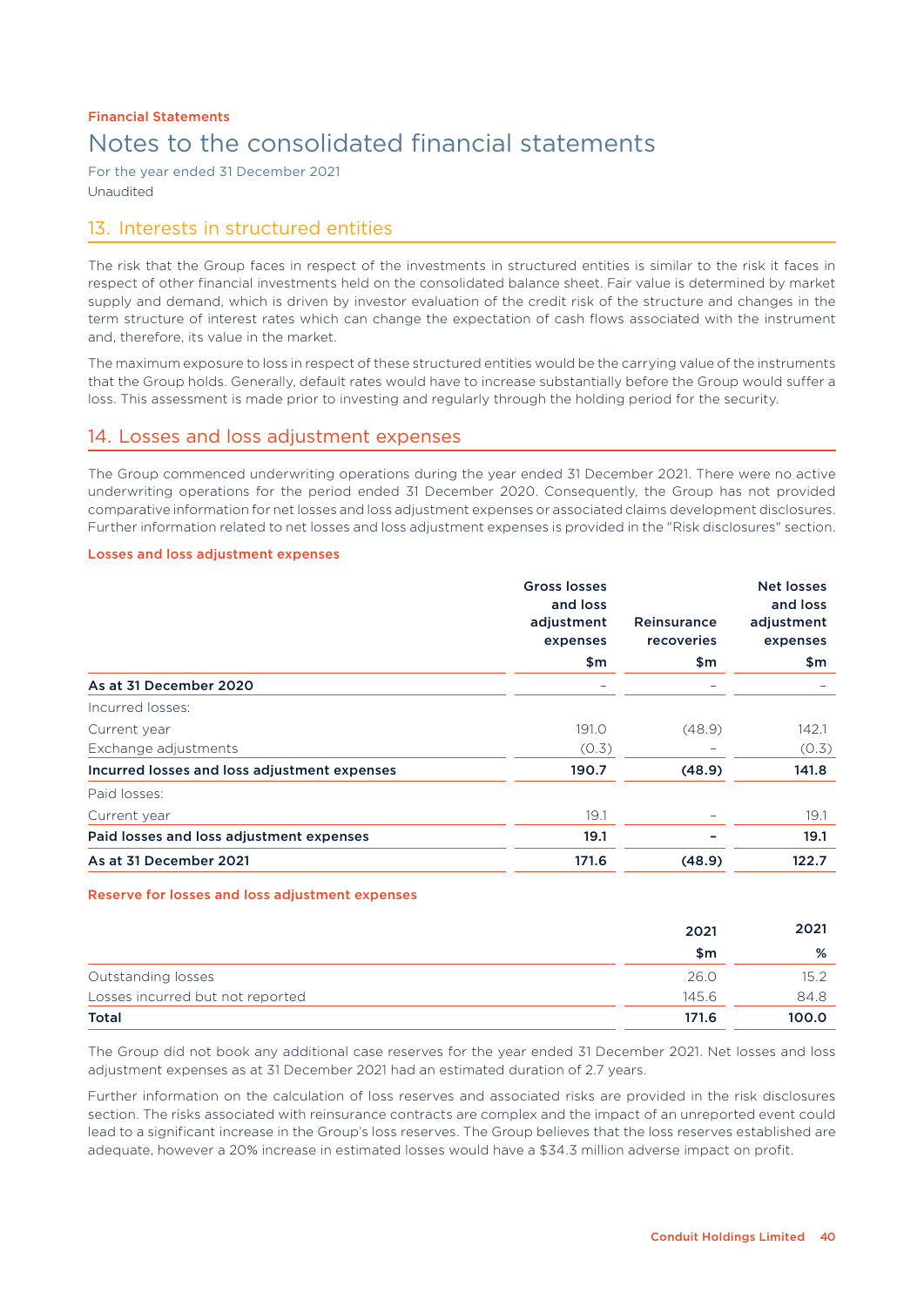For the year ended 31 December 2021 Unaudited

## 14. Losses and loss adjustment expenses

As this was the first year in which the Group engaged in active underwriting operations, a reserving methodology was put in place which will be refined as the Group matures.

2021 delivered an active loss environment with higher-than-average catastrophe losses impacting the industry as a whole. The Group saw losses arise across all of its operating segments, the most significant being from Hurricane Ida and the European floods. The Group recorded \$15.0 million and \$12.1 million respectively for these events, net of outwards reinsurance and reinstatement premiums.

The estimation of the ultimate loss and loss adjustment expense liability is a complex process which incorporates a significant amount of judgement. It is reasonably possible that uncertainties inherent in the reserving process, delays in insureds or ceding companies reporting losses to the Group, together with the potential for unforeseen adverse developments, could lead to a material change in estimated losses and loss adjustment expenses.

## 15. Right-of-use lease assets

Right-of-use lease assets primarily relate to leased properties for the Group's offices in Bermuda and office equipment. The Company has not received any rent concessions as a result of COVID-19.

| Right-of-use assets                               | \$m   |
|---------------------------------------------------|-------|
| Balance and net book value as at 1 January 2021   |       |
| <b>Additions</b>                                  | 3.0   |
| Depreciation                                      | (0.1) |
| Balance and net book value as at 31 December 2021 | 2.9   |
| Lease liabilities                                 | \$m   |
| Less than one year                                | O.6   |
| Between one and five years                        | 2.6   |
| <b>Total undiscounted lease liabilities</b>       | 3.2   |

The discounted lease liability at 31 December 2021 was \$2.9 million. The Group does not face significant liquidity risk with respect to its lease liabilities.

### Amounts recognised in the consolidated financial statements

| Year ended 31 December 2021                  | \$m |
|----------------------------------------------|-----|
| Consolidated statement of comprehensive loss |     |
| Interest expense on lease liabilities        |     |
| Depreciation of right-to-use assets          |     |
| <b>Total</b>                                 | 0.2 |
| <b>Consolidated statement of cash flows</b>  |     |

# Lease payments 0.1

There is no comparative information to disclose for the period ended 31 December 2020.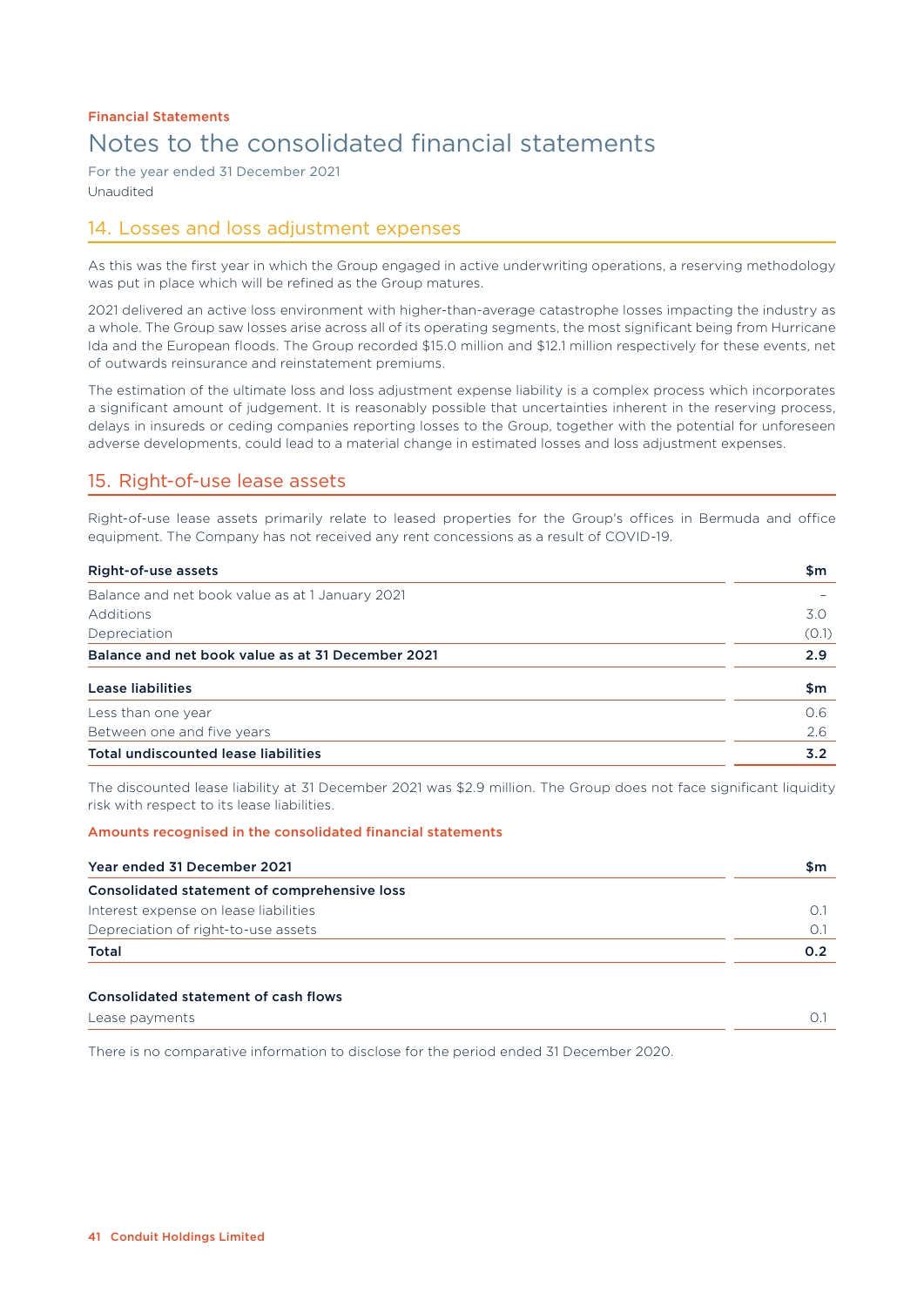For the year ended 31 December 2021 Unaudited

### 16. Intangible assets

Intangible assets are comprised of computer software capitalised on the basis of the costs incurred to acquire and bring into use the specific software. There was no amortisation or impairment recognised for the year ended 31 December 2021 or the period ended 31 December 2020 on the basis that the asset was not yet ready for use.

| Cost                                  |     |
|---------------------------------------|-----|
| Net book value as at 31 December 2020 | 0.2 |
|                                       |     |
| <b>Additions</b>                      | O 9 |
| Net book value as at 31 December 2021 |     |
|                                       |     |

### 17. Financing arrangements

### Letters of credit and trust accounts

CRL is a non-admitted reinsurer in the US and Canada. Terms and conditions of certain reinsurance contracts with US and Canadian cedants require CRL to provide collateral for outstanding insurance contract liabilities, including unearned premiums and losses and loss adjustment expenses. The collateral can be provided by LOCs or by assets in trust accounts. Refer to note 9 for details of interest expense associated with these LOCs included in financing costs. Additional information about the Group's exposure to interest rate and liquidity risk is included in the "Risk disclosures" section.

### *Standby letter of credit facility*

During July 2021, CRL, as the borrower, entered into a \$125.0 million standby letter of credit facility led by Lloyds Bank Corporate Markets PLC. CHL will guarantee the obligations of CRL with respect to the standby letter of credit facility. Terms of the standby letter of credit facility contain standard qualitative representations and require certain standard financial covenants be adhered to, including: a maximum consolidated debt to capital ratio of CHL of 35.0%; a minimum consolidated tangible net worth of CHL; and a minimum A.M. Best rating of "B++" for CRL. CRL has the option to request an increase in the aggregate amount of the commitment under the facility up to \$150.0 million. As at 31 December 2021, \$22.0 million was outstanding under the standby letter of credit facility and is secured by cash and cash equivalents and investments of \$27.8 million.

### *Uncommitted letter of credit facility*

During September 2021, CRL entered into a \$75.0 million uncommitted letter of credit facility with Citibank Europe PLC. Terms of the uncommitted letter of credit facility include standard qualitative representations. As at 31 December 2021, \$3.9 million was outstanding under the uncommitted letter of credit facility and is secured by cash and cash equivalents and investments of \$6.6 million.

### *Trust accounts*

Several trust account arrangements were established during 2021 in favour of policyholders and ceding companies to provide collateral or comply with the security requirements of certain contracts. As at 31 December 2021, \$29.9 million of cash and cash equivalents and investments were restricted in favour of third parties.

### *Additional letter of credit and trust funding requirements*

For the year ended 31 December 2021, \$28.8 million of collateral requests and collateral amendments in respect of the 2021 year were received in 2022. These collateral requests will be completed in the normal course of business and will be funded during 2022 using cash and cash equivalents and/or investments.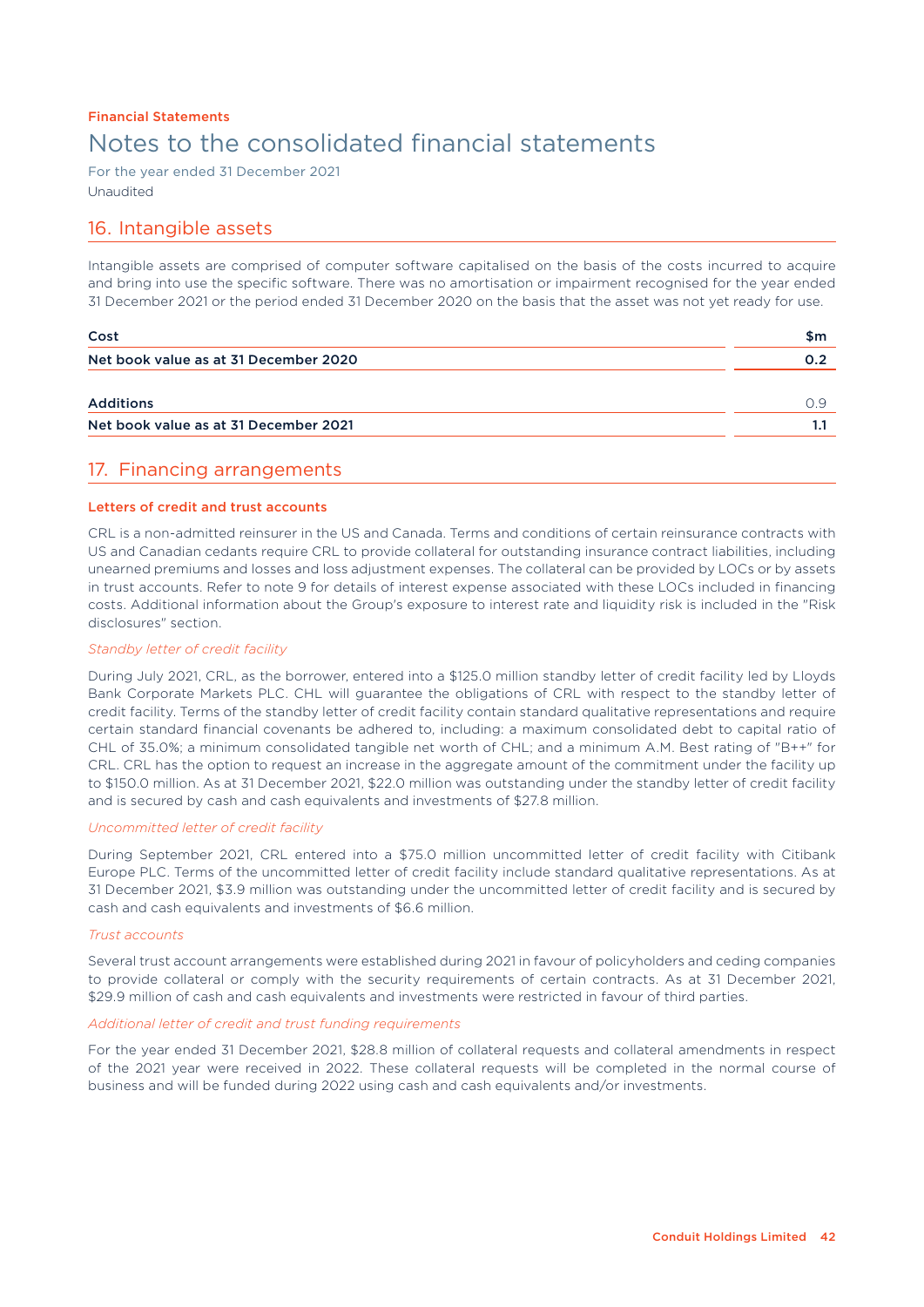For the year ended 31 December 2021 Unaudited

## 18. Share capital

| Authorised share capital                |                  |           |                       | <b>Number</b>  | \$m          |
|-----------------------------------------|------------------|-----------|-----------------------|----------------|--------------|
| Authorised common shares of \$0.01 each |                  |           |                       | 10.000.000.000 | 100.0        |
| Authorised A1 shares of £0.01 each      |                  |           |                       | 100.000        |              |
| Authorised A2 shares of \$0.01 each     |                  |           |                       | 100.000        |              |
| As at 31 December 2021 and 2020         |                  |           |                       | 10.000.200.000 | 100.0        |
| Allotted, called-up and                 | Common<br>shares | A1 shares | A <sub>2</sub> shares | Total          | <b>Total</b> |
| fully paid                              | number           | number    | number                | number         | \$m          |
| <b>Issued</b>                           | 165.239.997      | 100.000   | 100.000               | 165.439.997    | 1.7          |
| As at 31 December 2021 and<br>2020      | 165,239,997      | 100,000   | 100,000               | 165,439,997    | 1.7          |

The number of common shares in issue with voting rights (allocated capital less shares held in treasury) as at 31 December 2021 was 165,207,174 (31 December 2020 - 165,239,997).

CML issued the A1 and A2 shares during the period ended 31 December 2020, with 15,000 shares subscribed and issued to CHL. For the year ended 31 December 2021 a total of 3,000 shares were repurchased by CML and in turn issued to CHL at par value. CHL holds 18,000 A1 and A2 shares at 31 December 2021. The A1 and A2 shares have no voting rights attached. Subject to vesting conditions, discussed in note 7, the A1 and A2 shares will be automatically exchanged for ordinary shares of CHL.

|                        | <b>Total</b> | <b>Total</b> |
|------------------------|--------------|--------------|
| Own shares             | number       | \$m          |
| As at 31 December 2020 | -            | -            |
| Repurchased            | (32,823)     | (0.2)        |
| As at 31 December 2021 | (32, 823)    | (0.2)        |

During 2021 the Group commenced share repurchases under the existing buy-back programme, where shares may be repurchased up to and including the conclusion of the 2022 AGM scheduled for 12 May 2022. Shares repurchased during the year amounted to \$0.2 million and will be held in treasury to meet future obligations under CHL's variable incentive schemes.

### Dividends

On 27 July 2021 the Group's Board declared an interim dividend of \$0.18 (approximately £0.13) per common share, resulting in an aggregate payment of \$29.7 million. The dividend was paid in pounds sterling on 10 September 2021 to shareholders of record on 20 August 2021 using the pound sterling / US dollar spot exchange rate at 12 noon BST on 20 August 2021.

See note 23 for information with respect to dividends declared subsequent to 31 December 2021.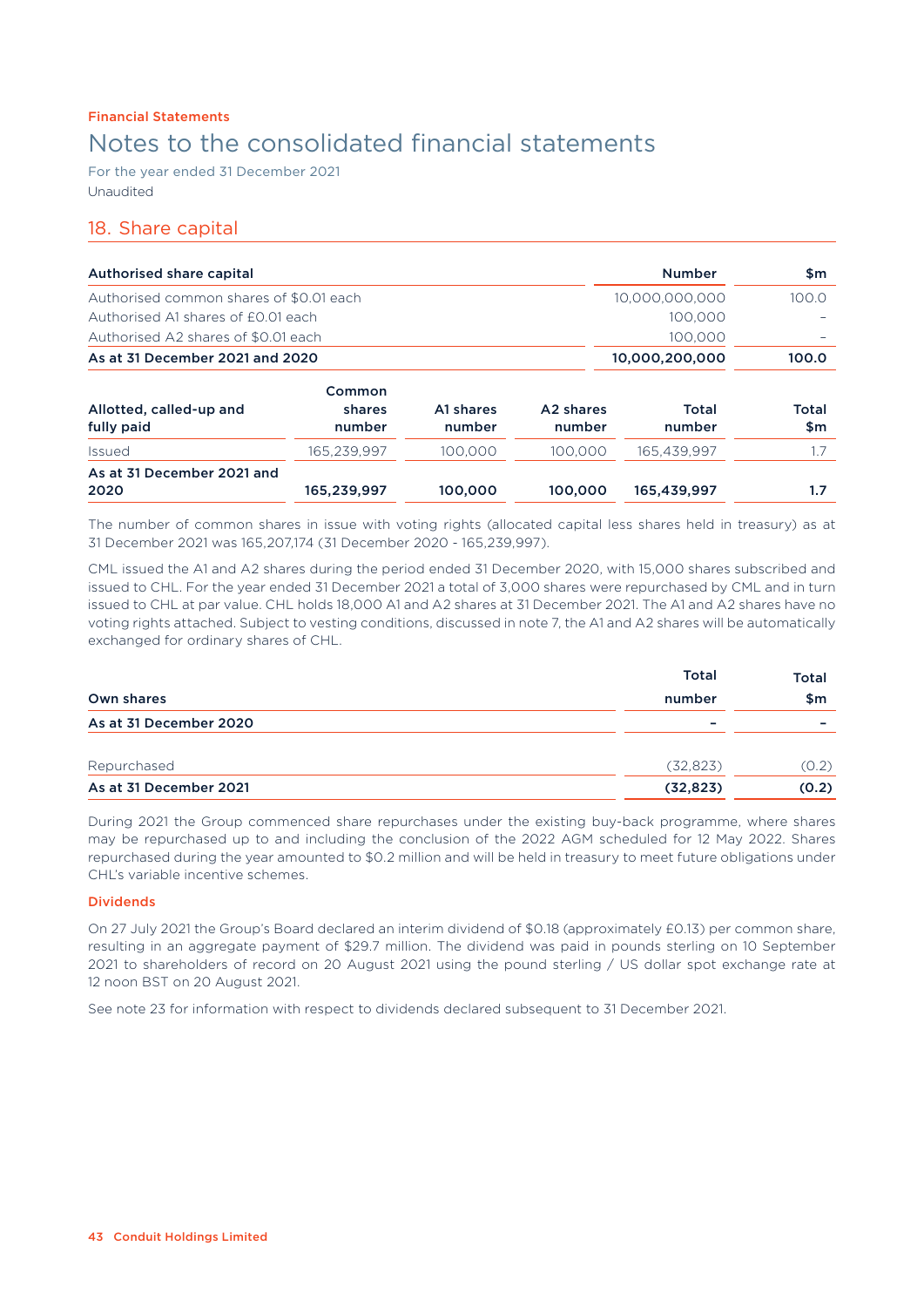For the year ended 31 December 2021 Unaudited

### 19. Other reserves

Other reserves consist of the following:

|                         | Other<br>reserves<br>\$m | <b>Share</b><br>premium<br>\$m | <b>Total other</b><br>reserves<br>\$m |
|-------------------------|--------------------------|--------------------------------|---------------------------------------|
|                         |                          |                                |                                       |
| Issue of shares         | $\overline{\phantom{0}}$ | 1,100.9                        | 1,100.9                               |
| Issuance costs          |                          | (45.5)                         | (45.5)                                |
| Equity-based incentives | 0.3                      |                                | 0.3                                   |
| As at 31 December 2020  | 0.3                      | 1,055.4                        | 1,055.7                               |
| Equity-based incentives | 0.3                      |                                | O.3                                   |
| As at 31 December 2021  | 0.6                      | 1,055.4                        | 1,056.0                               |

Other reserves include the Group's equity-based incentive expense.

Share premium includes any premiums received on issue of share capital. The transaction costs that are attributable to the issuance of new shares incurred in forming the Group are treated as a deduction from share premium.

## 20.Contingencies and commitments

### Legal proceedings and regulations

The Group operates in the reinsurance industry and is subject to legal proceedings in the normal course of business. While it is not practicable to estimate or determine the final results of all pending or threatened legal proceedings, management does not believe that such proceedings (including litigation) will have a material effect on its results and financial position.

### 21. Loss per share

The following reflects the loss and share data used in the basic and diluted loss per share computations:

|                                                     | Year ended<br>31 December<br>2021 | Period ended<br>31 December<br>2020 |
|-----------------------------------------------------|-----------------------------------|-------------------------------------|
|                                                     | \$m                               | \$m                                 |
| Loss for the period                                 | (42.0)                            | (4.6)                               |
|                                                     | number                            | number                              |
| Basic and diluted weighted average number of shares | 165,239,907                       | 165,239,997                         |
|                                                     | per share \$                      | per share \$                        |
| Basic and diluted loss per share                    | (0.25)                            | (0.03)                              |

Equity-based incentive awards are only treated as dilutive when their conversion to common shares would decrease earnings per share or increase loss per share from continuing operations. Incremental shares from ordinary restricted share options where relevant performance criteria have not been met are not included in the calculation of dilutive shares.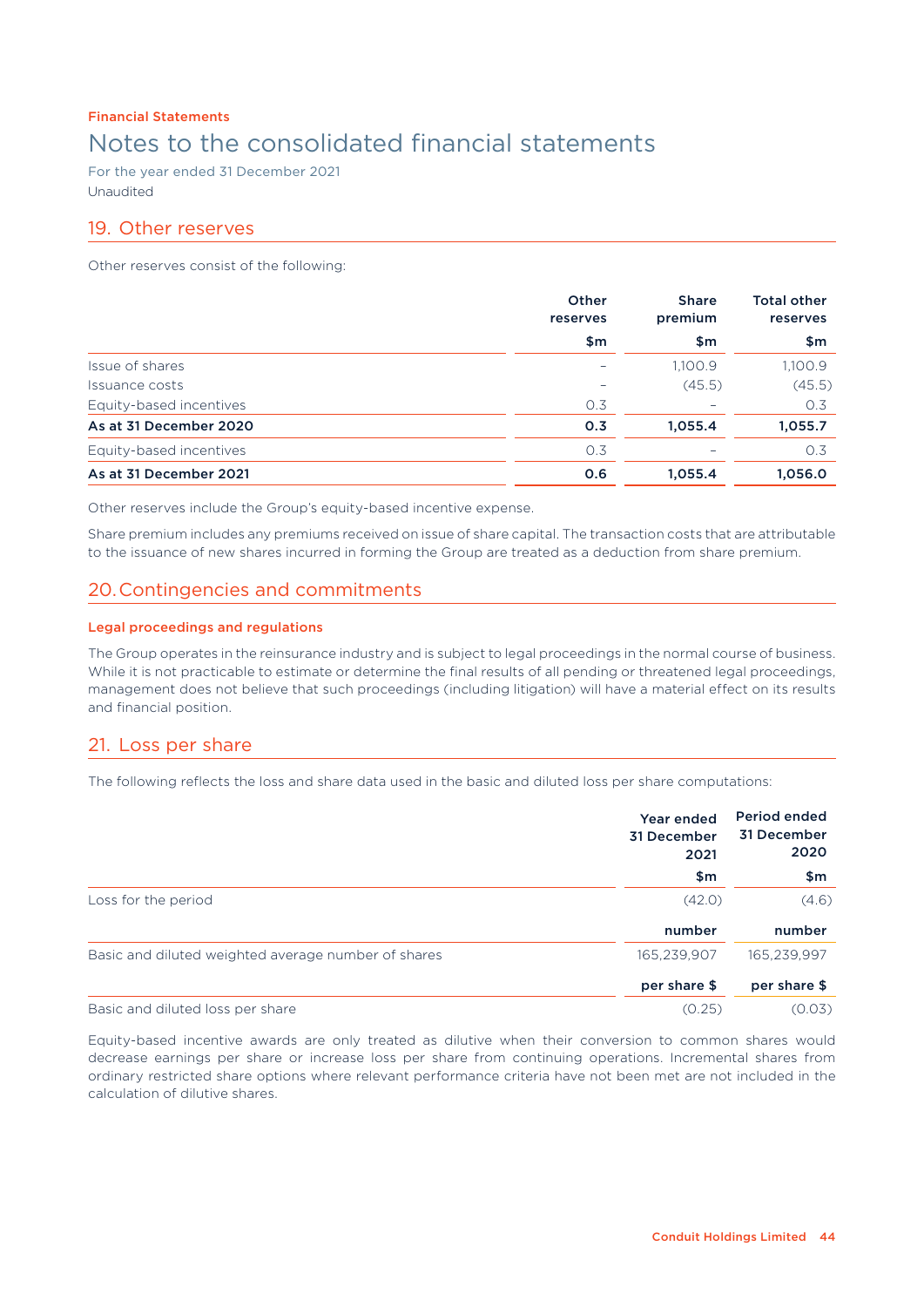For the year ended 31 December 2021 Unaudited

## 22. Related party disclosures

These consolidated financial statements include CHL and the entities listed below:

| Subsidiary undertakings | <b>Domicile</b>          | <b>Principal Business</b>        |
|-------------------------|--------------------------|----------------------------------|
| <b>CHL</b>              | Bermuda                  | Holding company, Ultimate parent |
| <b>CRL</b>              | Bermuda                  | General insurance business       |
| <b>CRSL</b>             | <b>England and Wales</b> | Support services                 |
| $CML$ <sup>(1)</sup>    | Bermuda                  | Support services                 |
| <b>CSL</b>              | Bermuda                  | Support services                 |

*(1) CML is part-owned by members of management. Management's share ownership in CML exists solely for the purposes of the Group's management share incentive scheme for attracting and retaining talent. Management's shares in CML have no voting power or control in respect of CHL's ownership of CRL via CML's ownership of CRL.*

Unless otherwise stated, the Group owns 100% of the share capital and voting rights in the subsidiaries listed.

### Key management compensation

Remuneration for key management, the Group's Executive and Non-Executive Directors, was as follows:

|                             | Year ended<br>31 December<br>2021<br>\$m | <b>Period ended</b><br>31 December<br>2020 |  |
|-----------------------------|------------------------------------------|--------------------------------------------|--|
|                             |                                          | \$m                                        |  |
| Cash compensation           | 6.3                                      |                                            |  |
| Equity-based incentives     | 0.3                                      | $\overline{\phantom{0}}$                   |  |
| Directors fees and expenses | 0.6                                      | O.2                                        |  |
| <b>Total</b>                | 7.2                                      | 1.3                                        |  |

Non-Executive Directors do not receive any benefits in addition to their agreed fees and expenses and do not participate in any of the Group's incentive, performance, or pension plans.

### IncubEx, Inc.

Effective 9 April 2021, CHL executed a stock purchase agreement with IncubEx, a product and business development firm with a focus on designing and developing new financial products in global environmental, reinsurance and related commodity markets. CHL purchased 624 shares of IncubEx's Series A-3 preferred stock, with a par value of \$0.0001 per share, for an aggregate purchase price of \$50,000, or \$80.08 per share.

The current Executive Chairman of CHL is also a founder and current Chairman of IncubEx. The terms and conditions of the stock purchase agreement are equivalent to those that would prevail in an arm's length transaction.

The investment in IncubEx is included in other assets in the consolidated balance sheet and is recorded at cost, which approximates fair value.

### 23. Subsequent events

### Dividends

On 22 February 2022, the Group's Board of Directors declared a final dividend for 2021 of \$0.18 (approximately £0.13) per common share, which will result in an aggregate payment of \$29.7 million. The dividend will be paid in pounds sterling on 22 April 2022 to shareholders of record on 25 March 2022 (the "Record Date") using the pound sterling / US dollar spot exchange rate at 12 noon on the Record Date.

### Share repurchases

During February 2022 the Group continued with share repurchases under its existing buy-back programme with purchases amounting to \$0.4m.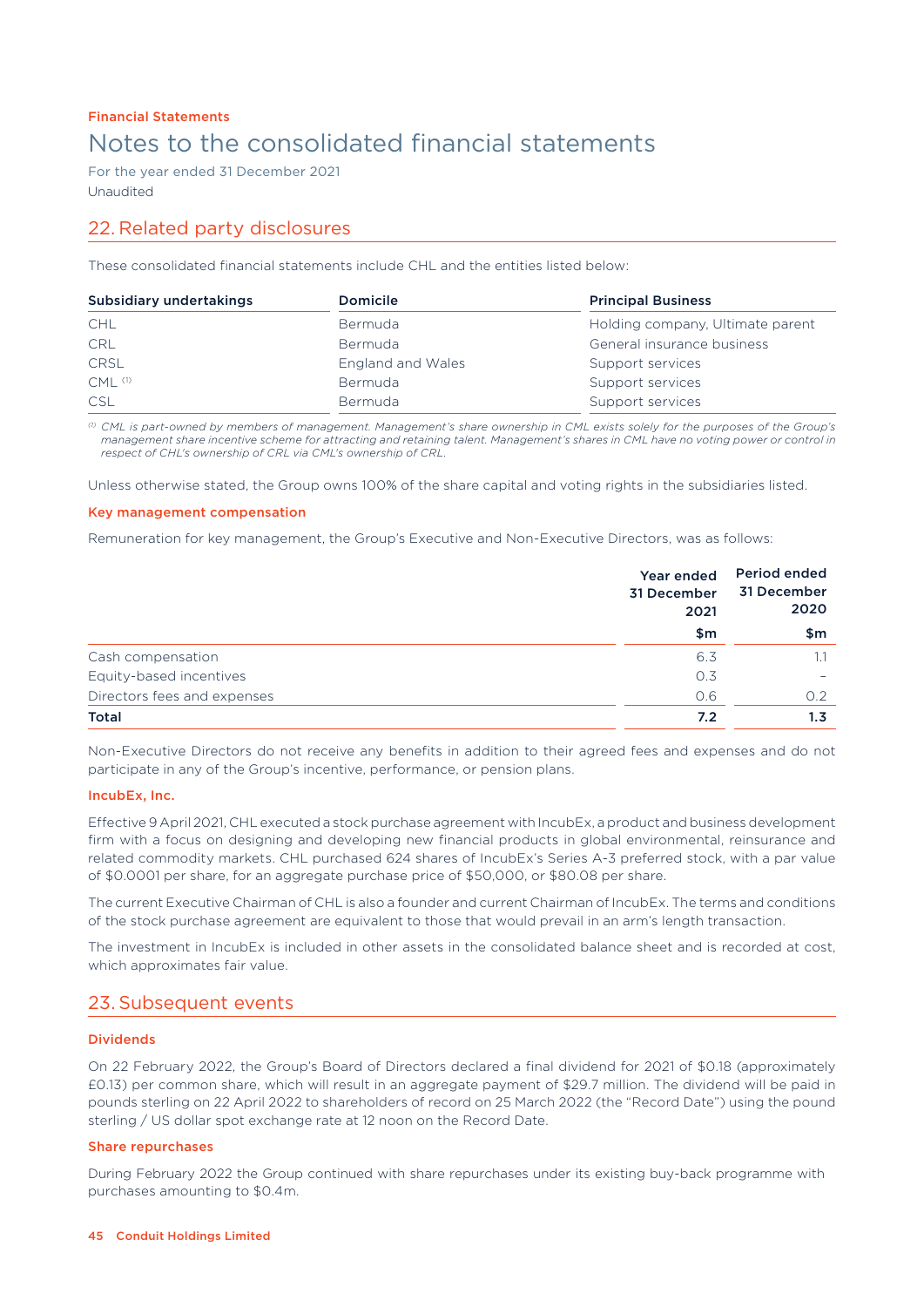## Financial Statements Additional performance measures (the "APMs")

The Group presents certain APMs to evaluate, monitor and manage the business and to aid readers' understanding of the Group financials and methodologies used. These are common measures used across the (re)insurance industry and allow the reader of the Group's financial reports to compare those with other companies in the (re) insurance industry. The APMs should be viewed as complementary to, rather than a substitute for, the figures prepared in accordance with IFRS. The Group's Audit Committee has evaluated the use of these APMs and reviewed their overall presentation to ensure that they were not given undue prominence. This information has not been audited.

Management believes the APMs included in the consolidated financial statements are important for understanding the Group's overall results of operations and may be helpful to investors and other interested parties who may benefit from having a consistent basis for comparison with other companies within the (re)insurance industry. However, these measures may not be comparable to similarly labelled measures used by companies inside or outside the (re)insurance industry. In addition, the information contained herein should not be viewed as superior to, or a substitute for, the measures determined in accordance with the accounting principles used by the Group for its audited consolidated financial statements or in accordance with IFRS.

Below are explanations, and associated calculations, of the APMs presented by the Group:

| <b>APM</b>                    | <b>Explanation</b>                                                                                                                                                                                                                                                                                                                                                                                      | Calculation                                                                                          |
|-------------------------------|---------------------------------------------------------------------------------------------------------------------------------------------------------------------------------------------------------------------------------------------------------------------------------------------------------------------------------------------------------------------------------------------------------|------------------------------------------------------------------------------------------------------|
| Net loss ratio                | Ratio of net losses and loss adjustment Net<br>expenses expressed as a percentage of net adjustment<br>premiums earned in a period.                                                                                                                                                                                                                                                                     | losses<br>loss<br>and<br>expenses/Net<br>premiums earned                                             |
| Net acquisition expense ratio | Ratio of net acquisition expenses charged Net acquisition expenses/Net<br>by insurance brokers and other insurance premiums earned<br>intermediaries to the Group expressed as<br>a percentage of net premiums earned in<br>a period.                                                                                                                                                                   |                                                                                                      |
| Other operating expense ratio | Ratio of other operating expenses expressed Other<br>as a percentage of net premiums earned in expenses/Net<br>a period.                                                                                                                                                                                                                                                                                | operating<br>premiums<br>earned                                                                      |
| Combined ratio (KPI)          | The sum of the net loss ratio, net acquisition Net loss<br>expense ratio and other operating expense acquisition expense ratio +<br>ratio. A combined ratio below 100% generally Other operating<br>indicates profitable underwriting, whereas a ratio<br>combined ratio over 100% generally indicates<br>unprofitable underwriting, each prior to the<br>consideration of total net investment return. | <b>Net</b><br>ratio<br>$^{+}$<br>expense                                                             |
| Accident year loss ratio      | Ratio of the net accident year ultimate Accident year net losses and<br>liability revalued at the current balance loss<br>sheet date expressed as a percentage of expenses/Net<br>net premiums earned in a period.                                                                                                                                                                                      | adjustment<br>premiums<br>earned                                                                     |
| Underwriting year loss ratio  | Ratio of net losses and loss adjustment Underwriting<br>expenses of an underwriting year (or losses<br>calendar year) expressed as a percentage of adjustment<br>net premiums earned in a period.                                                                                                                                                                                                       | net<br>vear<br>loss<br>and<br>expenses<br>premiums<br><b>Net</b><br>earned                           |
| Underwriting profit (loss)    | Profit or loss directly related to the Net<br>underwriting activities of the Group.                                                                                                                                                                                                                                                                                                                     | premiums<br>earned<br>losses<br>and<br>loss<br>net<br>adjustment expenses - net<br>acquisition costs |
|                               |                                                                                                                                                                                                                                                                                                                                                                                                         |                                                                                                      |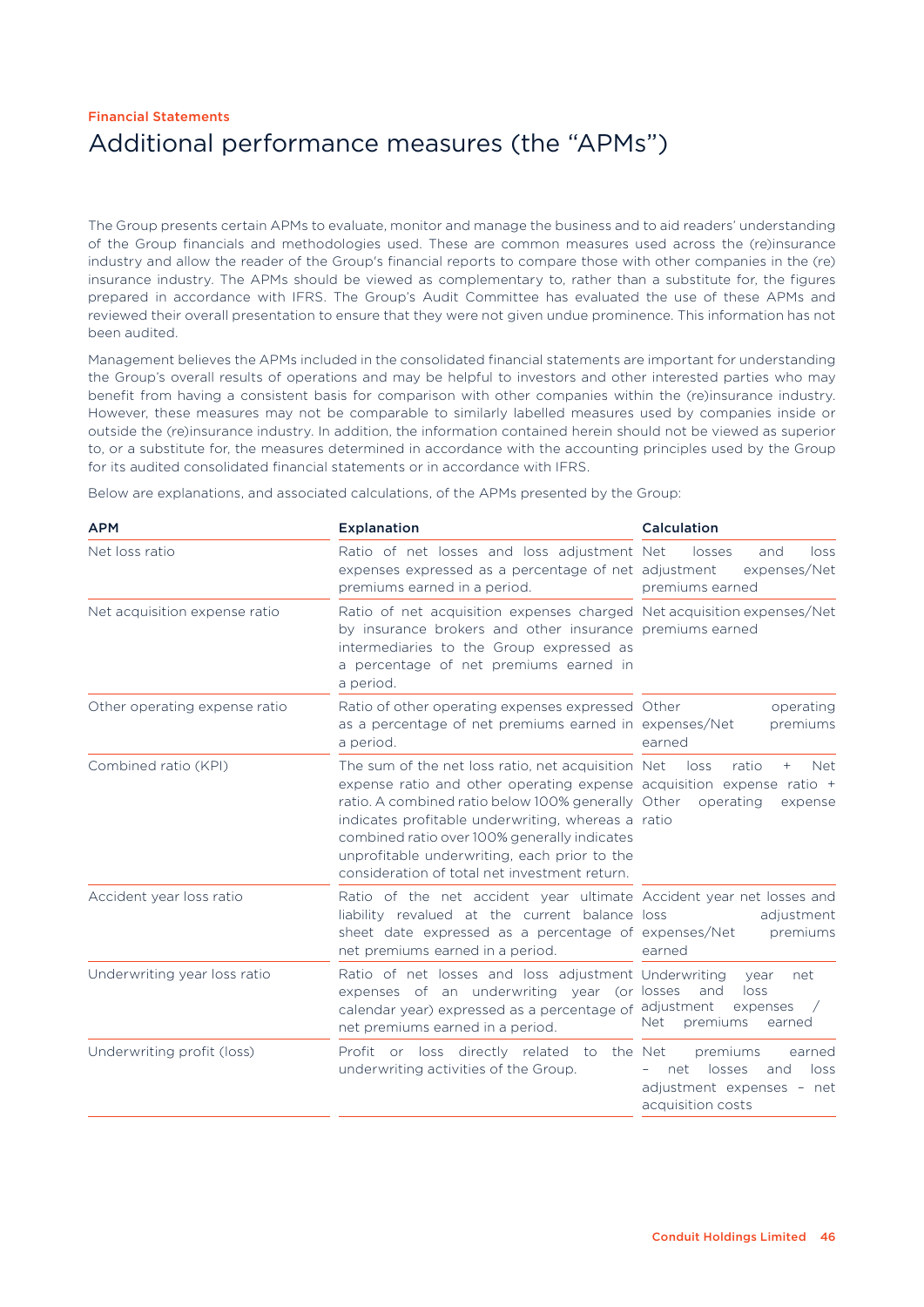## Financial Statements Additional performance measures (the "APMs")

| <b>APM</b>                        | <b>Explanation</b>                                                                                                                                                                                                                                                                                                                                                                                                                                                                                                                                                                                                                                                                               | <b>Calculation</b>                                               |  |
|-----------------------------------|--------------------------------------------------------------------------------------------------------------------------------------------------------------------------------------------------------------------------------------------------------------------------------------------------------------------------------------------------------------------------------------------------------------------------------------------------------------------------------------------------------------------------------------------------------------------------------------------------------------------------------------------------------------------------------------------------|------------------------------------------------------------------|--|
| Total net investment return (KPI) | The Group's principal investment objective Net investment income +<br>is to preserve capital and provide adequate Net unrealised gains (losses)<br>liquidity to support the payment of losses on<br>and other liabilities. In light of this, the Group realised gains (losses) on<br>looks to generate an appropriate total net investments/Non-operating<br>investment return. The Group bases its cash and cash equivalents +<br>total net investment return on the sum of Fixed maturity securities, at<br>non-operating cash and cash equivalents beginning of period<br>and fixed maturity securities. Total net<br>investment return is calculated daily and<br>expressed as a percentage. | investments<br>$+$<br><b>Net</b>                                 |  |
| Return on equity (KPI)            | ROE enables the Group to compare itself Profit (loss) after tax for the<br>against other peer companies in the immediate period/Total<br>industry. It is also a key measure internally equity, at beginning of period<br>and is integral in the performance-related<br>pay determinations. ROE is calculated as the<br>profit for the period divided by the adjusted<br>opening total shareholders' equity.                                                                                                                                                                                                                                                                                      | shareholders'                                                    |  |
| Total shareholder return (KPI)    | TSR allows the Group to compare itself Closing common share price -<br>against other public<br>TSR is calculated as the percentage change + Common share dividends<br>in common share price over a period, after during the period/Opening<br>adjustment for common share dividends.                                                                                                                                                                                                                                                                                                                                                                                                             | peer companies. Opening common share price<br>common share price |  |
| Dividend yield                    | Calculated by dividing the annual dividends Annual<br>per common share by the common share common<br>price on the last day of the given year and common share price<br>expressed as a percentage.                                                                                                                                                                                                                                                                                                                                                                                                                                                                                                | dividends<br>per<br>share/Closing                                |  |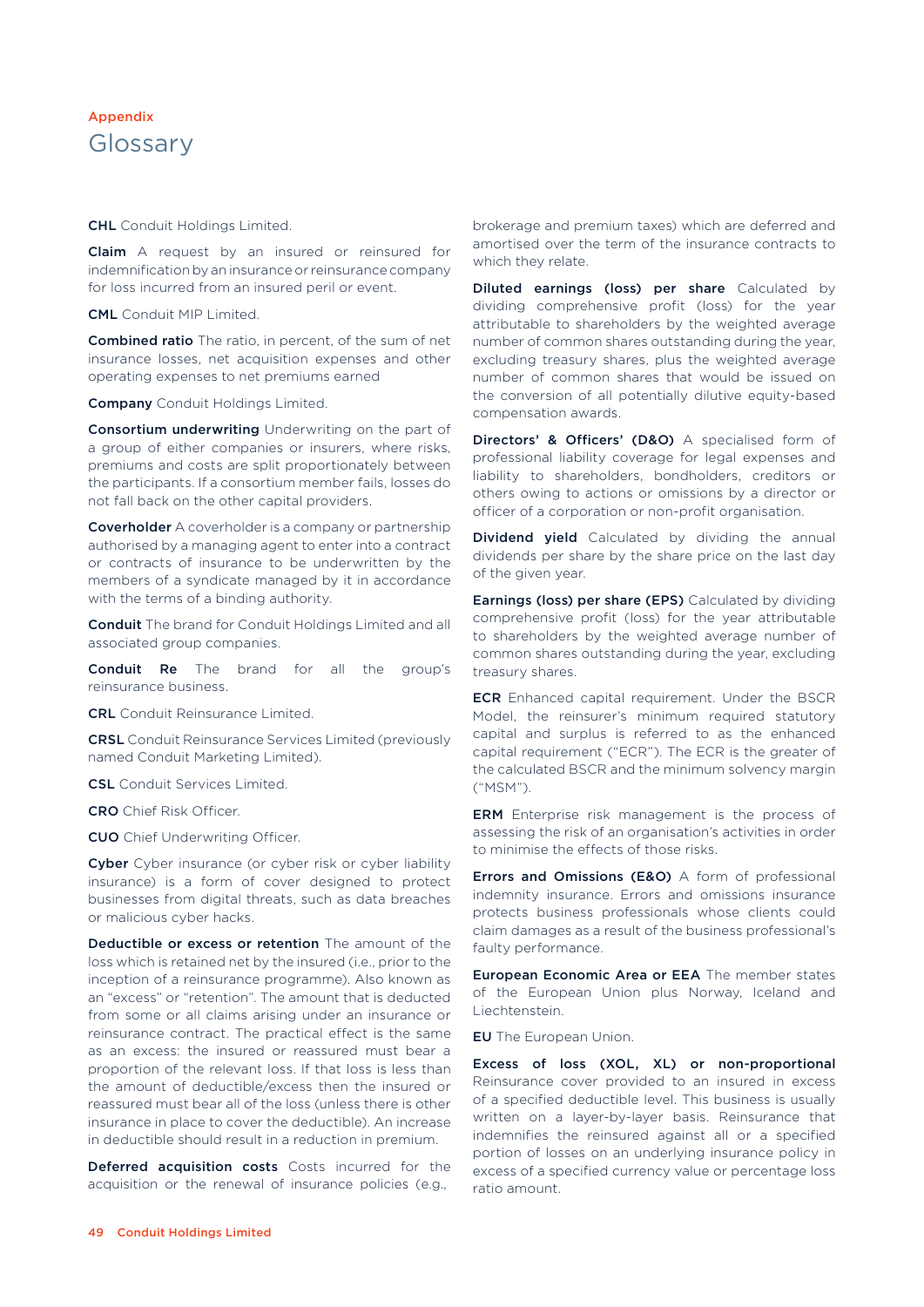## Glossary

**Exclusion** A provision in a policy that excludes the insurer's liability in certain circumstances or for specified types of loss. A term in an insurance or reinsurance contract that excludes the insurer or reinsurer from liability for specified types of loss. An exclusion may apply throughout a policy, or it may be limited to specific sections of it. In certain circumstances an exclusion may be limited or removed altogether following the payment of an additional premium.

Facultative A reinsurance risk that is placed by means of a separately negotiated contract as opposed to one that is ceded under a reinsurance treaty. In *pro rata* reinsurance, the reinsurance of part or all of the insurance provided by a single policy, with separate negotiation for each policy cession of insurance – for sharing liability, premium and loss. In excess of loss reinsurance, the reinsurance of each policy, with separate negotiation for each – for indemnity of loss in excess of the reinsured's loss retention. The word "facultative" connotes that both the primary insurer and the reinsurer usually have the faculty or option of accepting or rejecting the individual submission (as distinguished from the obligation to cede and accept, to which the parties agree in most treaty reinsurance).

FIOC The management Finance Investment and Oversight Committee

Financial strength rating The opinion of rating agencies regarding the financial ability of an insurance or reinsurance company to meet its financial obligations under its policies.

Florida windstorm A Florida hurricane catastrophe event.

FVTPL Fair value through profit or loss.

GPW or gross premiums written Amounts payable by the insured, excluding any taxes or duties levied on the premium, including any brokerage and commission deducted by intermediaries.

Gross claims Claims under contracts of insurance underwritten by a carrier plus internal and external claims settlement expenses less salvage or other recoveries, but before the deduction of reinsurance recoveries.

Hard market A period of rising premiums and decreased capacity.

**IFRS** International Financial Reporting Standard(s).

ILS Insurance Linked Securities Investment assets linked to insurance-related, non financial risks.

Incurred losses Claims under contracts of insurance underwritten a carrier plus internal and external claims settlement expenses less salvage or other recoveries, but before the deduction of reinsurance recoveries.

Incurred but not reported (IBNR) Anticipated or likely losses that may result from insured events which have taken place, but for which no losses have yet been reported. IBNR also includes a reserve for possible adverse development of previously reported losses.

International Accounting Standard(s) (IAS) Standards created by the IASB for the preparation and presentation of financial statements.

International Accounting Standards Board (IASB) An international panel of accounting experts responsible for developing IAS and IFRS.

Incurred loss ratio Paid claims and known outstanding claims as a percentage of the premiums underwritten by the company. These can be on a gross or net basis, i.e., before or after reinsurance recoveries and costs.

IPO Initial public offering.

**IRR** Internal rate of return.

Invested equity Means the aggregate of initial equity invested in CHL on Admission and equity invested pursuant to any future equity raises by the Company, with the US dollar value of Invested Equity for the USD MIP Shares being calculated at the spot rate at the time the relevant proceeds of the equity raise were received by the Company.

LOC Letter of credit

Long-tail business A type of liability that carries a long settlement period. Long-tail liabilities are likely to result in high incurred but not reported (IBNR) claims, because it may take a long period of time for the claims to be settled.

Losses Demand by an insured for indemnity under an insurance

Loss adjustment expenses The expenses of settling claims, including legal and other fees and the portion of general expenses allocated to claim settlement costs. Also known as claim adjustment expenses.

Losses occurring business Business where the wording stipulates that claims against liability policies can be notified to the company at any time following the issue of the policy.

Loss reserve development The difference between the amount of reserves for losses and loss adjustment expenses initially estimated by an insurer or reinsurer and the amount re-estimated in an evaluation at a later date.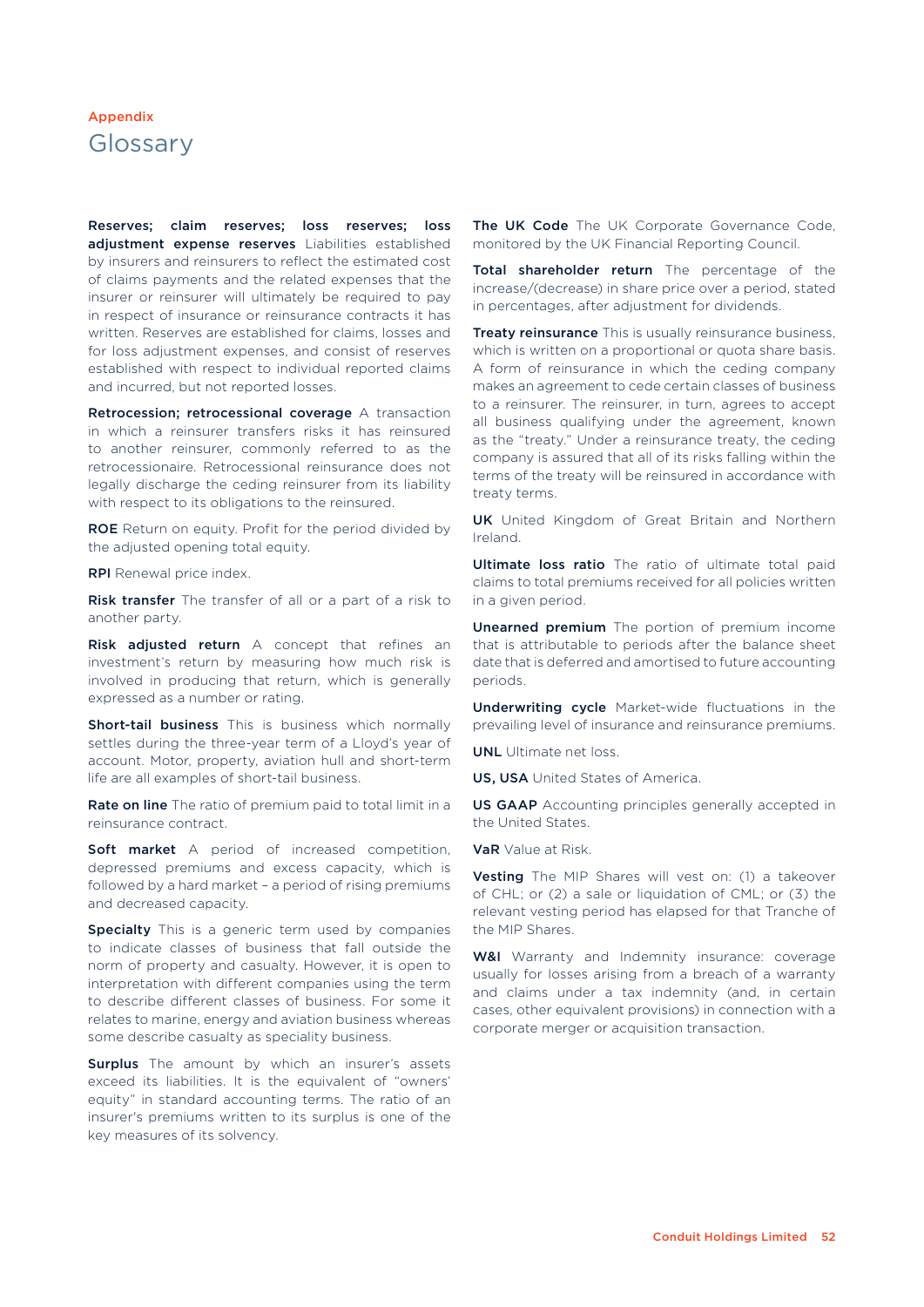## Contacts/Shareholder Information

### Conduit Holdings Limited

### Bermuda Company Registration Number 55936 Office address

Ideation House 94 Pitts Bay Road Pembroke HM08 Bermuda T: +1 441 276 1000

### Registered address

Clarendon House 2 Church Street Hamilton HM11 Bermuda

### Shareholder contacts:

Company Secretary Greg Lunn E: legal@conduitre.bm

#### Investor relations E: info@conduitre.bm

#### Registrar

Computershare Investor Services (Bermuda) Limited The Pavilions, Bridgwater Road Bristol BS99 6ZY United Kingdom T: +44 370 702 0000

### Advisors

### Financial advisers

Kinmont Limited 5 Clifford Street London, W1S 2LG United Kingdom

#### Brokers

Jefferies International Limited 100 Bishopsgate London, EC2N 4JL United Kingdom

Panmure Gordon & Co One New Change London EC4M 9AF United Kingdom

### Auditors

KPMG Audit Limited Crown House, 4 Par-la-Ville Road Hamilton, HM 08 Bermuda

### Bankers

HSBC Bank Bermuda Limited 37 Front Street Hamilton HM 11 Bermuda